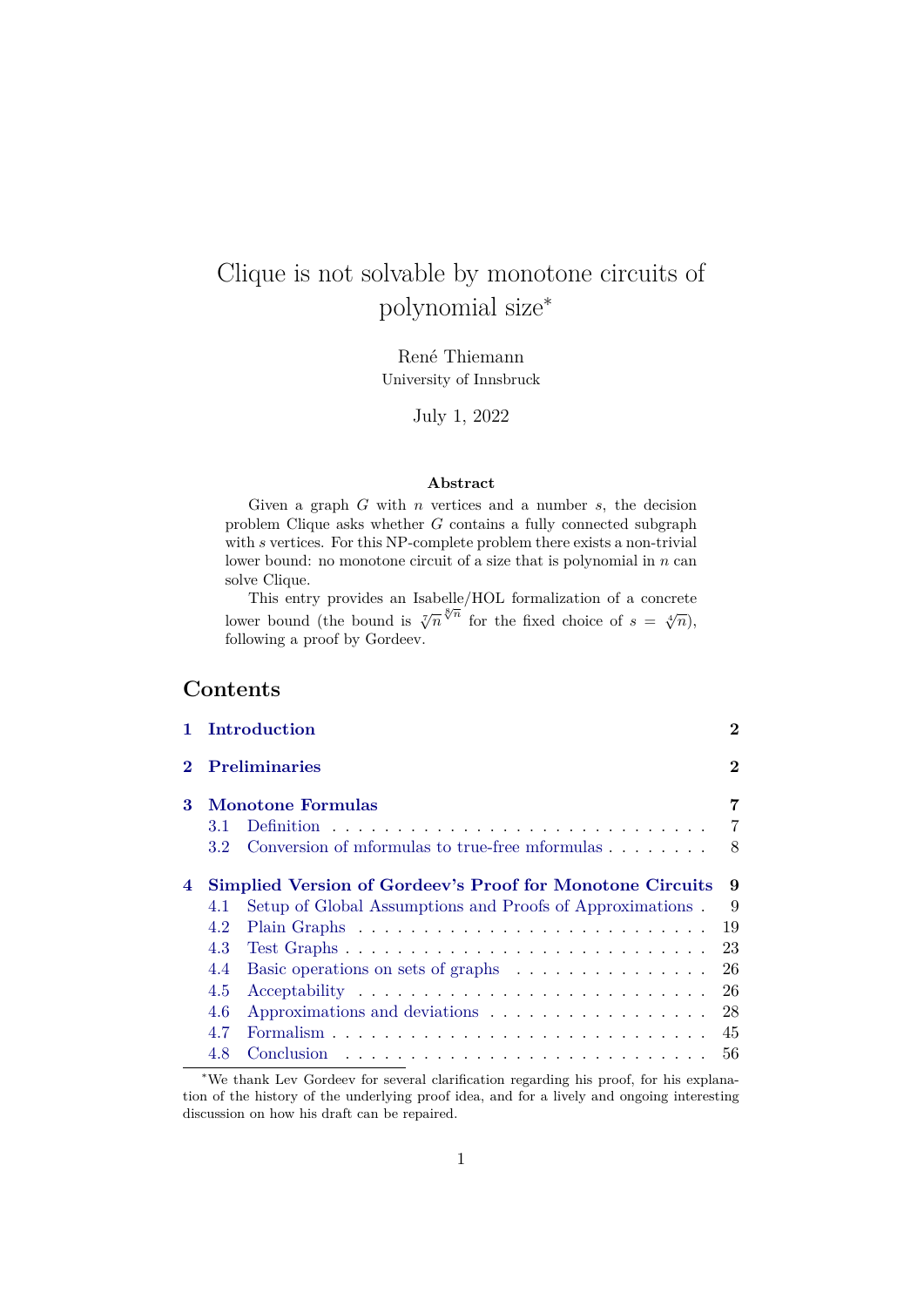# <span id="page-1-0"></span>**1 Introduction**

In this AFP submission we verify the result, that no polynomial-sized circuit can implement the Clique problem.

We arrived at this formalization by trying to verify an unpublished draft of Gordeev [\[4\]](#page-59-0), which tries to show that Clique cannot be solved by any polynomial-sized circuit, including non-monotone ones, where the concrete polynomial sized circuit, including non-monotone ones, where the concrete exponential lower bound is  $\sqrt[7]{n} \sqrt[8]{\pi}$  for graphs with *n* vertices and cliques of exponential.<br>size  $s = \sqrt[4]{n}$ .

Although there are some flaws in that draft, all of these disappear if one restricts to monotone circuits. Consequently, the claimed lower bound is valid for monotone circuits.

We verify a simplified version of Gordeev's proof, where those parts that deal with negations in circuits have been eliminated from definitions and proofs.

Gordeev's work itself was inspired by "Razborov's theorem" in a textbook by Papadimitriou [\[5\]](#page-59-1), which states that Clique cannot be encoded with a monotone circuit of polynomial size. However the proof in the draft uses a construction based on the sunflower lemma of Erdős and Rado [\[3\]](#page-59-2), following a proof in Boppana and Sipser [\[2\]](#page-59-3). There are further proofs on lower bounds of monotone circuits for Clique. For instance, an early result is due to Alon and Boppana [\[1\]](#page-59-4), where they show a slightly different lower bound (using a differently structured proof without the construction based on sunflowers.)

# <span id="page-1-1"></span>**2 Preliminaries**

```
theory Preliminaries
  imports
    Main
    HOL.Real
    HOL−Library.FuncSet
begin
lemma exists-subset-between:
  assumes
    card A ≤ n
    n \leq \text{card } CA \subseteq Cfinite C
  shows ∃ B. A \subseteq B \land B \subseteq C \land card B = nusing assms
proof (induct n arbitrary: A C)
  case 0
  thus ?case using \text{finite-subset}[\text{of } A \text{ } C] by (\text{intro } \text{exI}[\text{of } - \{\}], \text{auto})next
```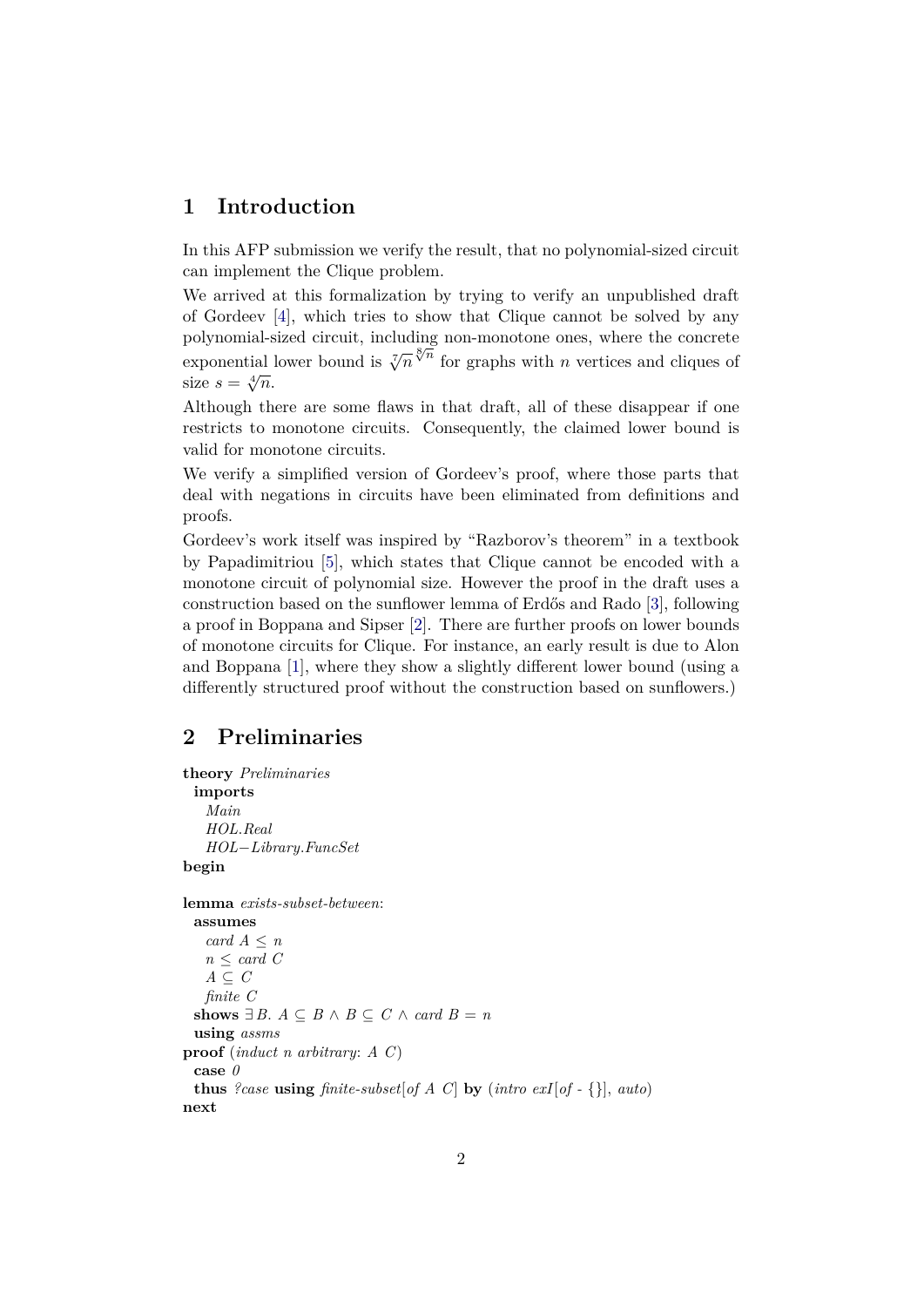```
case (Suc n A C)
 show ?case
 proof (cases A = {})
   case True
   from obtain-subset-with-card-n[OF Suc(3)]
   obtain B where B \subseteq C card B = Suc n by metis
   thus ?thesis unfolding True by blast
 next
   case False
   then obtain a where a: a \in A by autolet ?A = A - \{a\}let ?C = C - \{a\}have 1: card ?A ≤ n using Suc(2-) ausing finite-subset by fastforce
   have 2: card ?C \ge n using Suc(2-) a by auto
   from Suc(1)[OF 1 2 - finite-subset[OF - Suc(5)]] Suc(2-)obtain B where ?A \subseteq B B \subseteq ?C card B = n by blast
   thus ?thesis using a Suc(2-)by (intro exI[of - insert a B], auto intro!: card-insert-disjoint finite-subset[of
B C])
 qed
qed
lemma fact-approx-add: fact (l + n) \leq fact l * (real l + real n) \hat{\ } nproof (induct n arbitrary: l)
 case (Suc n l)
 have \intfact (l + Suc \ n) = (\text{real } l + Suc \ n) * \text{fact } (l + n) by \text{sim } palso have ... < (\text{real } l + \text{Suc } n) * (\text{fact } l * (\text{real } l + \text{real } n) ) \cap n)by (intro mult-left-mono[OF Suc], auto)
 also have ... = fact l * ((real l + Suc n) * (real l + real n) \hat{f} h) by simp
 also have \ldots \le fact l * ((real l + Suc n) * (real l + real (Suc n)) \hat{i} n)
   by (rule mult-left-mono, rule mult-left-mono, rule power-mono, auto)
 finally show ?case by simp
qed simp
lemma fact-approx-minus: assumes k > nshows fact k \leq fact (k - n) * (real k \n\hat{=} n)proof −
 define l where l = k - nfrom assms have k: k = l + n unfolding l-def by auto
 show ?thesis unfolding k using fact-approx-add[of l n] by simp
qed
lemma fact-approx-upper-add: assumes al: a \leq Suc l shows fact l * real a \hat{a} n
\leq fact (l + n)proof (induct n)
 case (Suc n)
 have fact l * real a \hat{ } (Suc n) = (fact l * real a \hat{ }n) * real a by simp
```

```
also have ... \leq fact (l + n) * real a
```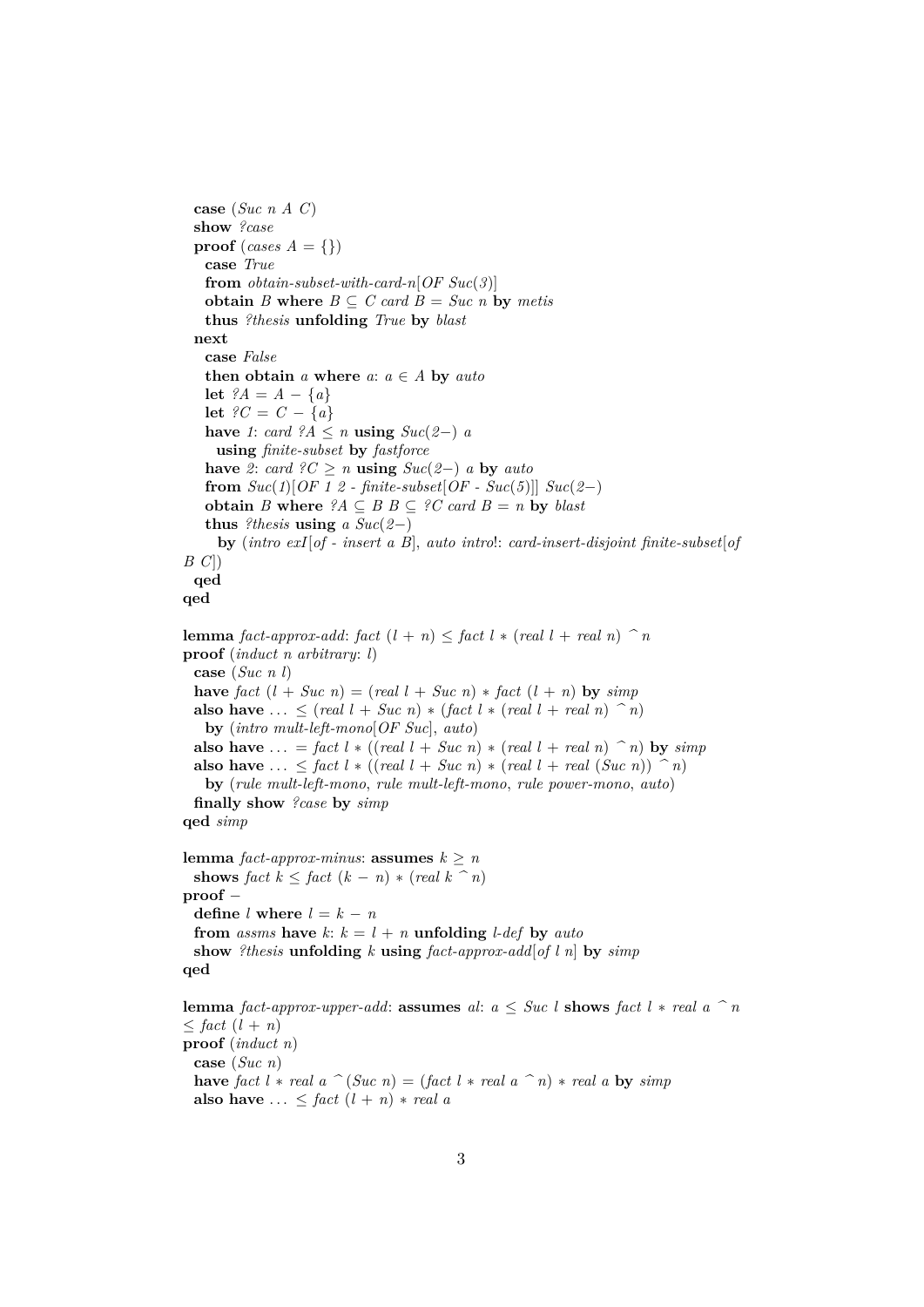**by** (*rule mult-right-mono*[*OF Suc*], *auto*) also have  $\ldots \leq$  *fact*  $(l + n) * real (Suc (l + n))$ **by** (*intro mult-left-mono*, *insert al*, *auto*) also have  $\ldots = \text{fact } (\textit{Suc } (l + n))$  by  $\textit{simp}$ **finally show** *?case* **by** *simp* **qed** *simp* **lemma** *fact-approx-upper-minus*: **assumes**  $n \leq k$  **and**  $n + a \leq S$ uc k **shows** *fact*  $(k - n) * real a$   $\hat{ } n \leq fact k$ **proof** − **define**  $l$  **where**  $l = k - n$ **from** *assms* **have**  $k: k = l + n$  **unfolding** *l-def* **by** *auto* **show** *?thesis* **using** *assms* **unfolding** *k* **apply** *simp* **apply** (*rule fact-approx-upper-add*, *insert assms*, *auto simp*: *l-def*) **done qed lemma** *choose-mono*:  $n \leq m \implies n$  *choose*  $k \leq m$  *choose*  $k$ **unfolding** *binomial-def* **by** (*rule card-mono*, *auto*) **lemma** *div-mult-le*:  $(a \ div b) * c \leq (a * c) \ div (b :: nat)$ **by** (*metis div-mult2-eq div-mult-mult2 mult*.*commute mult-0-right times-div-less-eq-dividend*) **lemma** *div-mult-pow-le*:  $(a \ div b)^{\frown} n \leq a \hat{n} \ div (b :: n a t) \hat{n}$ **proof** (*cases*  $b = 0$ ) **case** *True* **thus** *?thesis* **by** (*cases n*, *auto*) **next case** *b*: *False* **then obtain** *c d* **where** *a*:  $a = b * c + d$  **and**  $id$ :  $c = a$  *div b d* = *a mod b* **by** *auto* **have**  $(a \text{ div } b)$   $\hat{n} = c \hat{n}$  **unfolding** *id* **by** *simp* **also have** ... =  $(b * c)$   $\hat{n}$  div  $b \hat{n}$  **using** *b* **by** (*metis div-power dvd-triv-left nonzero-mult-div-cancel-left*) **also have** ...  $\leq (b * c + d)$   $\hat{n}$  div  $b \hat{n}$ **by** (*rule div-le-mono*, *rule power-mono*, *auto*) also have  $\ldots = a^n \hat{n} \, div \, b^n \, \text{unfolding} \, a$  by  $\text{simp}$ **finally show** *?thesis* **. qed lemma** *choose-inj-right*: **assumes** *id*:  $(n \text{ choose } l) = (k \text{ choose } l)$ and *n0*: *n* choose  $l \neq 0$ and *l0*:  $l \neq 0$ shows  $n = k$ **proof** (*rule ccontr*) **assume**  $nk: n \neq k$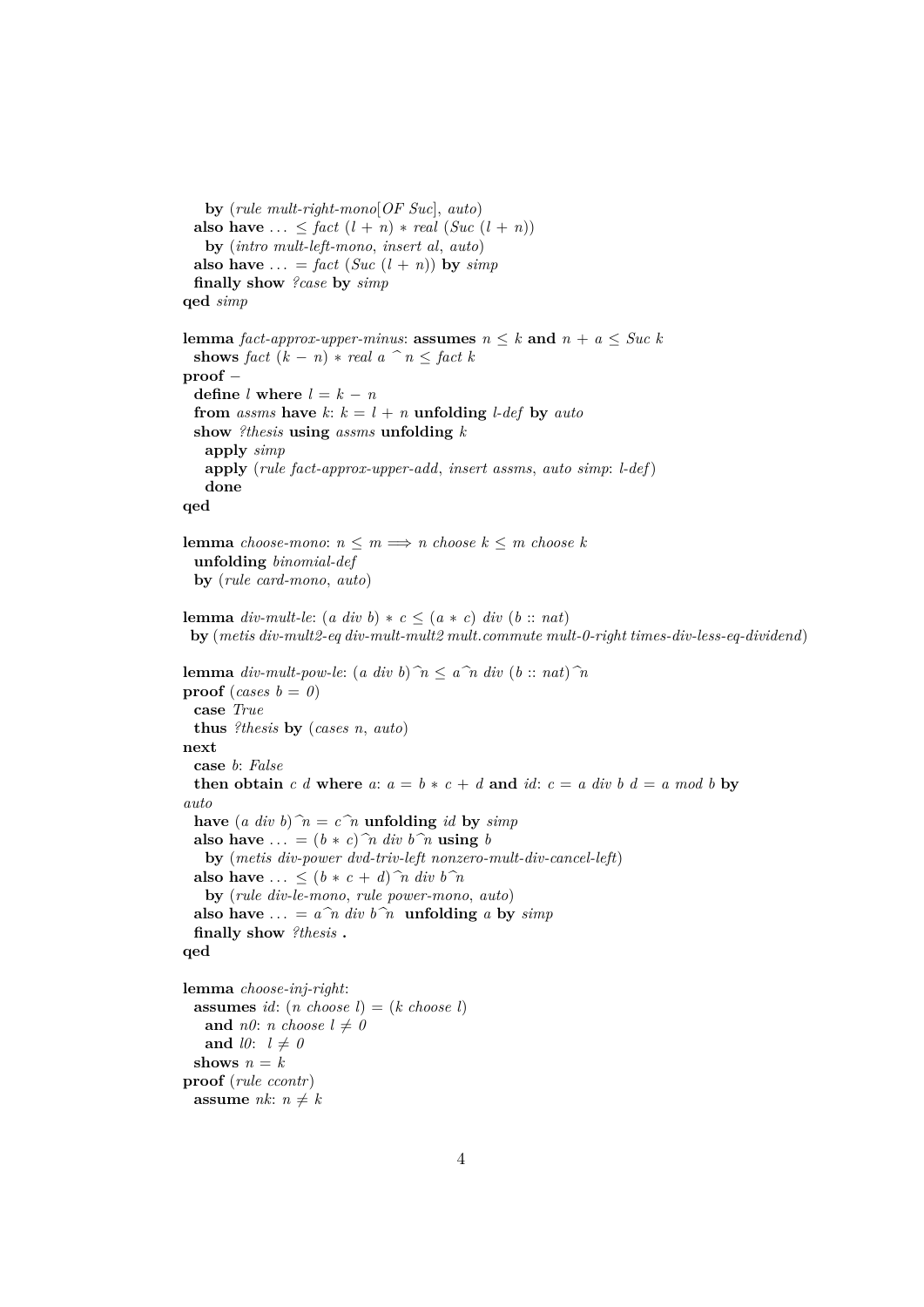**define** *m* **where**  $m = min n k$ **define** *M* where  $M = max n k$ **from** *nk* **have** *mM*: *m* < *M* **unfolding** *m-def M-def* **by** *auto* **let**  $\text{?new} = \text{insert} (M - 1) \{0. < l - 1\}$ **let**  $?m = \{K \in Pow \{0, \leq m\} \text{ and } K = l\}$ **let**  ${}^{\circ}M = \{K \in Pow \{0..< M\} \text{ and } K = l\}$ **from** *id*  $n\theta$  **have**  $lM : l \leq M$  **unfolding**  $m$ -def  $M$ -def by auto **from** *id* **have** *id*:  $(m \text{ choose } l) = (M \text{ choose } l)$ **unfolding** *m-def M-def* **by** *auto* **from** *this*[*unfolded binomial-def* ] **have** *card*  $?M < Suc$  (*card*  $?m$ ) **by** *auto* also have  $\ldots = \text{card}$  (*insert ?new ?m*) **by** (*rule sym*, *rule card-insert-disjoint*, *force*, *insert mM*, *auto*) **also have**  $\ldots \leq \text{card}$  (*insert ?new ?M*) **by** (*rule card-mono*, *insert mM*, *auto*) **also have** *insert ?new ?M* = *?M* **by** (*insert mM lM l0*, *auto*) **finally show** *False* **by** *simp* **qed lemma** *card-funcsetE*: *finite*  $A \implies \text{card}(A \rightarrow_E B) = \text{card } B \land \text{card } A$ **by** (*subst card-PiE*, *auto*) **lemma** *card-inj-on-subset-funcset*: **assumes** *finB*: *finite B* **and** *finC*: *finite C* and  $AB: A \subseteq B$ **shows** *card* {  $f \colon f \in B \to_E C \land inj-on f A$ } = *card*  $C^{\gamma}$ *card*  $B - \text{card } A$ ) \* *prod* ((−) (*card*  $C$ )) { $0 \leq \text{card } A$ } **proof** − **define**  $D$  **where**  $D = B - A$ **from** *AB* **have** *B*:  $B = A \cup D$  **and** *disj*:  $A \cap D = \{ \}$  **unfolding** *D-def* **by** *auto* **have** *sub*: *card*  $B - \text{card } A = \text{card } D$  **unfolding**  $D$ -def **using**  $\text{fin}B \text{ } AB$ **by** (*metis card-Diff-subset finite-subset*) **have** *finite A finite D* **using** *finB* **unfolding** *B* **by** *auto* **thus** *?thesis* **unfolding** *sub* **unfolding** *B* **using** *disj* **proof** (*induct A rule*: *finite-induct*) **case** *empty* **from** *card-funcsetE*[*OF this*(*1*), *of C*] **show** *?case* **by** *auto* **next case** (*insert a A*) **have**  ${f \colon f \in \text{insert } a \land ∪ D \rightarrow_{E} C \land \text{inj-on } f \text{ (insert } a \land)}$  $= \{f(a := c) | f c. f ∈ A ∪ D →_{E} C ∧ inj-on f A ∧ c ∈ C - f' A\}$  $(i \textbf{s} \ \textit{?} l = \textit{?} r)$ **proof**  $\mathbf{show}$   $?r \subset ?l$ **by** (*auto intro*: *inj-on-fun-updI split*: *if-splits*) **{ fix** *f*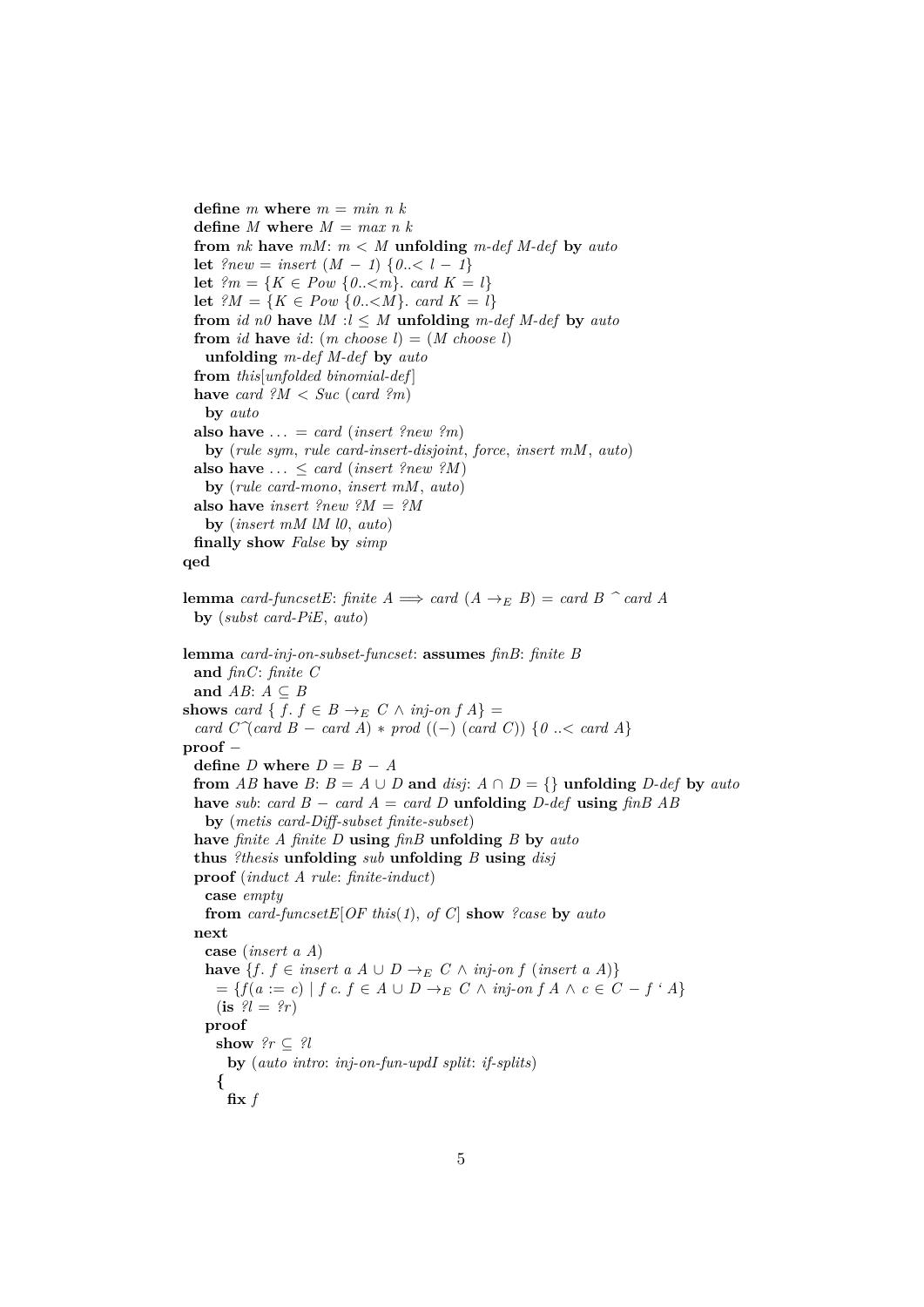**assume**  $f: f \in \mathcal{U}$ **let**  $?g = f(a := undefined)$ **let**  $?h = ?g(a := f a)$ **have** *mem*:  $f \circ a \in C - ?g$  *' A* **using** *insert*(1,2,4,5) *f* **by** *auto* **from** *f* **have** *f*: *f* ∈ *insert a A*  $\cup$  *D*  $\rightarrow$ <sub>E</sub> *C inj-on f* (*insert a A*) **by** *auto* **hence**  $?g \in A \cup D \rightarrow_{E} C$  *inj-on*  $?g A$  **using**  $\langle a \notin A \rangle$   $\langle insert\ a\ A \cap D = \{\} \rangle$ **by** (*auto split*: *if-splits simp*: *inj-on-def*) **with** *mem* **have**  $?h \in ?r$  **by** *blast* **also have**  $?h = f$  **by** *auto* **finally have**  $f \in \mathcal{C}_r$ . **} thus**  $?l \subseteq ?r$  **by** auto **qed also have** ... =  $(\lambda(f, c), f(a := c))$  *'*  $(Sigma \{f : f \in A \cup D \rightarrow_E C \land inj-on \{f A\} (\lambda f : C - f \cdot A))$ **by** *auto* **also have** *card* (...) = *card* (*Sigma* {*f* . *f* ∈ *A* ∪ *D* →  $E$  *C* ∧ *inj-on f A*} ( $\lambda$  *f*. *C* − *f ' A*)) **proof** (*rule card-image*, *intro inj-onI*, *clarsimp*, *goal-cases*) **case** (*1 f c g d*) **let**  $?f = f(a := c, a := undefined)$ **let**  $?g = g(a := d, a := undefined)$ **from** *1* **have** *id*:  $f(a := c) = g(a := d)$  **by** *auto* **from** *fun-upd-eqD*[*OF id*] **have** *cd*:  $c = d$  **by** *auto* **from** *id* **have**  $?f = ?g$  **by** *auto* **also have**  $?f = f$  **using**  $\langle f \in A \cup D \rightarrow_{E} C \rangle$  *insert*(1,2,4,5) **by** (*intro ext*, *auto*) **also have**  $?g = g$  **using**  $\langle g \in A \cup D \rightarrow_E C \rangle$  *insert*(1,2,4,5) **by** (*intro ext*, *auto*) **finally show**  $f = g \land c = d$  **using** *cd* **by** *auto* **qed also have** ... =  $(\sum f \in \{f \in A \cup D \to_E C \text{. } inj\text{-}on f A\}$ . *card*  $(C - f \cdot A)$ ) **by** (*rule card-SigmaI*, *rule finite-subset*[ $of - A \cup D \rightarrow_E C$ ], *insert* ‹*finite C*› ‹*finite D*› ‹*finite A*›, *auto intro*!: *finite-PiE*) **also have**  $\dots = (\sum f \in \{f \in A \cup D \rightarrow_{E} C \times m\} - f A\}$ . *card*  $C - \text{card } A$ ) **by** (*rule sum*.*cong*[*OF refl*], *subst card-Diff-subset*, *insert* ‹*finite A*›, *auto simp*: *card-image*) **also have** ... = (*card C* – *card A*)  $*$  *card* {*f*  $\in$  *A*  $\cup$  *D*  $\rightarrow$  *E C*. *inj-on f A*} **by** *simp* **also have** ... = *card C*  $\hat{C}$  *card D*  $*$  ((*card C* − *card A*)  $*$  *prod* ((−) (*card C*)) {*0*..<*card A*}) **using** *insert* **by** (*auto simp*: *ac-simps*) **also have**  $(\text{card } C - \text{card } A) * \text{prod } ((-) (\text{card } C)) \{0 \dots \leq \text{card } A\}$ *prod* ((−) (*card C*)) {*0*..<*Suc* (*card A*)} **by** *simp* **also have** *Suc* (*card A*) = *card* (*insert a A*) **using** *insert* **by** *auto* **finally show** *?case* **. qed qed**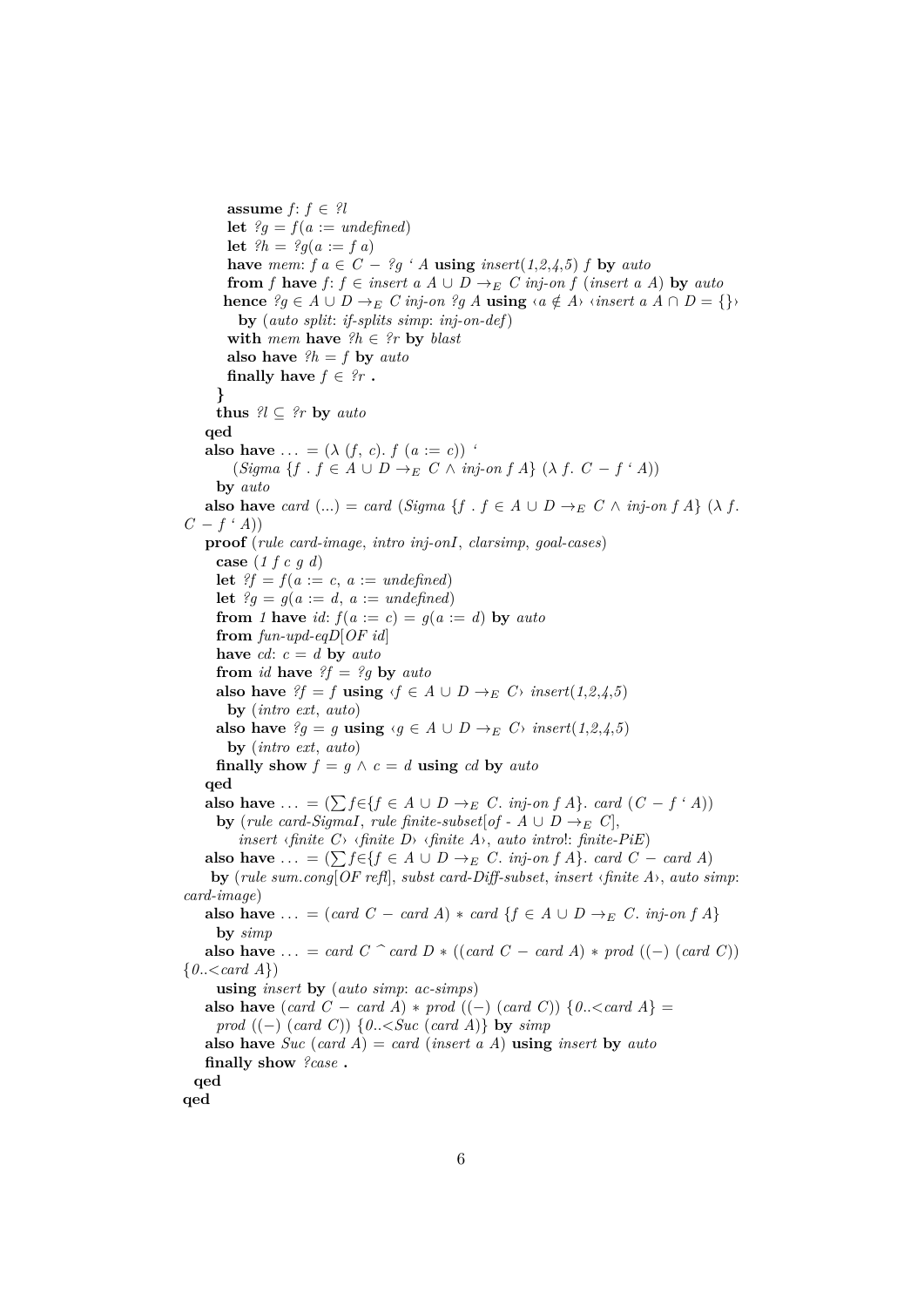**end**

# <span id="page-6-0"></span>**3 Monotone Formulas**

We define monotone formulas, i.e., without negation, and show that usually the constant TRUE is not required.

**theory** *Monotone-Formula* **imports** *Main* **begin**

# <span id="page-6-1"></span>**3.1 Definition**

 $datatype$  'a mformula = *TRUE* | *FALSE* | — True and False  $Var' a$  | — propositional variables *Conj* 'a mformula 'a mformula  $|$  — conjunction  $Disj' a mformula' a mformula \t -disjunction$ 

the set of subformulas of a mformula

**fun** *SUB* :: 'a mformula  $\Rightarrow$  'a mformula set where  $SUB (Conj \varphi \psi) = \{Conj \varphi \psi\} \cup SUB \varphi \cup SUB \psi$  $SUB \ (Disj \ \varphi \ \psi) = \{ Disj \ \varphi \ \psi \} \cup SUB \ \varphi \cup SUB \ \psi$  $SUB (Var x) = \{Var x\}$  $SUB$   $FALSE = {FALSE}$  $\left| \textit{SUB TRUE} \right| = \left\{ \textit{TRUE} \right\}$ 

the variables of a mformula

```
fun vars :: 'a mformula \Rightarrow 'a set where
  vars (Var x) = \{x\}vars (Conj \varphi \psi) = vars \varphi \cup vars \psivars \ (Disj \ \varphi \ \psi) = vars \ \varphi \ \cup vars \ \psivars FALSE = {}
| vars TRUE = \{\}
```
**lemma** *finite-SUB*[*simp*, *intro*]: *finite* (*SUB*  $\varphi$ ) **by** (*induct*  $\varphi$ , *auto*)

The circuit-size of a mformula: number of subformulas

**definition**  $cs :: 'a$  mformula  $\Rightarrow$  nat where  $cs \varphi = \text{card}(SUB \varphi)$ 

variable assignments

**type-synonym** 'a VAS =  $'a \Rightarrow bool$ 

evaluation of mformulas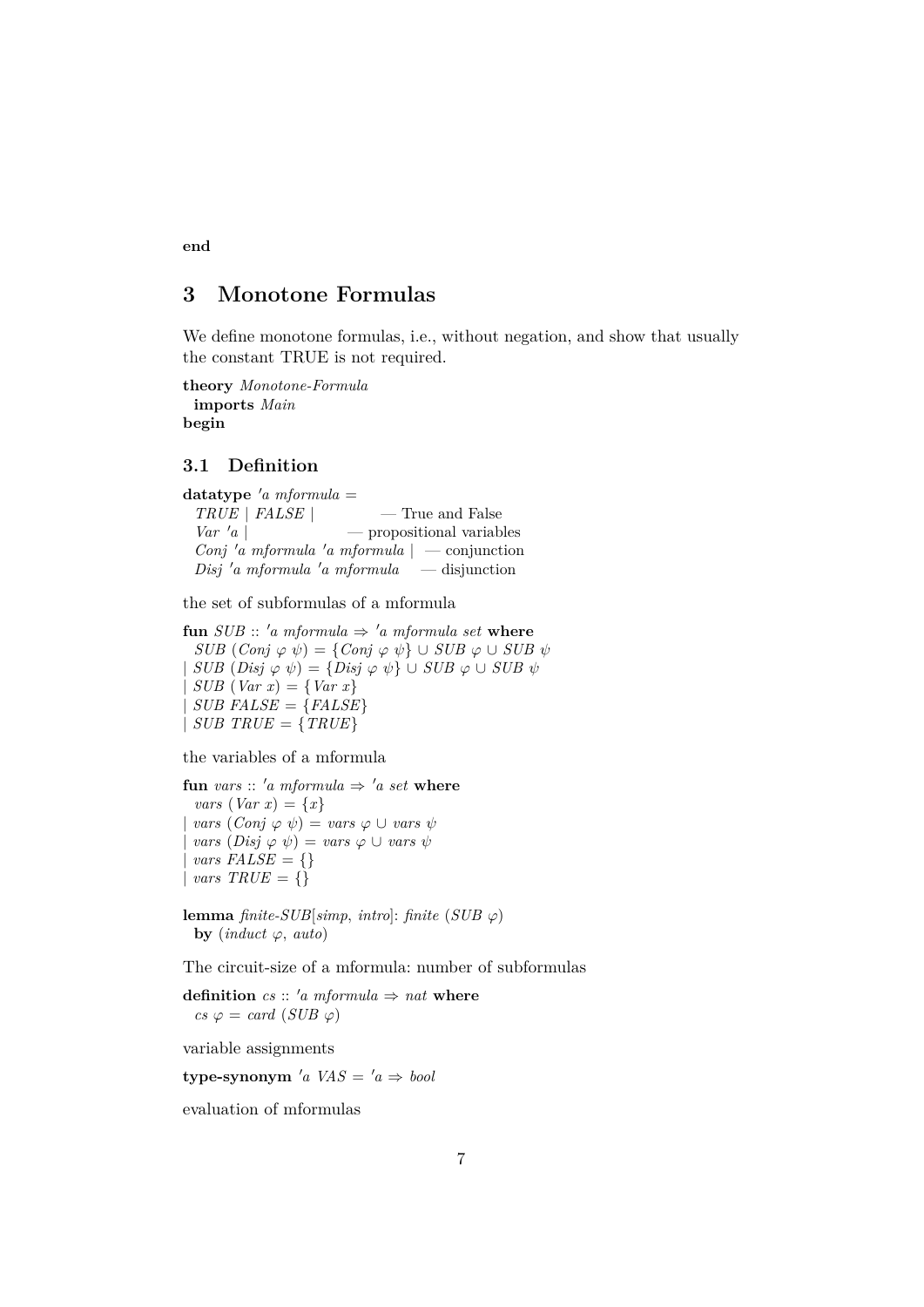**fun** eval ::  $'a \text{ } VAS \Rightarrow 'a \text{ } mformula \Rightarrow bool \text{ } where$  $eval \theta$   $FALSE = False$  $eval \theta \ \ \text{TRUE} = \ \text{True}$  $eval \vartheta (Var x) = \vartheta x$  $eval \vartheta (Disj \varphi \psi) = (eval \vartheta \varphi \vee eval \vartheta \psi)$  $\text{eval } \vartheta \text{ (Conj } \varphi \psi) = (\text{eval } \vartheta \varphi \wedge \text{eval } \vartheta \psi)$ 

**lemma** *eval-vars*: **assumes**  $\bigwedge x$ .  $x \in vars \varphi \Longrightarrow \vartheta 1$   $x = \vartheta 2$  *x* **shows** eval  $\vartheta$ 1  $\varphi$  = eval  $\vartheta$ 2  $\varphi$ **using** *assms* **by** (*induct*  $\varphi$ , *auto*)

## <span id="page-7-0"></span>**3.2 Conversion of mformulas to true-free mformulas**

**inductive-set** *tf-mformula* :: 'a mformula set where

*tf-False*: *FALSE* ∈ *tf-mformula* | *tf-Var*: *Var x* ∈ *tf-mformula*  $tf\text{-}Disj: \varphi \in tf\text{-}mformula \Longrightarrow \psi \in tf\text{-}mformula \Longrightarrow Disj \varphi \psi \in tf\text{-}mformula$  $\mid$  *tf-Conj*:  $\varphi \in$  *tf-mformula*  $\implies \psi \in$  *tf-mformula*  $\implies$  *Conj*  $\varphi \psi \in$  *tf-mformula* 

#### **fun** *to-tf-formula* **where**

 $to$ -tf-formula  $(Disj phi psi) = (let phi' = to$ -tf-formula phi;  $psi' = to$ -tf-formula *psi*

 $in (if phi' = TRUE \vee psi' = TRUE then TRUE else Disj phi' psi')$  $\int$  *to-tf-formula* (*Conj phi psi*) = (*let phi'* = *to-tf-formula phi*; *psi'* = *to-tf-formula* 

 $\int$ *in* (*if phi*' = *TRUE* then psi<sup>'</sup> else if psi' = *TRUE* then phi<sup>'</sup> else Conj phi<sup>'</sup> psi')

| *to-tf-formula phi* = *phi*

*psi*

**lemma** *eval-to-tf-formula*: *eval*  $\vartheta$  (*to-tf-formula*  $\varphi$ ) = *eval*  $\vartheta$   $\varphi$ **by** (*induct*  $\varphi$  *rule: to-tf-formula.induct, auto simp: Let-def*)

**lemma** *to-tf-formula*: *to-tf-formula*  $\varphi \neq TRUE \implies$  *to-tf-formula*  $\varphi \in tf\text{-}mformula$ 

**by** (*induct*  $\varphi$ , *auto simp*: *Let-def intro: tf-mformula.intros*)

**lemma** *vars-to-tf-formula*: *vars* (*to-tf-formula*  $\varphi$ )  $\subseteq$  *vars*  $\varphi$ **by** (*induct*  $\varphi$  *rule: to-tf-formula.induct. auto simp: Let-def*)

**lemma** *SUB-to-tf-formula: SUB* (*to-tf-formula*  $\varphi$ ) ⊆ *to-tf-formula* ' *SUB*  $\varphi$ **by** (*induct*  $\varphi$  *rule: to-tf-formula.induct, auto simp: Let-def*)

**lemma** *cs-to-tf-formula*: *cs* (*to-tf-formula*  $\varphi$ ) < *cs*  $\varphi$ **proof** − **have** *cs* (*to-tf-formula*  $\varphi$ )  $\leq$  *card* (*to-tf-formula* ' *SUB*  $\varphi$ ) **unfolding** *cs-def* **by** (*rule card-mono*[*OF finite-imageI*[*OF finite-SUB*] *SUB-to-tf-formula*]) also have  $\ldots \leq cs \varphi$  **unfolding**  $cs\text{-}def$ **by** (*rule card-image-le*[*OF finite-SUB*]) **finally show** *cs* (*to-tf-formula*  $\varphi$ ) < *cs*  $\varphi$ .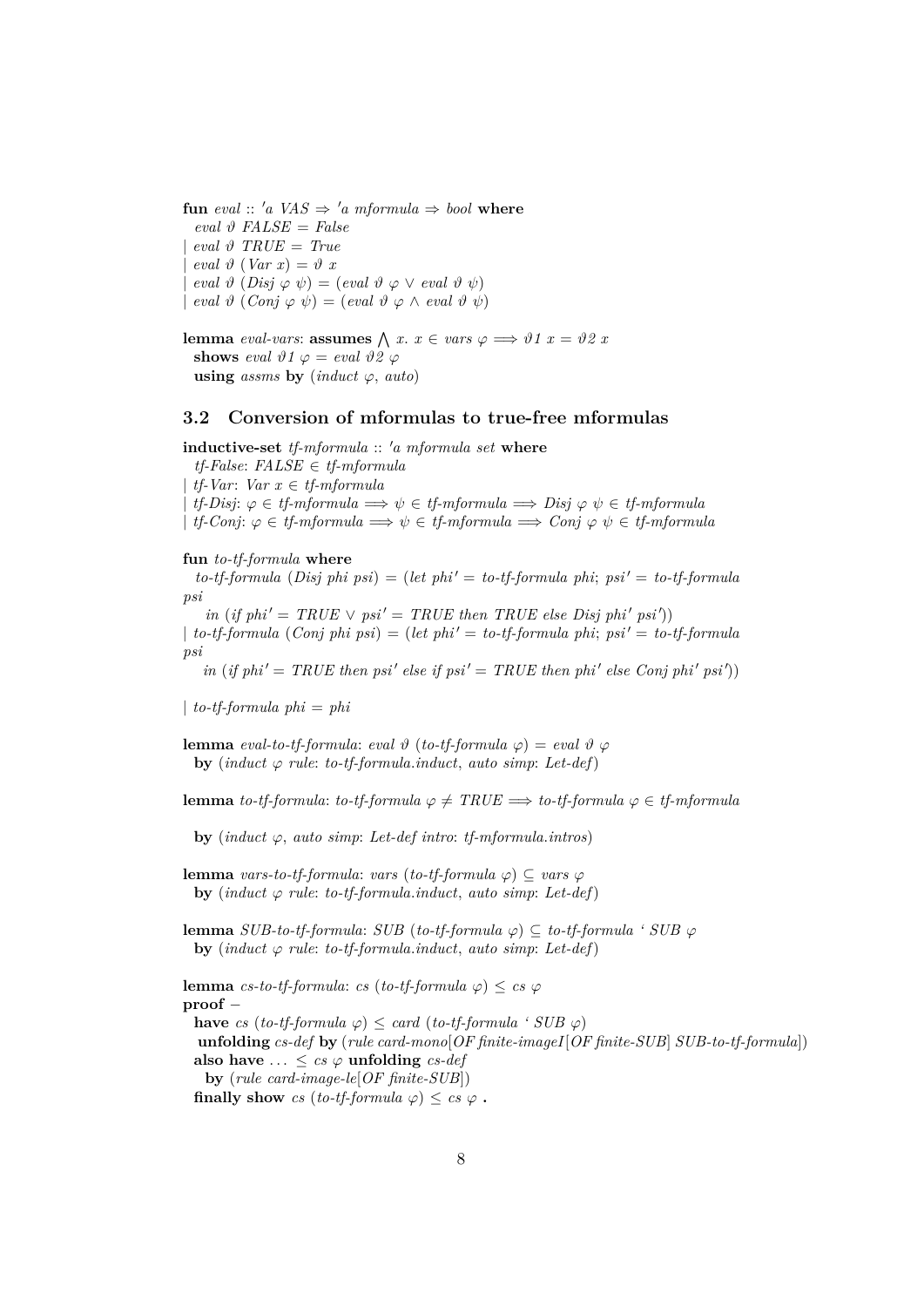#### **qed**

**lemma** *to-tf-mformula*: **assumes**  $\neg$  *eval*  $\vartheta$   $\varphi$ shows  $\exists \psi \in \text{tf{\text{-}mformula.}} \; (\forall \ \vartheta \text{.\ } eval \; \vartheta \varphi = \text{eval} \; \vartheta \; \psi) \land \text{vars} \; \psi \subseteq \text{vars} \; \varphi \land \text{cs}$  $\psi < c s \varphi$ **proof** (*intro bexI*[*of - to-tf-formula*  $\varphi$ ] *conjI allI eval-to-tf-formula*[*symmetric*] *vars-to-tf-formula to-tf-formula*) **from** *assms* **have**  $\neg$  *eval*  $\vartheta$  (*to-tf-formula*  $\varphi$ ) **by** (*simp add: eval-to-tf-formula*) **thus** *to-tf-formula*  $\varphi \neq \text{TRUE}$  **by** *auto* **show** *cs* (*to-tf-formula*  $\varphi$ )  $\leq$  *cs*  $\varphi$  **by** (*rule cs-to-tf-formula*) **qed**

**end**

# <span id="page-8-0"></span>**4 Simplied Version of Gordeev's Proof for Monotone Circuits**

# <span id="page-8-1"></span>**4.1 Setup of Global Assumptions and Proofs of Approximations**

**theory** *Assumptions-and-Approximations* **imports** *HOL*−*Real-Asymp*.*Real-Asymp Stirling-Formula*.*Stirling-Formula Preliminaries*

**begin**

**locale** *first-assumptions* = **fixes** *l p k* :: *nat* **assumes** *l2*: *l* > *2* and  $pl: p > l$ and  $kp: k > p$ **begin**

**lemma**  $k2$ :  $k > 2$  **using**  $pl$   $l2$   $kp$  **by**  $auto$ **lemma** *p*:  $p > 2$  **using** *pl l2 kp* **by** *auto* **lemma**  $k: k > l$  **using**  $pl \, \textit{l2 kp}$  **by**  $\textit{auto}$ 

**definition**  $m = k\hat{ }4$ 

```
lemma km: k < m
 using power-strict-increasing-iff [of k 1 4] k2 unfolding m-def by auto
```
**lemma**  $lm: l + 1 < m$  **using**  $km k$  **by**  $simp$ 

**lemma**  $m2$ :  $m > 2$  **using**  $k2$  km by *auto* 

**lemma**  $mp: m > p$  **using**  $km k k p$  **by**  $sim p$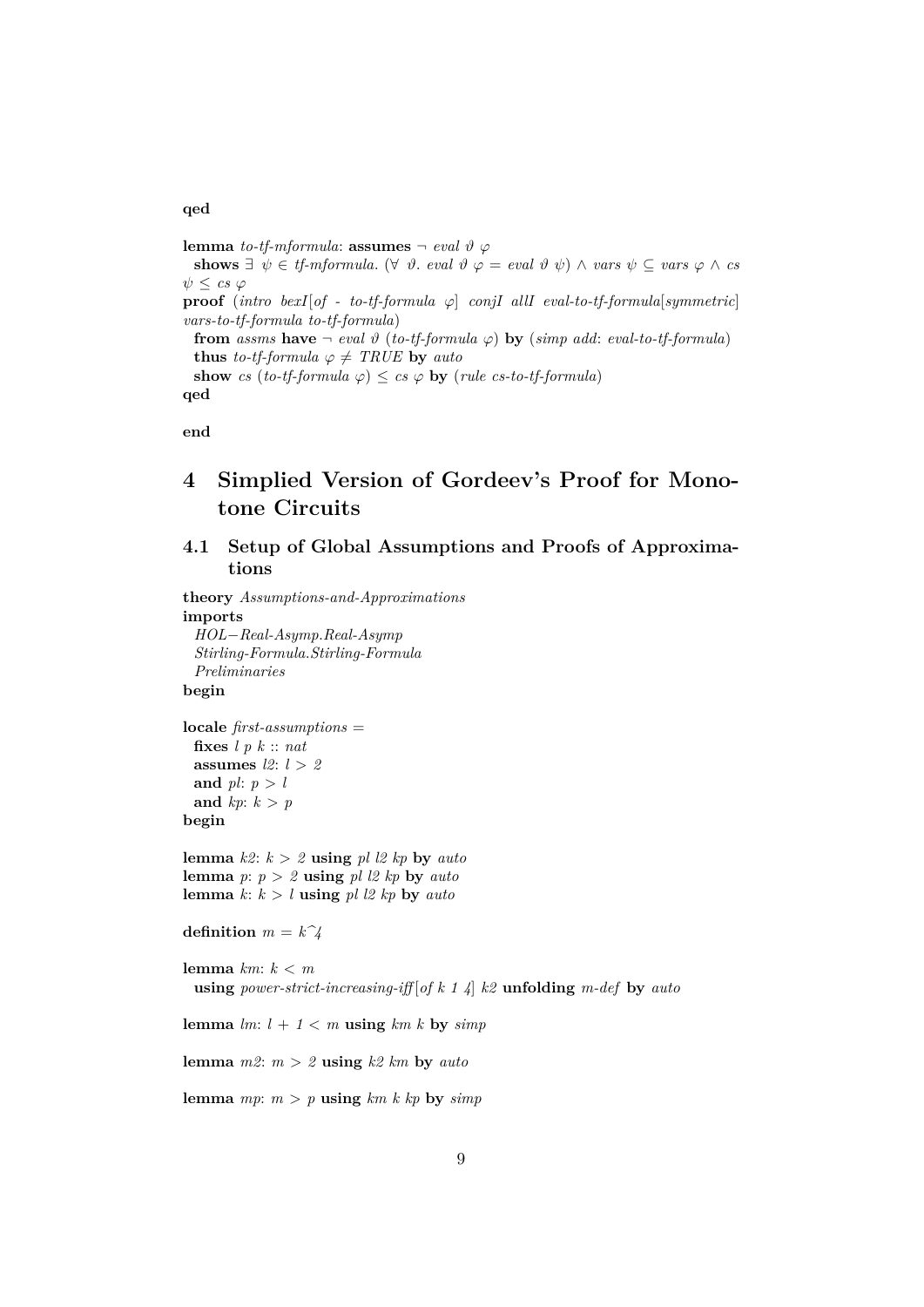**definition**  $L = \text{fact } l * (p - 1)$   $\cap$  *l* **lemma** *kml*: *k* ≤ *m* − *l* **proof** − **have**  $k \leq k * k - k$  **using**  $k2$  **by** (*cases k, auto*) also have  $\ldots \leq (k * k) * 1 - l$  **using**  $k$  by  $\text{simp}$ **also have** ... <  $(k * k) * (k * k) - l$ **by** (*intro diff-le-mono mult-left-mono*, *insert k2*, *auto*) **also have**  $(k * k) * (k * k) = m$  **unfolding**  $m$ -def **by** *algebra* **finally show** *?thesis* **. qed end locale** *second-assumptions* = *first-assumptions* + **assumes**  $kl2$ :  $k = l^22$ **and** *l8*: *l* ≥ *8* **begin lemma**  $Lm: L \geq m$ **proof** − **have**  $m \leq l \cap l$ **unfolding** *L-def m-def* **unfolding** *kl2 power-mult*[*symmetric*] **by** (*intro power-increasing*, *insert l8*, *auto*) also have  $\ldots \leq (p-1)$   $\uparrow$  *l* **by** (*rule power-mono*, *insert pl*, *auto*) **also have** ... < *fact*  $l * (p - 1)$  ^ *l* **by**  $simp$ also have  $\ldots \leq L$  **unfolding** *L-def* by *simp* **finally show** *?thesis* **. qed lemma**  $Lp: L > p$  **using**  $Lm$   $mp$  **by**  $auto$ **lemma**  $L3: L > 3$  **using**  $p$   $Lp$  **by**  $auto$ **end definition** *eps* = *1*/(*1000* :: *real*) **lemma**  $eps:eps > 0$  **unfolding**  $eps\text{-}def$  **by**  $simp$ **definition** *L0* :: *nat* **where**  $L0 = (SOME \cup V \geq 10. \ 1 \ / \ 3 \lt (1 + -1 \ / \ real \ l) \ ^{2}$ **definition** *M0* :: *nat* **where**  $M0 = (SOME y. \forall x. x \geq y \rightarrow (root 8 (real x) * log 2 (real x) + 1) / real x$ *powr*  $(1 / 8 + eps) \le 1$ definition  $L0' :: nat$  where  $L0' = (SOME \ 10. \ \forall \ n \geq 10. \ 6 * (real \ n) \ \hat{\;} 16 * fact \ n < real \ (n^2 \ \hat{\;} 4) \ pour \ (1)$ 

10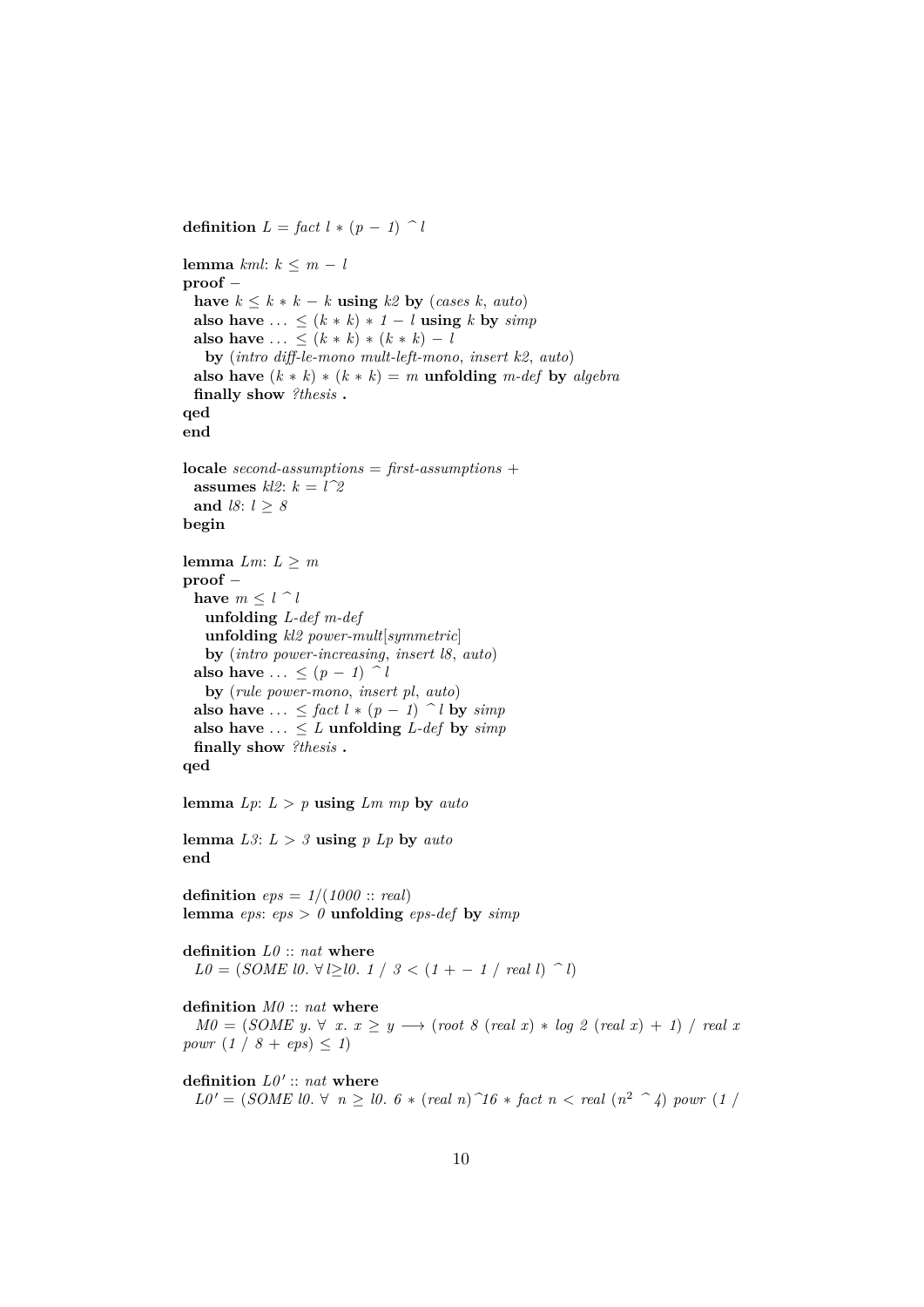$8 * real (n^2 \text{ }^{\sim} 4) power (1 / 8))$ 

**definition** *L0* <sup>00</sup> :: *nat* **where** *L0* <sup>00</sup> = (*SOME l0*. ∀ *l* ≥ *l0*. *real l* ∗ *log 2* (*real* (*l* <sup>2</sup> *^*  $(4)$  + 1 < *real*  $(l^2)$ 

**lemma**  $L0''$ : **assumes**  $l \ge L0''$  shows *real*  $l * log 2$  (*real*  $(l^2 \rceil 4) + 1 < real$   $(l^2)$ **proof** −

**have**  $(\lambda \, l \ :: \ nat \ (real \ l \ * \ log \ 2 \ (real \ (l^2 \ \ \widehat{\phantom{a}}\ A)) + 1) / \ real \ (l^2)) \longrightarrow 0$  by *real-asymp*

**from** *LIMSEQ-D*[*OF this*, *of 1*] **obtain** *l0*

**where** ∀  $l \geq l0$ .  $|1 + real \, l * \, log \, 2 \, (real \, l \, ^\frown \, 8)| / (real \, l)^2 < 1$  **by** (*auto simp*: *field-simps*)

**hence**  $\forall$  *l* ≥ *max* 1 *l0*. *real l*  $*$  *log* 2 (*real* ( $l^2$   $\hat{\ }$  4)) + 1 < *real* ( $l^2$ ) **by** (*auto simp*: *field-simps*) **hence**  $\exists$  *l0*.  $\forall$  *l*  $\geq$  *l0*. *real l*  $*$  *log 2* (*real* (*l*<sup>2</sup>  $\land$  *4*)) + *1* < *real* (*l*<sup>2</sup>) **by** *blast* **from** someI-ex $[OF this, folded L0''-def, rule-format, OF assumes]$ **show** *?thesis* **.**

**qed**

definition  $M0' :: nat$  where

 $M0' = (SOME \ x0. \ \forall \ x \geq x0. \ real \ x \ power \ (2 \ / \ 3) \leq x \ power \ (3 \ / \ 4) - 1)$ 

**locale** *third-assumptions* = *second-assumptions* + **assumes** *pllog*:  $l * log 2 m \leq p$  *real*  $p \leq l * log 2 m + 1$ and *L0*:  $l \geq L0$ and  $L0': l \geq L0'$ and  $M0'$ :  $m \geq M0'$ **and** *M0*: *m* ≥ *M0*

```
begin
```

```
lemma approximation1:
  (\text{real } (k-1)) \hat{(m-1)} * \text{prod } (\lambda \text{ i. real } (k-1-i)) \{0..\leq l\}> (real (k − 1)) ^ m / 3
proof −
have real (k - 1) \hat{} (m - l) * (\prod_{i=1}^{n} i = 0 \dots \leq l. real (k - 1 - i) =real (k - 1) \hat{m} *
    (i \text{inverse} \ ( \text{real} \ (k-1) ) \ \hat{\ } \ l \ast (\prod_{i=1}^{k} i = 0 \ldots \leq l \ \text{real} \ (k-1-i)) )by (subst power-diff-conv-inverse, insert k2 lm, auto)
  also have ... > (real (k - 1)) \hat{m} * (1/3)
  proof (rule mult-strict-left-mono)
   define f where f l = (1 + (-1) / real l) \hat{\ } l for ldefine e1 :: real where e1 = exp(-1)define \lim :: real where \lim = 1 / 3
   from tendsto-exp-limit-sequentially[of -1, folded f-def]
   have f: f \longrightarrow e1 by (simp add: e1-def)
   have \lim_{n \to \infty} (1 − 1 / real 6) \hat{\theta} unfolding \lim_{n \to \infty} def by code-simp
   also have \ldots \leq exp(-1)by (rule exp-ge-one-minus-x-over-n-power-n, auto)
   finally have lim < e1 unfolding e1-def by auto
```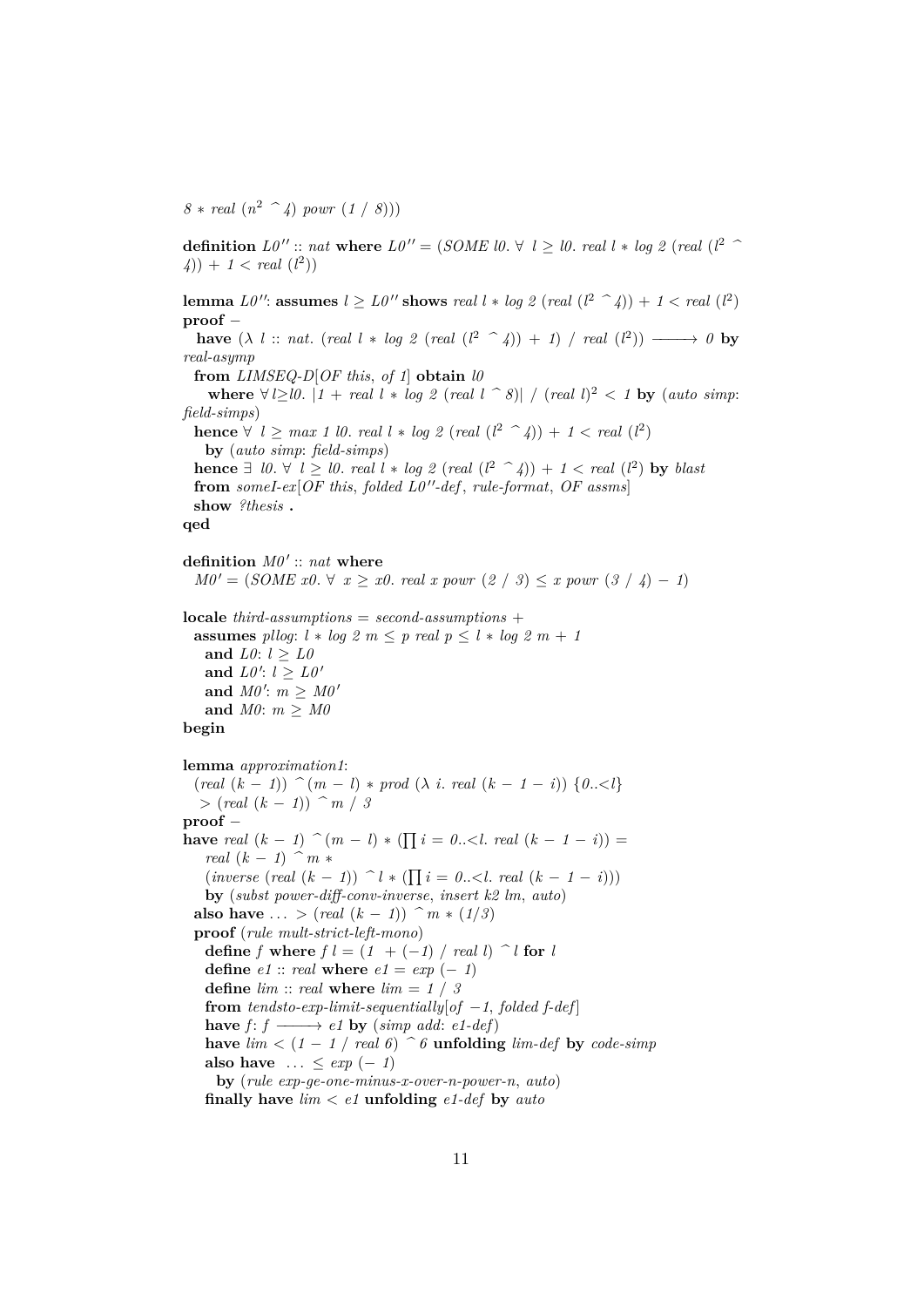**with** *f* **have** ∃ *l0*. ∀ *l*.  $l \geq l0$  →  $f l > lim$ **by** (*metis eventually-sequentially order-tendstoD*(*1*)) **from** *someI-ex*[*OF this*[*unfolded f-def lim-def* ], *folded L0-def* ] *L0* have  $f: f \geq 1/3$  **unfolding** *f-def* by *auto* **define** *start* **where** *start* = *inverse* (*real* ( $k - 1$ )) ^ *l* \* ( $\prod i = 0... *real* ( $k$ )$  $-1-i)$ **have** *uminus start*  $=$  *uminus* (*prod* ( $\lambda$  - *inverse* (*real* ( $k - 1$ ))) { $0 \ldots \lt l$ } \* *prod* ( $\lambda$  *i*. *real* ( $k - 1$ ) − *i*)) {*0* ..< *l*}) **by** (*simp add*: *start-def*) **also have** ... = *uminus* (*prod* ( $\lambda$  *i*. *inverse* (*real* ( $k - 1$ )) \* *real* ( $k - 1 - i$ ))  $\{0..\langle l \}\}$ **by** (*subst prod*.*distrib*, *simp*) **also have** ...  $\leq$  *uminus* (*prod* ( $\lambda$  *i*. *inverse* (*real* ( $k - 1$ )) \* *real* ( $k - 1 - 1$ ) − *1*))) {*0*..<*l*}) **unfolding** *neg-le-iff-le* **by** (*intro prod-mono conjI mult-left-mono*, *insert k2 l2*, *auto intro*!: *diff-le-mono2*) **also have** ... = *uminus* ((*inverse* (*real*  $(k - 1)$ ) \* *real*  $(k - 1)$ )  $\hat{i}$  by *simp* **also have** *inverse* (*real*  $(k - 1)$ )  $*$  *real*  $(k - 1)$  = *inverse* (*real*  $(k - 1)$ )  $*$  ((*real*)  $(k - 1)$ ) –  $(\text{real } l - 1)$ ) **using** *l2 k2 k* **by** *simp* **also have** ... =  $1 - (real \; l - 1) / (real \; (k - 1))$  **using**  $l2 \; k2 \; k$ **by** (*simp add*: *field-simps*) **also have** *real*  $(k - 1) =$  *real*  $k - 1$  **using**  $k2$  **by** *simp* **also have**  $\ldots$  = (*real l* − *1*)  $\ast$  (*real l* + *1*) **unfolding** *kl2 of-nat-power* **by** (*simp add*: *field-simps power2-eq-square*) **also have** (*real*  $l - 1$ )  $\ldots$  = *inverse* (*real*  $l + 1$ ) **using**  $l2$  **by** (*smt* (*verit, best*) *divide-divide-eq-left' divide-inverse nat-1-add-1 nat-less-real-le nonzero-mult-div-cancel-left of-nat-1 of-nat-add*) **also have**  $-((1 - \text{inverse} (\text{real } l + 1)) \cap l) \le -(1 - \text{inverse} (\text{real } l)) \cap l$ **unfolding** *neg-le-iff-le* **by** (*intro power-mono*, *insert l2*, *auto simp*: *field-simps*) also have  $\dots < - (1/3)$  using  $\beta$  unfolding  $f$ -def by (auto simp: field-simps) **finally have** *start*: *start* >  $1 / 3$  **by** *simp* **thus** inverse  $(\text{real } (k-1))$   $\hat{d} * (\prod_{i=1}^{k} i = 0 \dots \leq l \text{ real } (k-1-i) > 1/5$ **unfolding** *start-def* **by** *simp* **qed** (*insert k2*, *auto*) **finally show** *?thesis* **by** *simp* **qed lemma** *approximation2*: **fixes** *s* :: *nat* **assumes** *m* choose  $k \leq s * L^2 * (m - l - 1 \text{ choose } (k - l - 1))$ **shows**  $((m - l) / k)$   $\gamma / (6 * L^2) < s$ **proof** − **let** *?r* = *real* **define** *q* **where**  $q = (\frac{2r}{L^2}) * \frac{2r}{L} (m - l - 1)$  *choose*  $(k - l - 1)$ **have**  $q: q > 0$  **unfolding**  $q$ -def **by** (*insert L3 km*, *auto*) **have**  $?r$  (*m* choose  $k$ ) ≤  $?r$  ( $s$  ∗  $L^2$  ∗ ( $m - l - 1$  choose ( $k - l - 1$ )))

12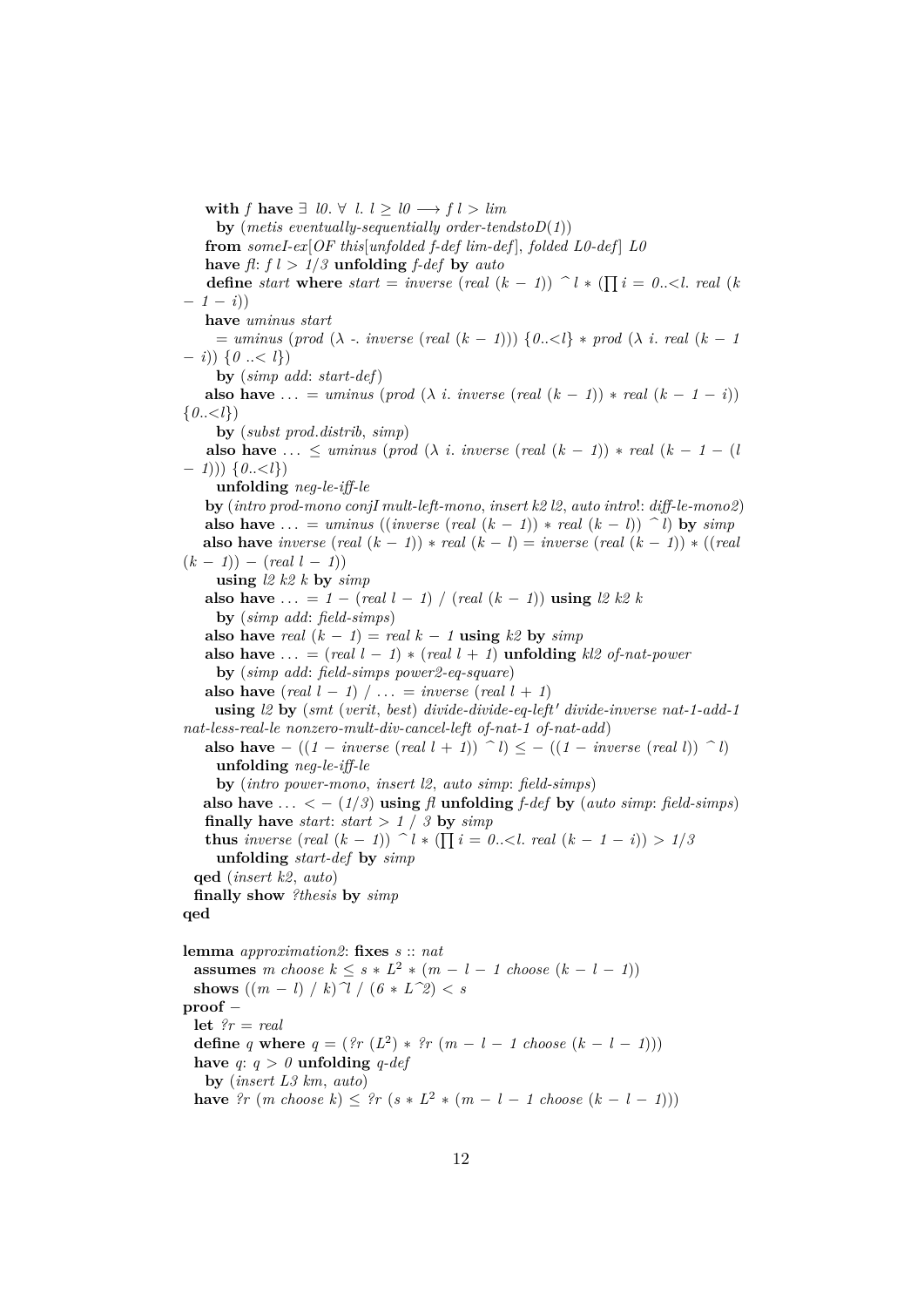**unfolding** *of-nat-le-iff* **using** *assms* **by** *simp* **hence** *m* choose  $k \leq s * q$  **unfolding** *q-def* **by** *simp* **hence**  $* : s \geq (m \text{ choose } k) / q \text{ using } q \text{ by } (m \text{ et } i \text{ s } mult\text{-}imp\text{-}div\text{-}pos\text{-}le)$ **have**  $((m - l) / k)$ <sup>2</sup> /  $(L^22)$ ) /  $6 < ((m - l) / k)$ <sup>2</sup> /  $(L^22) / 1$ **by** (*rule divide-strict-left-mono*, *insert m2 L3 lm k*, *auto intro*!: *mult-pos-pos divide-pos-pos zero-less-power*) also have  $\ldots = ((m - l) / k) \gamma / (L \gamma)$  by  $\text{simp}$ **also have**  $\ldots$  < ((*m choose k*) / (*m* − *l* − *1 choose* (*k* − *l* − *1*))) / (*L*<sup> $\gamma$ </sup>)) **proof** (*rule divide-right-mono*) **define** *b* **where**  $b = ?r$  ( $m - l - 1$  choose ( $k - l - 1$ )) **define**  $c$  **where**  $c = (\frac{2}{r}k)\gamma$ have  $b0$ :  $b > 0$  **unfolding** *b-def* **using**  $km \, \textit{l2}$  **by**  $sim$ have  $c\theta$ :  $c > \theta$  **unfolding**  $c$ -def **using**  $k$  **by**  $auto$ **define**  $\dim$  **where**  $\dim = ((m - l) / k)$ <sup> $\uparrow$ </sup> $\uparrow$  ≤  $(m \text{ choose } k) / (m - l - 1 \text{ choose } k)$  $(k - l - 1)$ **have**  $\dim \longleftrightarrow ((m - l) / k)$ <sup> $\uparrow$ </sup>  $\uparrow$  ≤ (*m choose k*) / *b* **unfolding** *b-def aim-def* **by** *simp* **also have** ...  $\longleftrightarrow b * ((m - l) / k)$ <sup> $\uparrow$ </sup>  $\leq$   $(m \text{ choose } k)$  **using**  $b\theta$ **by** (*simp add*: *mult*.*commute pos-le-divide-eq*) **also have** ...  $\longleftrightarrow b * (m - l) \gamma / c \leq (m \text{ choose } k)$ **by** (*simp add*: *power-divide c-def*) **also have** ...  $\longleftrightarrow b * (m - l)$   $\gamma \leq (m \text{ choose } k) * c \text{ using } c \theta b \theta$ **by** (*auto simp add*: *mult*.*commute pos-divide-le-eq*) **also have**  $(m \text{ choose } k) = \text{fact } m / (\text{fact } k * \text{ fact } (m - k))$ **by** (*rule binomial-fact*, *insert km*, *auto*) **also have**  $b = \text{fact } (m - l - 1) / (\text{fact } (k - l - 1) * \text{ fact } (m - l - 1 - (k - 1))$ *l* − *1*))) **unfolding** *b-def* **by** (*rule binomial-fact*, *insert k km*, *auto*) **finally have** *aim* ←→ *fact*  $(m - l - 1)$  / *fact*  $(k - l - 1) * (m - l)$  *^ l* / *fact*  $(m - l - 1 - (k))$  $- l - 1)$ ≤ (*fact m* / *fact k*) ∗ (*?r k*)*^l* / *fact* (*m* − *k*) **unfolding** *c-def* **by** *simp* **also have**  $m - l - 1 - (k - l - 1) = m - k$  **using**  $l2 k km$  **by**  $simp$ **finally have** *aim* ←→ *fact*  $(m - l - 1) / \frac{fact(k - l - 1) * ?r(m - l)}{l}$ ≤ *fact m* / *fact k* ∗ *?r k ^ l* **unfolding** *divide-le-cancel* **using** *km* **by** *simp* also have  $\dots \leftrightarrow$  (*fact*  $(m - (l + 1)) * ?r (m - l) ^ n$ ) \* *fact* k ≤ (*fact m* / *k*) ∗ (*fact* (*k* − (*l* + *1*)) ∗ (*?r k* ∗ *?r k ^ l*)) **using** *k2* **by** (*simp add*: *field-simps*) **also have** . . . **proof** (*intro mult-mono*) **have** *fact*  $k \le$  *fact*  $(k - (l + 1))$   $\star$   $(?rk \n (l + 1))$ **by** (*rule fact-approx-minus*, *insert k*, *auto*) **also have** ... =  $(fact (k - (l + 1)) * ?rk ^ n) * ?rk$  **by**  $simp$ **finally show**  $\text{fact } k \leq \text{fact } (k - (l + 1)) * (\text{?r } k * \text{?r } k \cap l)$  by  $(\text{simp } add:$ *field-simps*) **have**  $\int$ *act*  $(m - (l + 1)) * \text{ real } (m - l) \cap l \leq \int$ *act*  $m / k \leftrightarrow$  $(fact(m - (l + 1)) * ?r k) * real(m - l) \leq fact m \text{ using } k2 \text{ by } (simp)$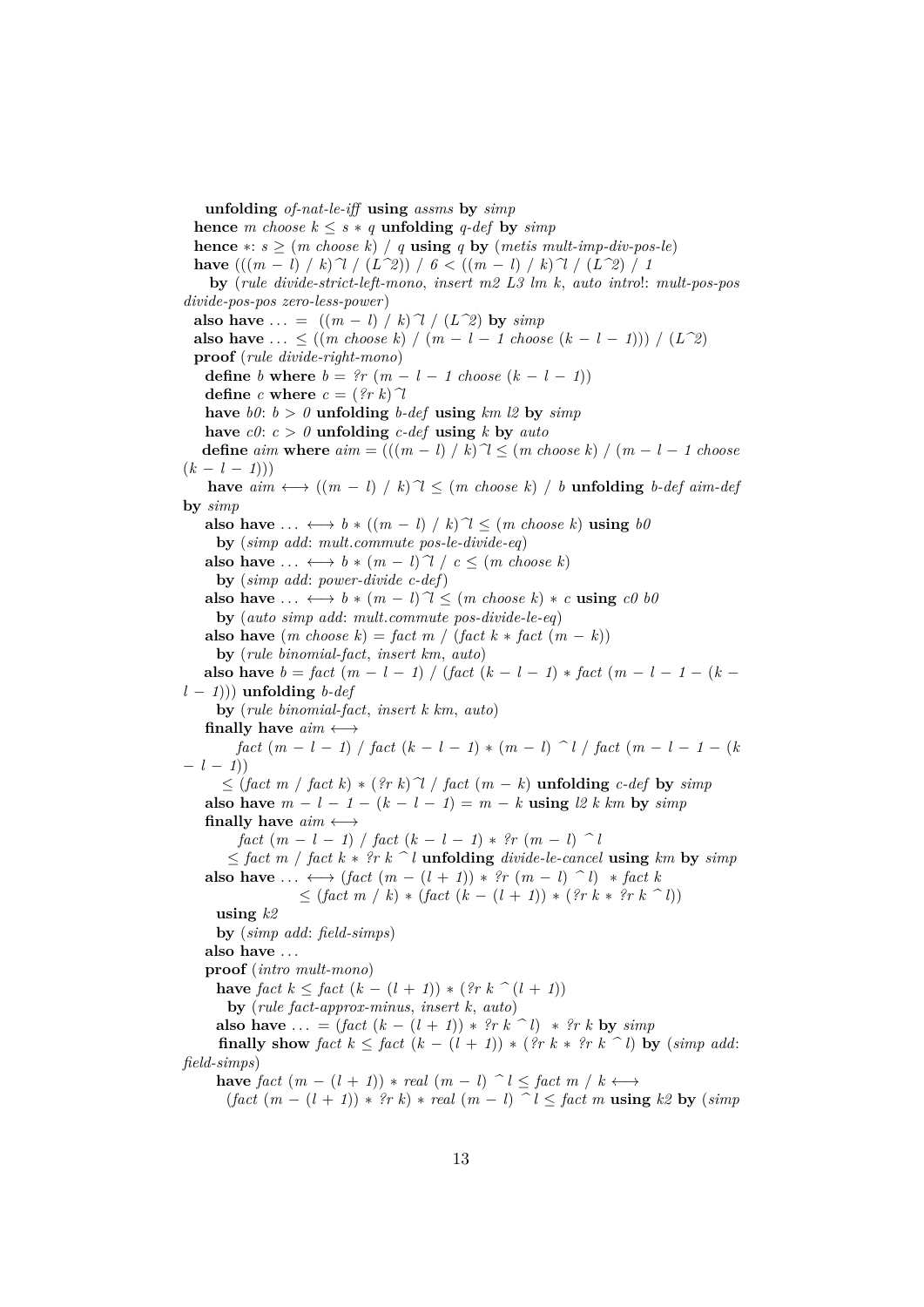```
add: field-simps)
     also have . . .
     proof −
       have (fact(m - (l + 1)) * ?r k) * ?r (m - l) ^l <(fact(m - (l + 1)) * ?r(m - l)) * ?r(m - l) )by (intro mult-mono, insert kml, auto)
       also have ((\text{fact } (m - (l + 1)) * ?r (m - l)) * ?r (m - l) ^ l) =(fact (m - (l + 1)) * ?r (m - l) ^ (l + 1)) by simpalso have \ldots \leq fact m
        by (rule fact-approx-upper-minus, insert km k, auto)
       finally show fact (m - (l + 1)) * real k * real (m - l) \cap l \leq fact m.
     qed
     finally show \text{fact } (m - (l + 1)) * \text{ real } (m - l) \cap l \leq \text{fact } m / k.
   qed auto
   finally show ((m - l) / k)<sup>\gamma</sup> \leq (m \text{ choose } k) / (m - l - 1 \text{ choose } (k - l - 1)1))
     unfolding aim-def .
 qed simp
 also have \ldots = (m \; choose \; k) / qunfolding q-def by simp
 also have \dots \leq s using q * by metis
 finally show ((m - l) / k)<sup>\uparrow</sup> /(6 * L^2) < s by \text{simp}qed
lemma approximation3: fixes s :: nat
  assumes (k - 1)<sup>2</sup>m / 3 < (s * (L^2 * (k - 1)<sup>2</sup>m) / 2<sup>2</sup>(p - 1)shows ((m - l) / k) \mathcal{U} / (6 * L^2) < sproof −
  define A where A = real (L^2 * (k - 1) ) ^ m)
 have A0: A > 0 unfolding A-def using L3 k2 m2 by simpfrom mult-strict-left-mono[OF assms, of 2 \text{ }^{\sim} (p-1)]
  have 2^{\gamma}(p-1) * (k-1)<sup>\gamma</sup>m / 3 < s ∗ A
   by (simp add: A-def)
  from divide-strict-right-mono[OF this, of A] A0
 have 2^{\gamma}(p-1) ∗ (k-1)<sup>\hat{m}</sup> / 3 / A < s
   by simp
 also have 2^{\gamma}(p - 1) * (k - 1)^{n} / 3 / A = 2^{\gamma}(p - 1) / (3 * L^2)unfolding A-def using k2 by simp
 also have ... = 2\hat{p} / (6 * L\hat{2}) using p by (cases p, auto)
 also have 2\hat{p} = 2 powr p
   by (simp add: powr-realpow)
  finally have *: 2 powr p / (6 * L^2) < s.
  have m \n\hat{\ } l = m powr l using m2 \n\hat{l} powr-realpow by auto
  also have \ldots = 2 powr (log 2 m * l)
   unfolding powr-powr[symmetric]
   by (subst powr-log-cancel, insert m2, auto)
  also have \ldots = 2 powr (l * log 2 m) by (simp add: ac-simps)also have . . . ≤ 2 powr p
   by (rule powr-mono, insert pllog, auto)
```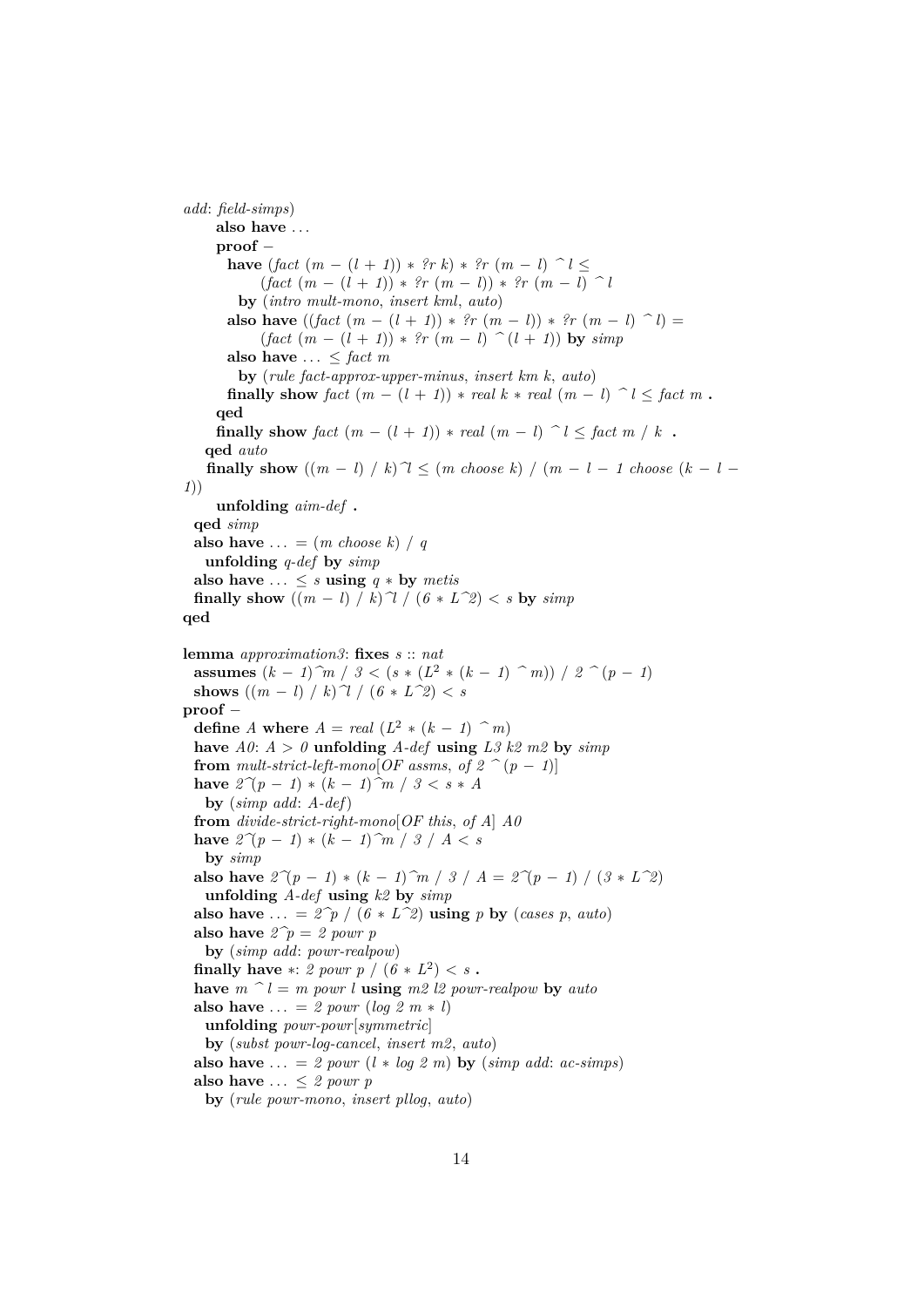**finally have**  $m \n\hat{\ } l \leq 2$  *powr*  $p$ . **from** *divide-right-mono*[ $OF$  *this, of*  $6 * L^2$ ]  $*$ have  $m \stackrel{\frown}{\phantom{a}} l$  /  $(6 * L^2) < s$  by  $simp$ **moreover have**  $((m - l) / k)$   $\gamma / (6 * L^2) \leq m \gamma / (6 * L^2)$ **proof** (*rule divide-right-mono*, *unfold of-nat-power*, *rule power-mono*) **have** *real*  $(m - l)$  / *real*  $k \leq$  *real*  $(m - l)$  / *1* **using** *k2 lm* **by** (*intro divide-left-mono*, *auto*) also have  $\ldots \leq m$  by  $\text{simp}$ **finally show**  $(m - l) / k \le m$  **by**  $simp$ **qed** *auto* **ultimately show** *?thesis* **by** *simp* **qed lemma** *identities*:  $k = root \nmid 4 \nmid m \nmid 1 = root \nmid 8 \nmid m$ **proof** − **let** *?r* = *real* **have**  $2r k \n\hat{i} = 2r m$  **unfolding** *m-def* **by**  $simp$ 

**from** *arg-cong*[*OF this*, *of root 4*] **show**  $km$ -id:  $k = root \nmid m$  **by** (*simp add: real-root-pos2*) have  $?r \mid r \uparrow s = ?r \mid m$  **unfolding**  $m$ -def **using**  $kl2$  by  $simp$ **from** *arg-cong*[*OF this*, *of root 8*] **show**  $lm$ -id:  $l = root 8 m$  **by** (*simp add: real-root-pos2*)

```
qed
```
**lemma** *identities2*: *root*  $4 \text{ } m = m$  *powr* ( $1/4$ ) *root*  $8 \text{ } m = m$  *powr* ( $1/8$ ) **by** (*subst root-powr-inverse*, *insert m2*, *auto*)+

**lemma** *appendix-A-1*: **assumes**  $x \geq M0'$  shows *x powr* (2/3) ≤ *x powr* (3/4) − *1* **proof** − **have**  $(\lambda x. x. y \text{ our } (2/3) / (x. y \text{ our } (3/4) - 1)$   $\longrightarrow 0$ **by** *real-asymp* **from** *LIMSEQ-D*[*OF this, of 1, simplified*] **obtain**  $x0$  :: *nat* **where**  $sub: x \geq x0 \implies x$  powr  $(2 / 3) / |x|$  powr  $(3/4) - 1 < 1$  for *x* **by** (*auto simp*: *field-simps*) **have**  $(\lambda x :: real. 2 / (x power (3/4))) \longrightarrow 0$ **by** *real-asymp* **from** *LIMSEQ-D*[*OF this*, *of 1*, *simplified*] **obtain** *x1* :: *nat* **where** *sub2*:  $x \geq x1 \implies 2 \neq x$  *powr*  $(3 \neq 4) < 1$  for  $x$  by auto **{ fix** *x* **assume**  $x: x \geq x0$   $x \geq x1$   $x \geq 1$ **define** *a* **where**  $a = x$  *powr*  $\left(\frac{3}{4}\right) - 1$ **from**  $sub[OF x(1)]$  **have**  $small: x~power~(2 / 3) / |a| \leq 1$ **by** (*simp add*: *a-def*) **have** 2:  $2 \leq x$  *powr*  $\left(\frac{3}{4}\right)$  **using**  $\frac{sub20F(x)}{2}$  *x*(*3*) **by**  $\frac{simp}{2}$ **hence**  $a: a > 0$  **by** (*simp add: a-def*) **from** *mult-left-mono*[*OF small*, *of a*] *a*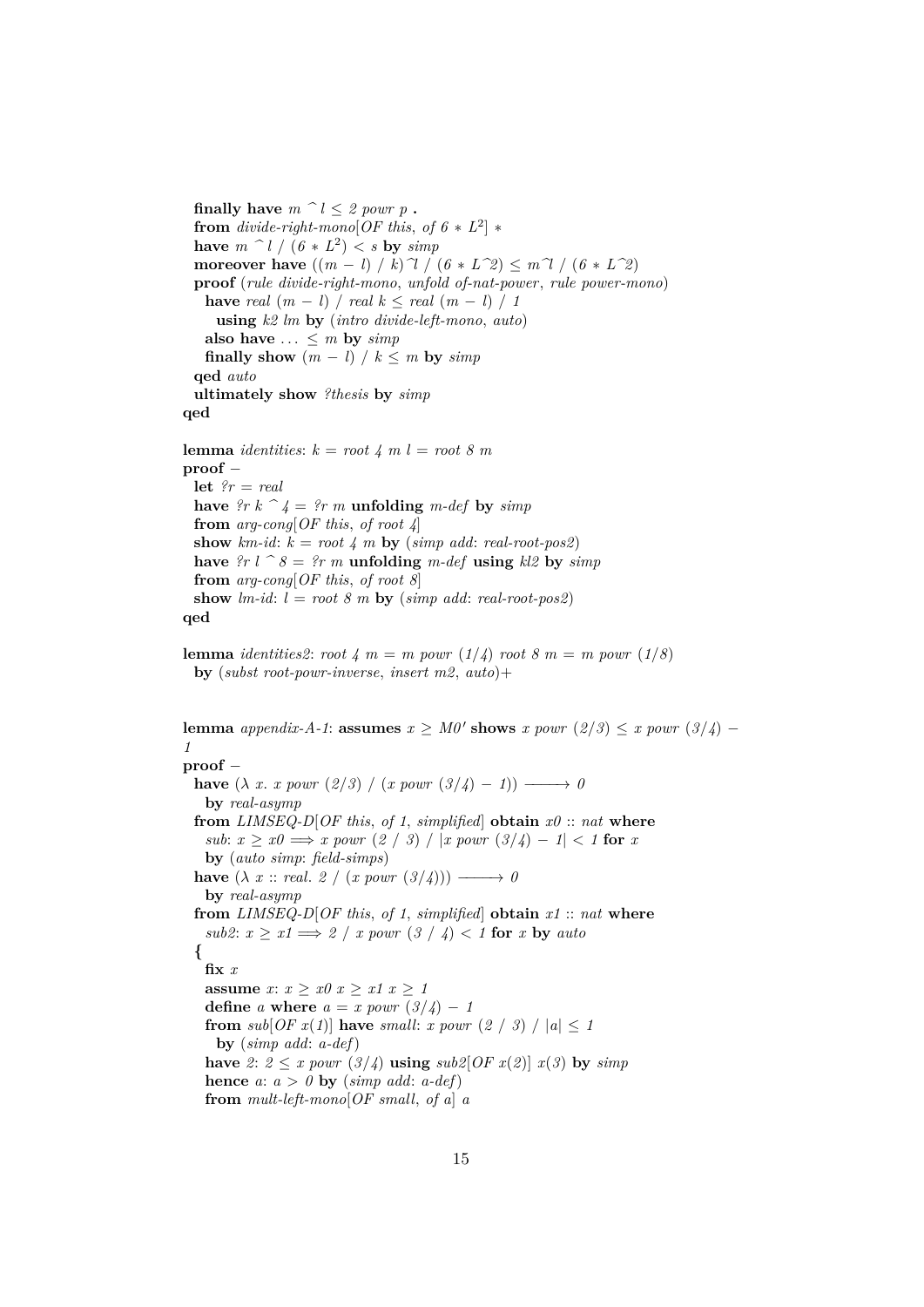**have** *x powr*  $(2 / 3) \leq a$ **by** (*simp add*: *field-simps*) **hence** *x* powr  $(2 / 3) \le x$  powr  $(3 / 4) - 1$  **unfolding** *a-def* by *simp* **} hence**  $\exists x0$  :: *nat*. ∀  $x > x0$ . *x powr* (2 / 3) ≤ *x powr* (3 / 4) − 1 **by** (*intro exI*[*of - max x0* (*max x1 1*)], *auto*) from someI-ex $[OF this, folded MO'$ -def<sub>rabler</sub> rule-format, OF assms **show** *?thesis* **. qed**

**lemma** *appendix-A-2*:  $(p - 1)$   $\gamma$   $\ell$  *m powr*  $((1 / 8 + eps) * l)$ **proof** − **define** *f* **where** *f*  $(x:: nat) = (root 8 x * log 2 x + 1) / (x power (1/8 + exp))$ **for** *x* **have**  $f \rightarrow 0$  **using** *eps* **unfolding**  $f\text{-}def$  **by**  $\text{real-asymp}$ **from** *LIMSEQ-D*[*OF this*, *of 1*] **have** *ex*: ∃ *x*. ∀ *y*. *y*  $\geq$  *x* → *f y* ≤ *1* **by** *fastforce* **have** *lim*: *root* 8 *m*  $*$  *log* 2 *m* + 1  $\leq$  *m powr* (1 / 8 + *eps*) **using** *someI-ex*[*OF ex*[*unfolded f-def* ], *folded M0-def* , *rule-format*, *OF M0*] *m2* **by** (*simp add*: *field-simps*) **define** *start* **where** *start* = *real*  $(p - 1)$ <sup> $\gamma$ </sup> **have**  $(p - 1)^{n} \leq p \leq l$ **by** (*rule power-strict-mono*, *insert p l2*, *auto*) **hence** *start*  $\langle$  *real* ( $p \n\hat{\;} l$ ) **using** *start-def of-nat-less-of-nat-power-cancel-iff* **by** *blast* **also have**  $\ldots = p$  *powr l* **by** (*subst powr-realpow*, *insert p*, *auto*) also have  $\ldots \leq (l * log 2 m + 1)$  *powr l* **by** (*rule powr-mono2*, *insert pllog*, *auto*) also have  $l = root 8 m$  unfolding *identities* by *simp* **finally have**  $start < (root 8 m * log 2 m + 1)$  *powr root 8 m* **by** (*simp add*: *identities2*) **also have** ...  $\leq$   $(m \; power \; (1 \; / \; 8 + \;eps)) \; power \; root \; 8 \; m$ **by** (*rule powr-mono2*[*OF - - lim*], *insert m2*, *auto*) **also have**  $\ldots = m$  *powr* ((1 / 8 + *eps*)  $*$  *l*) **unfolding** *powr-powr identities*  $\ldots$ **finally show** *?thesis* **unfolding** *start-def* **by** *simp* **qed**

**lemma** *appendix-A-3*:  $6 * real l^16 * fact l < m$  *powr*  $(1 / 8 * l)$ **proof** − **define** *f* **where**  $f = (\lambda n. 6 * (real n) 76 * (sqrt (2 * pi * real n) * (real n / exp n))$  $1)$   $(n)$ ) **define** *g* **where**  $g = (\lambda n. 6 * (real n)^{1/6} * (sqrt (2 * 4 * real n) * (real n / 2))$ *^ n*)) **define** *h* **where**  $h = (\lambda n. ((real (n^2 \t^n 4) power (1 / 8 * (real (n^2 \t^n 4)) power)$  $(1/8))$ ) **have**  $e: 2 \leq (exp 1)$  :  $real)$  **using**  $exp-ae-add-one-self[of 1]$  **by**  $simp$ 

**from** *fact-asymp-equiv*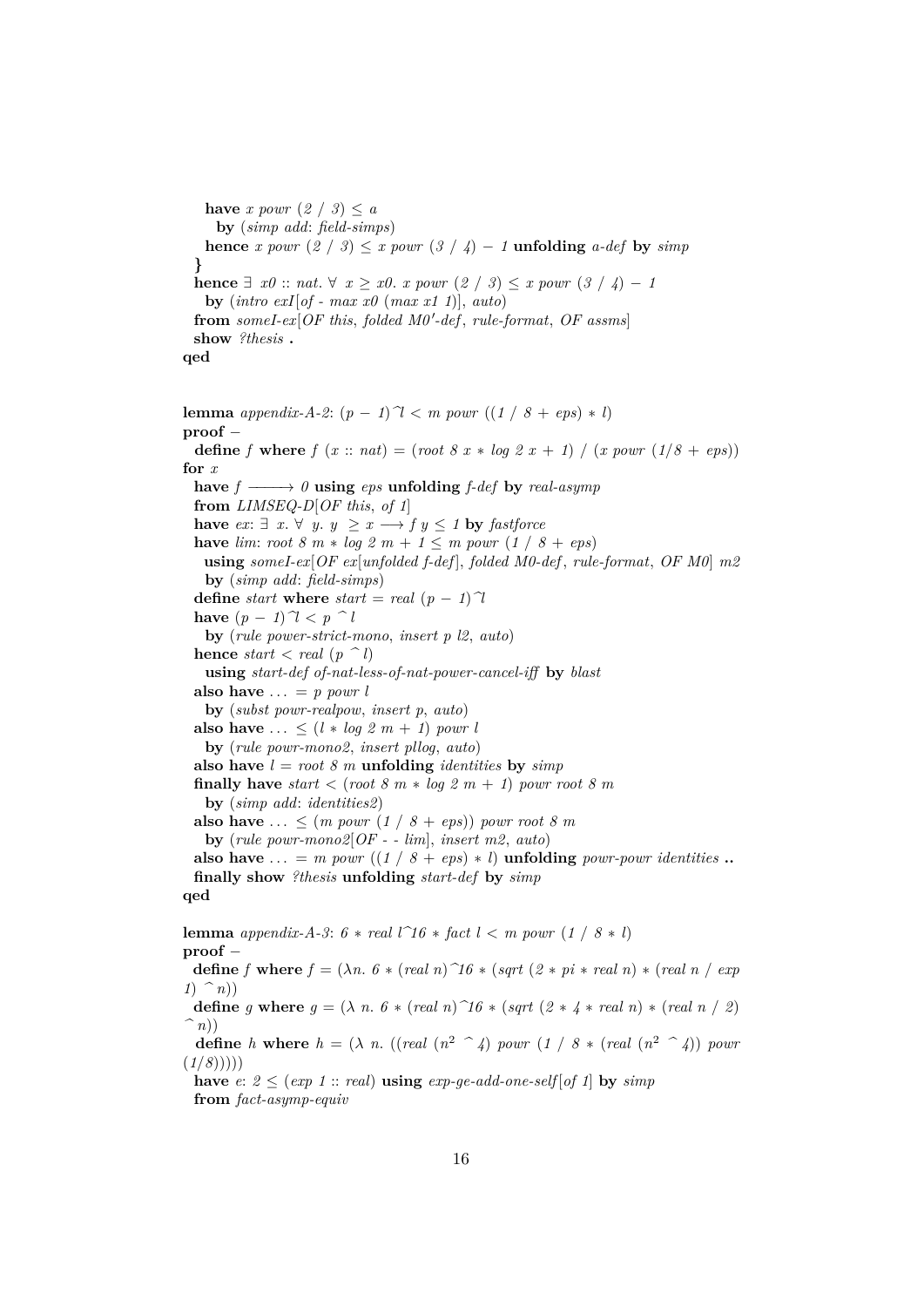**have** 1:  $(\lambda \, n. 6 * (real \, n)^n 16 * fact \, n / h \, n) \sim [sequentially] \, (\lambda \, n. f \, n / h \, n)$ **unfolding** *f-def* **by** (*intro asymp-equiv-intros*) **have** 2:  $f \circ n \leq q \circ n$  for  $n \text{ uniformly in } f \text{-def} q \text{-def}$ **by** (*intro mult-mono power-mono divide-left-mono real-sqrt-le-mono*, *insert pi-less-4 e*, *auto*) **have** 2: *abs*  $(f n / h n) \leq abs (g n / h n)$  for *n* **unfolding** *abs-le-square-iff power2-eq-square* **by** (*intro mult-mono divide-right-mono 2*, *auto simp*: *h-def f-def g-def*) **have** 2: *abs*  $(g \ n | h \ n) < e \implies abs (f \ n | h \ n) < e$  **for**  $n e$  **using** 2[*of n*] **by** *simp* **have**  $(\lambda n. g n / h n) \longrightarrow 0$ **unfolding** *g-def h-def* **by** *real-asymp* **from** *LIMSEQ-D*[*OF this*] *2* **have**  $(\lambda n. f n / h n) \longrightarrow 0$ **by** (*intro LIMSEQ-I*, *fastforce*) **with** *1* **have**  $(\lambda n. 6 * (real n) \hat{1}6 * fact n / h n) \longrightarrow 0$ **using** *tendsto-asymp-equiv-cong* **by** *blast* **from** *LIMSEQ-D*[*OF this, of 1*] **obtain**  $n\theta$  **where**  $\theta$ :  $n \geq n\theta \implies norm$  (6 \*  $(\text{real } n)$   $\hat{\mathcal{1}}6$   $*$   $\text{fact } n$   $\hat{\mathcal{1}}$   $h$   $n$ )  $\hat{\mathcal{2}}$  1 for  $n$  by  $\text{auto}$ **{ fix** *n* **assume** *n*: *n* ≥ *max 1 n0* **hence** *hn*:  $h n > 0$  **unfolding**  $h$ -def **by**  $auto$ **from** *n* **have**  $n \geq n0$  **by**  $simp$ **from**  $3[OF this]$  **have**  $6 * n$   $\hat{ } 16 * fact n / abs (h n) < 1$  **by**  $auto$ **with** *hn* **have**  $6 * (real\ n)$   $\hat{ }$  16  $*$  *fact*  $n < h$  *n* **by** *simp* **} hence**  $\exists$  *n0*.  $\forall$  *n*. *n* > *n0* → *6* \* *n*  $\land$  *16* \* *fact n* < *h n* **by** *blast* from someI-ex[OF this[unfolded h-def], folded L0'-def, rule-format, OF L0'] **have** 6  $*$  *real*  $l \hat{16} * \text{fact } l < \text{real } (l^2 \hat{1} \hat{4})$  *powr*  $(l \hat{1} \hat{8} * \text{real } (l^2 \hat{1} \hat{4})$  *powr*  $(l \hat{1} \hat{7})$ *8*)) **by** *simp* **also have** ... = *m powr* (1 / 8 \* *l*) **using** *identities identities2 kl2* **by** (*metis m-def*) **finally show** *?thesis* **. qed lemma** *appendix-A-4*:  $12 * L^2 \le m$  *powr* (*m powr* ( $1 / 8$ ) \* 0.51) **proof** − **let** *?r* = *real* **define** *Lappr* **where** *Lappr* =  $m * m * \text{fact } l * p \cap l / 2$ **have**  $L = (fact \, l * (p - 1) \cap l)$  **unfolding**  $L$ -def by *simp* **hence**  $?r L \leq (fact \, l * (p - 1) \cap l)$  by *linarith* **also have** ... =  $(1 * ?r (fact l)) * (?r (p - 1) ^{n}$  **by**  $simp$ **also have** ...  $\leq ((m * m / 2) * ?r (fact l)) * (?r (p - 1) )$ **by** (*intro mult-right-mono, insert m2, cases m; cases*  $m - 1$ *,*  $auto)$ **also have**  $\dots = (6 * real(m * m) * fact l) * (?r (p - 1) ^ l) / 12$  by  $simp$ **also have** *real*  $(m * m) = real$  *l*<sup> $\uparrow$ </sup>*16* **unfolding** *m-def* **unfolding** *kl2* **by** *simp* **also have**  $(6 * real l^2 16 * fact l) * (?r (p - 1)^{-1} l) / 12$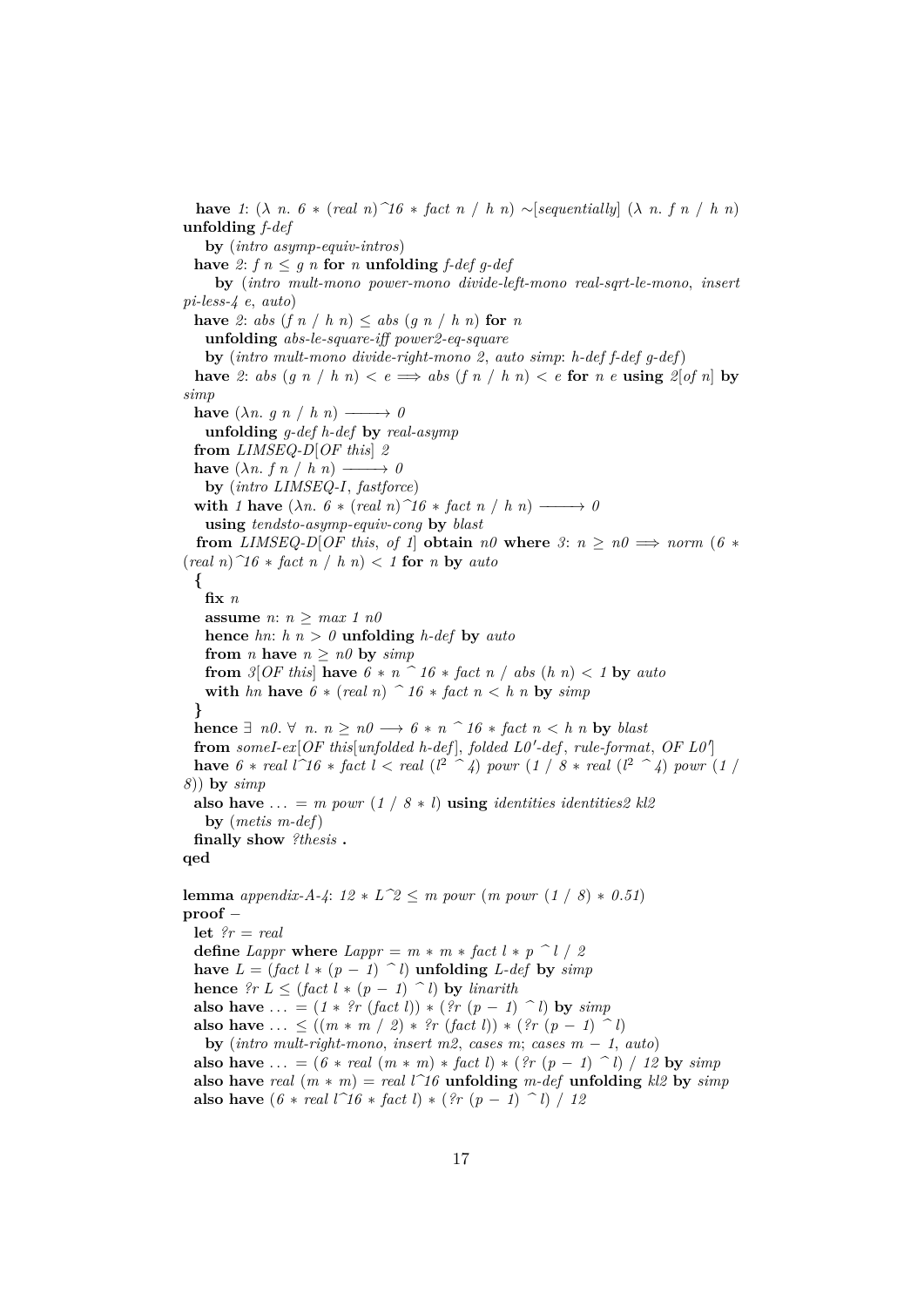$\leq$   $(m \text{ pour } (1 / 8 * l) * (m \text{ pour } ((1 / 8 + eps) * l)) / 12$ **by** (*intro divide-right-mono mult-mono*, *insert appendix-A-2 appendix-A-3*, *auto*) **also have** ... =  $(m \text{ pour } (1 / 8 * l + (1 / 8 + \text{eps}) * l)) / 12$ **by** (*simp add*: *powr-add*) **also have**  $1 / 8 * l + (1 / 8 + eps) * l = l * (1/4 + eps)$  by (*simp add: field-simps*) **also have**  $l = m$  *powr* (1/*8*) **unfolding** *identities identities* 2. **finally have** *LL*:  $\ell r L \leq m$  *powr*  $(m$  *powr*  $(1 / 8) * (1 / 4 + exp)) / 12$ . **from** *power-mono*[*OF this*, *of 2*] **have**  $L^2 \leq (m \text{ pour } (m \text{ pour } (1 \mid \mathcal{S}) * (1 \mid \mathcal{A} + \epsilon p s)) / 12)^2$ **by** *simp* **also have** ... =  $(m \text{ pour } (m \text{ pour } (1 \mid 8) * (1 \mid 4 + \text{ eps})))$ <sup>2</sup> / 144 **by** (*simp add*: *power2-eq-square*) **also have** ... =  $(m \text{ pour } (m \text{ pour } (1 \mid 8) * (1 \mid 4 + \text{ eps}) * 2)) / 144$ **by** (*subst powr-realpow*[*symmetric*], (*use m2* **in** *force*), *unfold powr-powr*, *simp*) **also have** ... =  $(m \text{ pour } (m \text{ pour } (1 \mid 8) * (1 \mid 2 + 2 * \text{ eps}))) / 144$ **by** (*simp add*: *algebra-simps*) **also have** ...  $\leq$  (*m powr* (*m powr* (1 / 8) \* 0.51)) / 144 **by** (*intro divide-right-mono powr-mono mult-left-mono*, *insert m2*, *auto simp*: *eps-def*) **finally have**  $L^2 \leq m$  *powr* (*m powr* (1 / 8) \* 0.51) / 144 by *simp* **from** *mult-left-mono*[*OF this*, *of 12*] **have**  $12 * L^2 2 \le 12 * m$  *powr* (*m powr* (1 / *8*) ∗ *0.51*) / 144 **by** *simp* **also have** ... = *m powr* (*m powr* (1 / 8) \* 0.51) / 12 by  $\text{simp}$ **also have** ...  $\leq m$  powr  $(m$  powr  $(1 / 8) * 0.51) / 1$ **by** (*rule divide-left-mono*, *auto*) **finally show** *?thesis* **by** *simp* **qed lemma** *approximation4*: **fixes** *s* :: *nat* **assumes**  $s > ((m - l) / k)$   $\gamma / (6 * L^2)$ **shows**  $s > 2 * k$  *powr*  $(4 / 7 * sqrt k)$ **proof** − **let** *?r* = *real* **have** *diff*:  $\mathcal{P}_r$  ( $m - l$ ) =  $\mathcal{P}_r$   $m - \mathcal{P}_r$  l **using** lm **by** *simp* **have** *m* powr  $\left(\frac{2}{3}\right) \leq m$  powr  $\left(\frac{3}{4}\right) - 1$  **using** appendix-A-1[OF M0<sup>n</sup>] by auto **also have** ... ≤  $(m - m \; power \; (1/8)) / m \; power \; (1/4)$ **unfolding** *diff-divide-distrib* **by** (*rule diff-mono*, *insert m2*, *auto simp*: *divide-powr-uminus powr-mult-base powr-add*[*symmetric*], *auto simp*: *powr-minus-divide intro*!: *ge-one-powr-ge-zero*) also have  $\ldots = (m - root 8 m) / root 4 m$  **using**  $m2$ **by** (*simp add*: *root-powr-inverse*) also have  $\dots = (m - l) / k$  **unfolding** *identities diff* by *simp* **finally have** *m powr*  $(2/3) \leq (m - l) / k$  **by**  $simp$ **from** *power-mono*[*OF this*, *of l*] **have** *ineq1*:  $(m \text{ pour } (2 \mid 3))$   $\hat{a} \le ((m - l) \mid k)$   $\hat{a} \le l$  **using**  $m2$  by *auto* **have**  $(m \text{ pour } (l / 7)) \leq (m \text{ pour } (2 / 3 * l - l * 0.51))$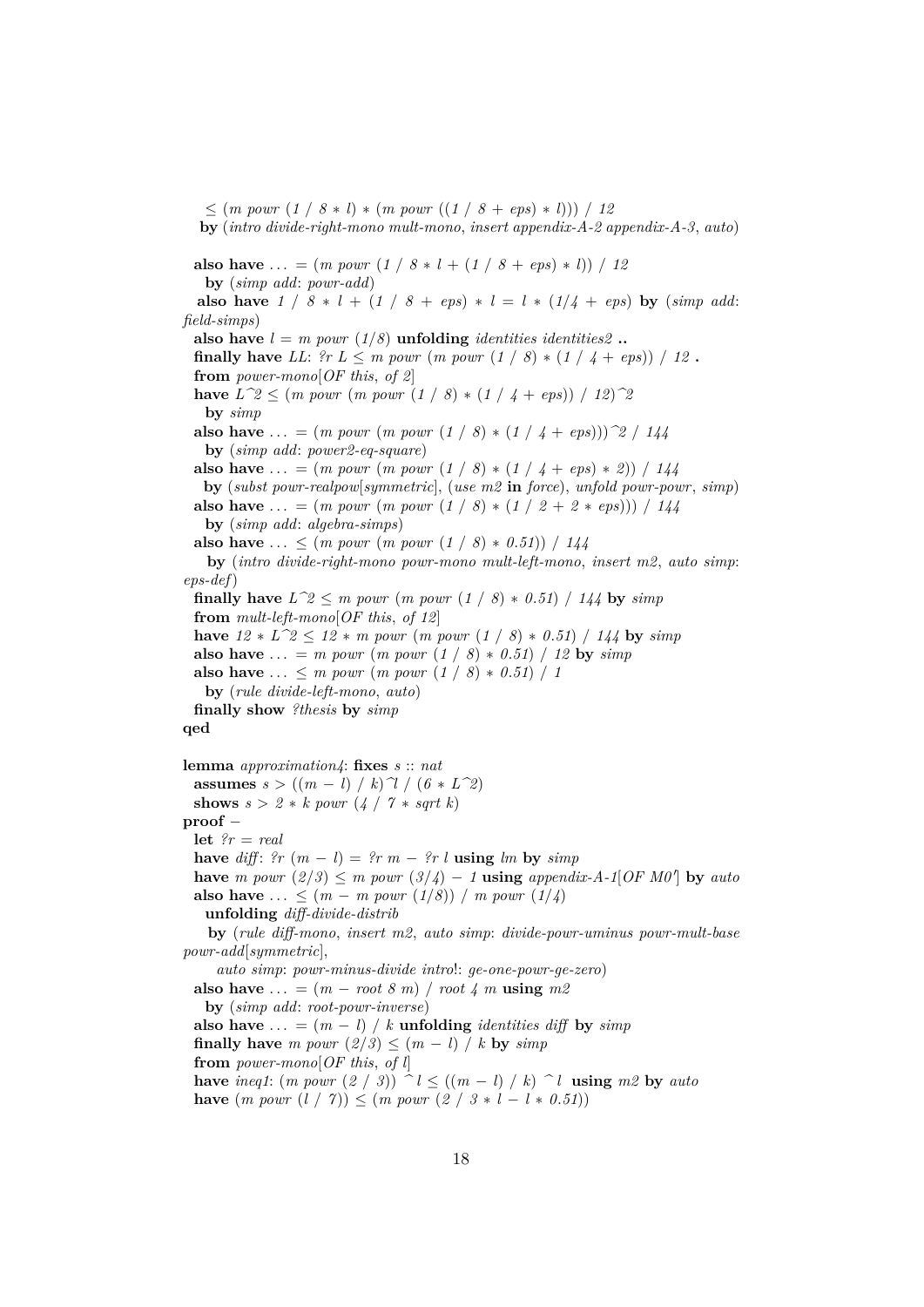**by** (*intro powr-mono*, *insert m2*, *auto*) **also have** ... =  $(m \; pour \; (2 \; / \; 3)) \; pour \; l \; / \; (m \; pour \; (m \; pour \; (1 \; / \; 8) * 0.51))$ **unfolding** *powr-diff powr-powr identities identities2* **by** *simp* **also have** ... =  $(m \text{ pour } (2 / 3))$   $\hat{d}$  /  $(m \text{ pour } (m \text{ pour } (1 / 8) * 0.51))$ **by** (*subst powr-realpow*, *insert m2*, *auto*) **also have** ...  $\leq$   $(m \; power \; (2 \; / \; 3))$   $\cap$   $l / (12 * L^2)$ **by** (*rule divide-left-mono*[*OF appendix-A-4*], *insert L3 m2*, *auto intro*!: *mult-pos-pos*) **also have** ... =  $(m \; power \; (2 \; / \; 3))$  ^ *l* /  $($ *?r* 12 \* *L*<sup>2</sup> $)$  **by** *simp* **also have** ... ≤  $((m - l) / k)$  ^ *l* / (*?r 12* ∗ *L*<sup>2</sup>) **by** (*rule divide-right-mono*[*OF ineq1*], *insert L3*, *auto*) also have  $\ldots \lt s / 2$  **using** *assms* by *simp* **finally have**  $2 * m$  *powr* (*real l*  $/ 7$ )  $<$  *s* by *simp* **also have** *m* powr (*real l* /  $\gamma$ ) = *m* powr (*root 8 m* /  $\gamma$ ) **unfolding** *identities* **by** *simp* **finally have**  $s > 2 * m$  *powr* (*root 8 m / 7*) **by**  $simp$ **also have** *root* 8  $m = root 2 k$  **using**  $m2$ **by** (*metis identities*(*2*) *kl2 of-nat-0-le-iff of-nat-power pos2 real-root-power-cancel*) also have  $\mathcal{P}_r$  *m* = *k powr* 4 **unfolding** *m-def* by *simp* **also have**  $(k \text{ pour } 4) \text{ pour } ((\text{root } 2 \text{ } k) \text{ } / \text{ } 7)$  $= k$  *powr* ( $4 * (root 2 k) / 7$ ) **unfolding** *powr-powr* by *simp* **also have** ... = *k powr* (*4* / *7* \* *sqrt k*) **unfolding** *sqrt-def* by *simp* **finally show**  $s > 2 * k$  *powr*  $(4 / 7 * sqrt k)$ . **qed**

# **end**

**end**

**theory** *Clique-Large-Monotone-Circuits* **imports** *Sunflowers*.*Erdos-Rado-Sunflower Preliminaries Assumptions-and-Approximations Monotone-Formula* **begin**

disable list-syntax

**no-syntax** *-list* :: *args*  $\Rightarrow$  '*a list* ([(-)]) **no-syntax** --listcompr :: args  $\Rightarrow$  'a list ([(-)])

**hide-const** (**open**) *Sigma-Algebra*.*measure*

# <span id="page-18-0"></span>**4.2 Plain Graphs**

**definition** *binprod* :: 'a set  $\Rightarrow$  'a set  $\Rightarrow$  'a set set (**infixl** · 60) **where** *X* ⋅ *Y* = {{*x*,*y*} | *x y*. *x* ∈ *X* ∧ *y* ∈ *Y* ∧ *x*  $\neq$  *y*}

**abbreviation** *sameprod* :: 'a set  $\Rightarrow$  'a set set ((-)<sup> $\hat{ }$ </sup>) where *X^*2 ≡ *X* · *X*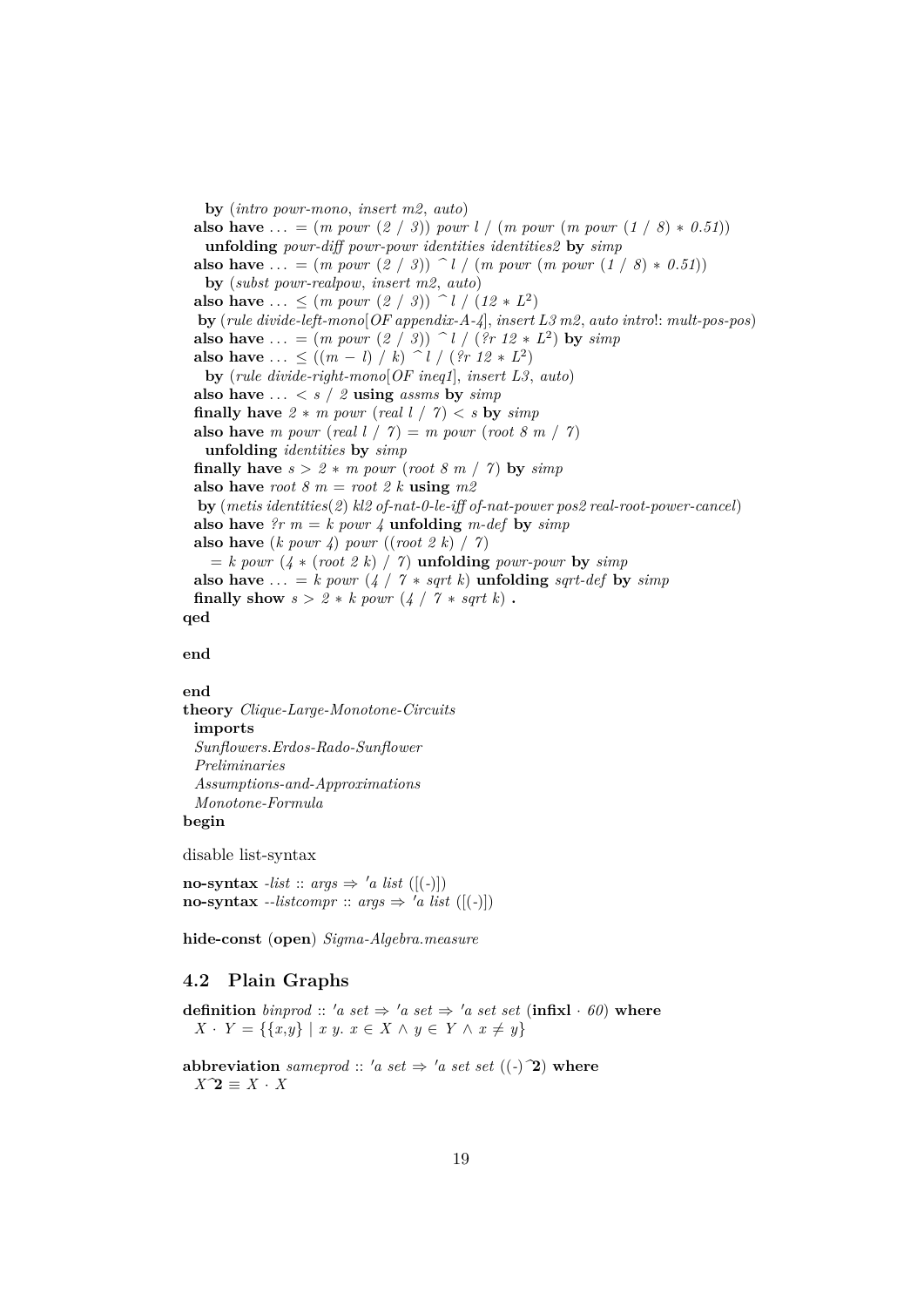**lemma** *sameprod-altdef*:  $X\hat{ }$ **2** = {*Y* . *Y*  $\subseteq$  *X*  $\wedge$  *card Y* = *2*} **unfolding** *binprod-def* **by** (*auto simp*: *card-2-iff* )

**definition** *numbers* :: *nat*  $\Rightarrow$  *nat set* ([(-)]) **where**  $[n] \equiv \{..\leq n\}$ 

**lemma** *card-sameprod: finite*  $X \implies \text{card}(X^2) = \text{card } X$  *choose 2* **unfolding** *sameprod-altdef* **by** (*subst n-subsets*, *auto*)

**lemma** *sameprod-mono*: *X* ⊆ *Y*  $\Rightarrow$  *X*  $\hat{Z}$  ⊆ *Y* $\hat{Z}$ **unfolding** *sameprod-altdef* **by** *auto*

**lemma** *sameprod-finite*: *finite*  $X \implies$  *finite*  $(X^2)$ **unfolding** *sameprod-altdef* **by** *simp*

**lemma** *numbers2-mono*:  $x \leq y \implies [x]$   $\mathbf{2} \subseteq [y]$   $\mathbf{2}$ **by** (*rule sameprod-mono*, *auto simp*: *numbers-def*)

**lemma** *card-numbers*[ $simp$ ]: *card*  $[n] = n$ **by** (*simp add*: *numbers-def*)

**lemma** *card-numbers2*[*simp*]: *card* ([*n*] $\hat{ }$ **2**) = *n choose 2* **by** (*subst card-sameprod*, *auto simp*: *numbers-def*)

**type-synonym** *vertex* = *nat* **type-synonym** *graph* = *vertex set set*

**definition** *Graphs* :: *vertex set*  $\Rightarrow$  *graph set* **where** *Graphs V* = { *G*.  $G \subseteq V^2$ }

**definition** *Clique* :: *vertex set*  $\Rightarrow$  *nat*  $\Rightarrow$  *graph set* **where** *Clique V k* = {  $G \colon G \in Graphs$   $V \land (\exists C \subseteq V \colon C^2 \subseteq G \land card C = k)$  }

**context** *first-assumptions* **begin**

abbreviation  $G$  where  $G \equiv$  *Graphs* [*m*]

**lemmas**  $G$ -def = *Graphs*-def [of [m]]

**lemma** *empty-G*[*simp*]: {}  $\in$  *G* **unfolding** *G*-*def* by *auto* 

**definition**  $v$  :: *graph*  $\Rightarrow$  *vertex set* **where** *v G* = { *x* . ∃ *y*. {*x*,*y*} ∈ *G*}

**lemma** *v-union*:  $v(G \cup H) = v(G \cup vH)$ **unfolding** *v-def* **by** *auto*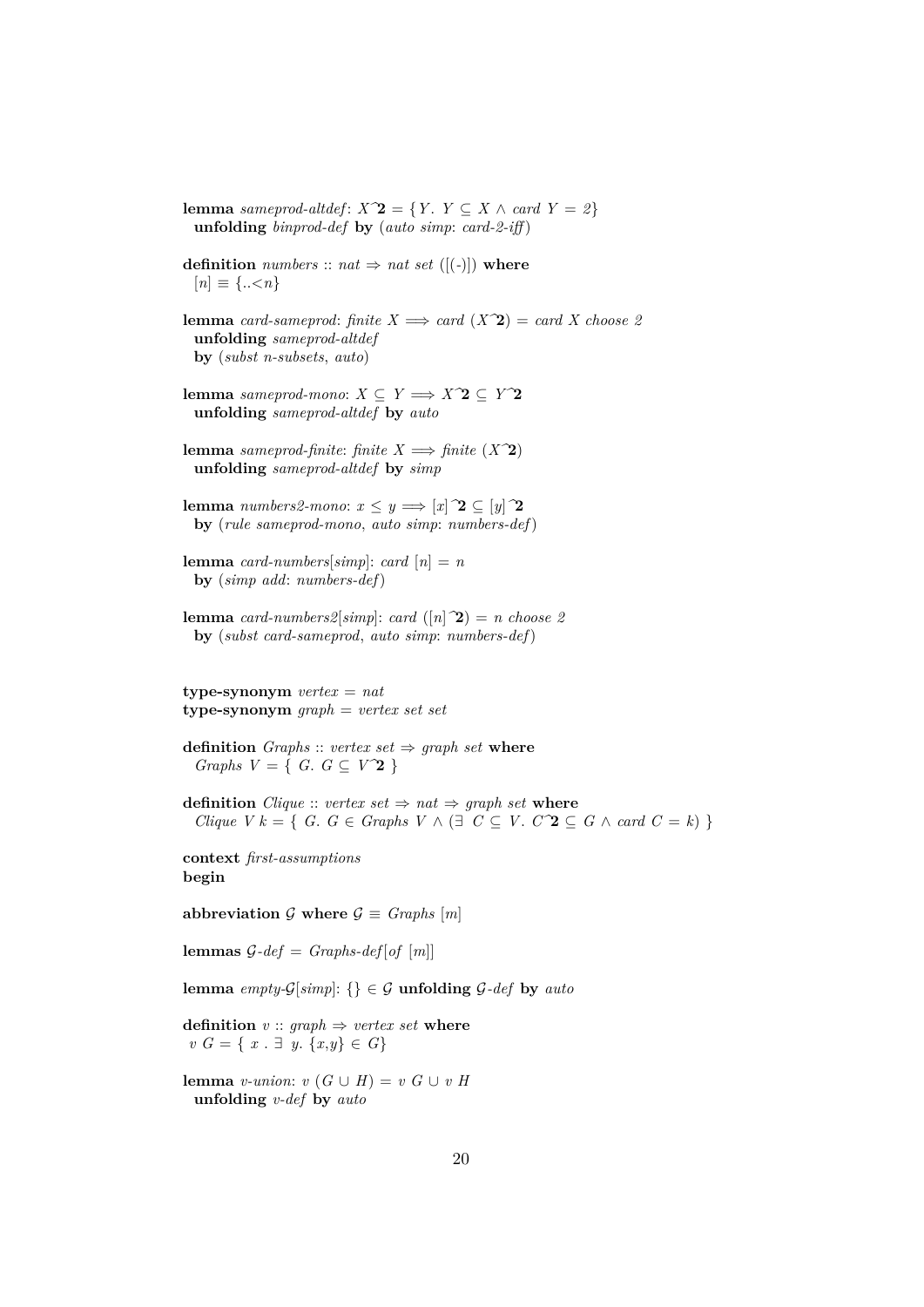**definition**  $K :: graph set$  **where**  $\mathcal{K} = \{ K : K \in \mathcal{G} \land \text{card}(v \mid K) = k \land K = (v \mid K)$   $\mathbf{\hat{2}} \}$ **lemma** *v*-*G*:  $G \in \mathcal{G} \implies v \ G \subseteq [m]$ **unfolding** *v-def* G*-def sameprod-altdef* **by** *auto* **lemma** *v-mono*:  $G \subseteq H \Longrightarrow v \ G \subseteq v \ H$  **unfolding** *v-def* by *auto* **lemma** *v*-sameprod[simp]: **assumes** *card*  $X \geq 2$ shows  $v(X^2) = X$ **proof** − **from** *obtain-subset-with-card-n*[ $OF$  assms] **obtain**  $Y$  **where**  $Y \subseteq X$ and *Y* : *card*  $Y = 2$  **by** *auto* **then obtain**  $x \ y$  **where**  $x \in X \ y \in X$  **and**  $x \neq y$ **by** (*auto simp*: *card-2-iff* ) **thus** *?thesis* **unfolding** *sameprod-altdef v-def* **by** (*auto simp*: *card-2-iff doubleton-eq-iff* ) *blast* **qed lemma** *v-mem-sub*: **assumes** *card*  $e = 2$   $e \in G$  **shows**  $e \subseteq v$  *G* **proof** − **obtain** *x y* **where** *e*:  $e = \{x,y\}$  **and** *xy*:  $x \neq y$  **using** *assms* **by** (*auto simp*: *card-2-iff* ) **from**  $assms(2)$  **have**  $x: x \in v$  *G* **unfolding** *e* **by** (*auto simp*: *v-def*) **from** *e* **have** *e*:  $e = \{y, x\}$  **unfolding** *e* **by** *auto* **from**  $assms(2)$  **have**  $y: y \in v$  G **unfolding**  $e$ **by** (*auto simp*: *v-def*) show  $e \subseteq v$  *G* **using**  $x$  *y* **unfolding**  $e$  **by**  $auto$ **qed**

**lemma** *v*-*G*- $2$ : **assumes**  $G \in \mathcal{G}$  **shows**  $G \subseteq (v \ G)$   $\mathcal{D}$ **proof fix** *e* **assume**  $eG: e \in G$ with  $assms[unfolded \mathcal{G}-def \mathit{binnrod-def}]$  obtain  $x \ y$  where  $e: e = \{x,y\}$  and  $xy:$  $x \neq y$  **by** *auto* **from**  $eG \cdot xy$  **have**  $x: x \in v \cup G$  **by** (*auto simp*: *v-def*) **from** *e* have *e*:  $e = \{y,x\}$  **unfolding** *e* by *auto* **from**  $eG$  *e xy* **have** *y*:  $y \in v$  *G* **by** (*auto simp*: *v*-*def*) **from** *x y xy* **show**  $e \in (v \ G)^{\frown}2$  **unfolding** *binprod-def e* **by** *auto* **qed**

**lemma** *v-numbers2*[*simp*]:  $x \geq 2 \implies v([x] \; \hat{\mathbf{Z}}) = [x]$ **by** (*rule v-sameprod*, *auto*)

**lemma** *sameprod-G*: **assumes**  $X \subseteq [m]$  *card*  $X \geq 2$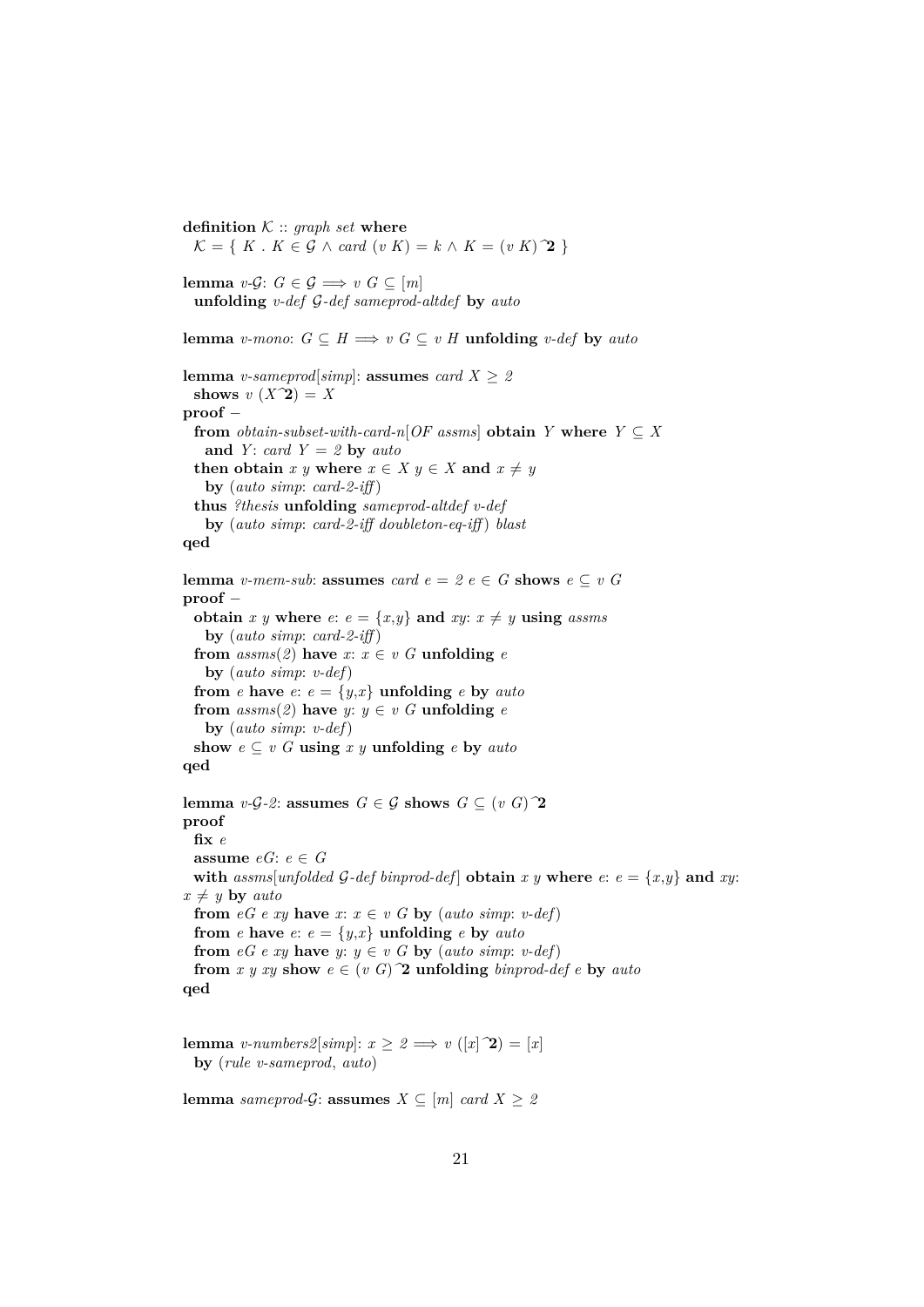**shows**  $X^{\prime}2 \in \mathcal{G}$ **unfolding**  $G$ -def **using**  $assms(2)$   $sameprod-mono[OF~assms(1)]$ **by** *auto* **lemma** *finite-numbers*[*simp*,*intro*]: *finite* [*n*] **unfolding** *numbers-def* **by** *auto* **lemma** *finite-numbers2*[*simp*,*intro*]: *finite* ([*n*]*^*2) **unfolding** *sameprod-altdef* **using** *finite-subset*[*of -* [*m*]] **by** *auto* **lemma** *finite-members-G*:  $G \in \mathcal{G} \implies$  *finite*  $G$ **unfolding** G*-def* **using** *finite-subset*[*of G* [*m*]*^*2] **by** *auto* **lemma** *finite-*G[*simp*,*intro*]: *finite* G **unfolding** G*-def* **by** *simp* **lemma** *finite-vG*: **assumes**  $G \in \mathcal{G}$ **shows** *finite* (*v G*) **proof** − **from** *finite-members-*G[*OF assms*] **show** *?thesis* **proof** (*induct rule*: *finite-induct*) **case** (*insert xy F*) **show** *?case* **proof** (*cases*  $\exists x, y \in \{x, y\}$ ) **case** *False* **hence** *v* (*insert xy*  $F$ ) = *v*  $F$  **unfolding** *v-def* by *auto* **thus** *?thesis* **using** *insert* **by** *auto* **next case** *True* **then obtain** *x y* **where** *xy*:  $xy = \{x, y\}$  **by** *auto* **hence** *v* (*insert xy F*) = *insert x* (*insert y* (*v F*)) **unfolding** *v-def* **by** *auto* **thus** *?thesis* **using** *insert* **by** *auto* **qed qed** (*auto simp*: *v-def*) **qed**

**lemma** *v-empty*[ $simp$ ]:  $v \{ \} = \{ \}$ **unfolding** *v-def* **by** *auto* 

**lemma** *v-card2*: **assumes**  $G \in \mathcal{G}$   $G \neq \{\}$ **shows**  $2 \leq card(v \ G)$ **proof** − **from**  $assms[unfolded \ G\text{-}def]$  **obtain**  $edge$  **where**  $*$ :  $edge \in G$   $edge \in [m]$   $\hat{2}$  **by** *auto* **then obtain** *x y* where *edge*: *edge* =  $\{x,y\}$  *x*  $\neq$  *y* **unfolding** *binprod-def* by *auto* **with**  $*$  **have** *sub*:  $\{x,y\} \subseteq v$  *G* **unfolding** *v-def* 

**by** (*smt* (*verit*, *best*) *insert-commute insert-compr mem-Collect-eq singleton-iff*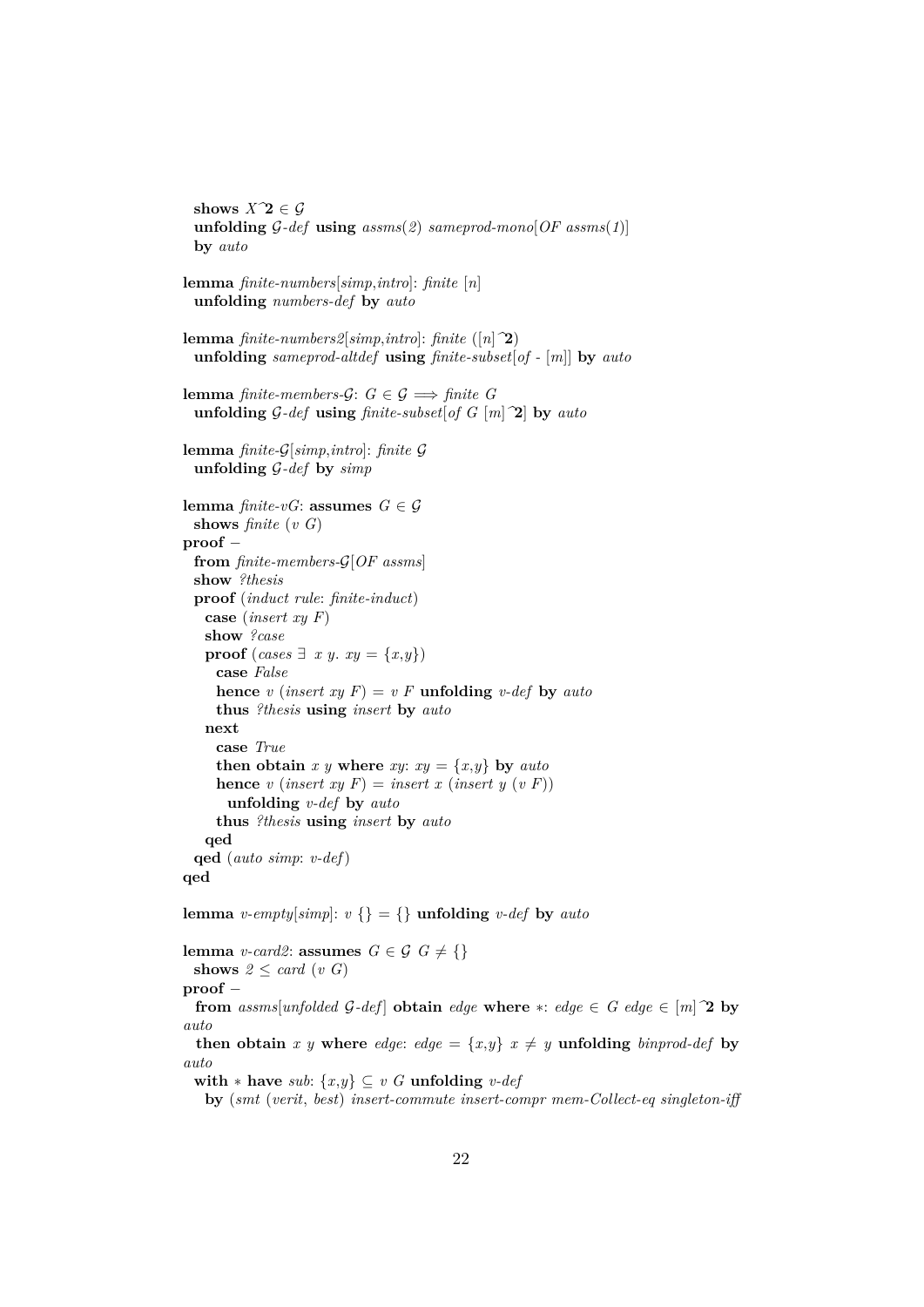```
subsetI)
  from assms finite-vG have finite (v G) by auto
 from sub \langle x \neq y \rangle this show 2 \leq card(v \ G)by (metis card-2-iff card-mono)
qed
lemma K-altdef: K = \{V\hat{Z} \mid V, V \subseteq [m] \land \text{card } V = k\}(i<b>s</b> - = <i>?R</i>)proof −
  {
   fix K
   assume K \in \mathcal{K}hence K: K \in \mathcal{G} and card: card (v K) = k and KvK: K = (v K)^{\mathcal{T}}unfolding K-def by auto
   from v\text{-}G[OFK] card KvK have K \in {}^2R by auto
  }
  moreover
  {
   fix V
   assume 1: V \subseteq [m] and card V = khence V^2 \in \mathcal{K} unfolding \mathcal{K}\text{-}def using k2 sameprod-\mathcal{G}[OF 1]by auto
  }
  ultimately show ?thesis by auto
qed
```
**lemma**  $K$ -*G*:  $K$  ⊂ *G* **unfolding** K*-def* **by** *auto*

```
definition CLIQUE :: graph set where
  CLIQUE = \{ G. G \in \mathcal{G} \wedge (\exists K \in \mathcal{K}. K \subseteq G) \}
```
**lemma** *empty-CLIQUE*[ $simp$ ]: {}  $\notin$  *CLIQUE* **unfolding** *CLIQUE-def K-def* **using** *k2* **by** (*auto simp*: *v-def*)

# <span id="page-22-0"></span>**4.3 Test Graphs**

Positive test graphs are precisely the cliques of size *k*.

abbreviation  $POS \equiv K$ 

**lemma** *POS-G*: *POS*  $\subseteq$  *G* **by** (*rule*  $K$ -*G*)

Negative tests are coloring-functions of vertices that encode graphs which have cliques of size at most  $k - 1$ .

**type-synonym**  $color = vertex \Rightarrow nat$ 

**definition** F :: *colorf set* **where**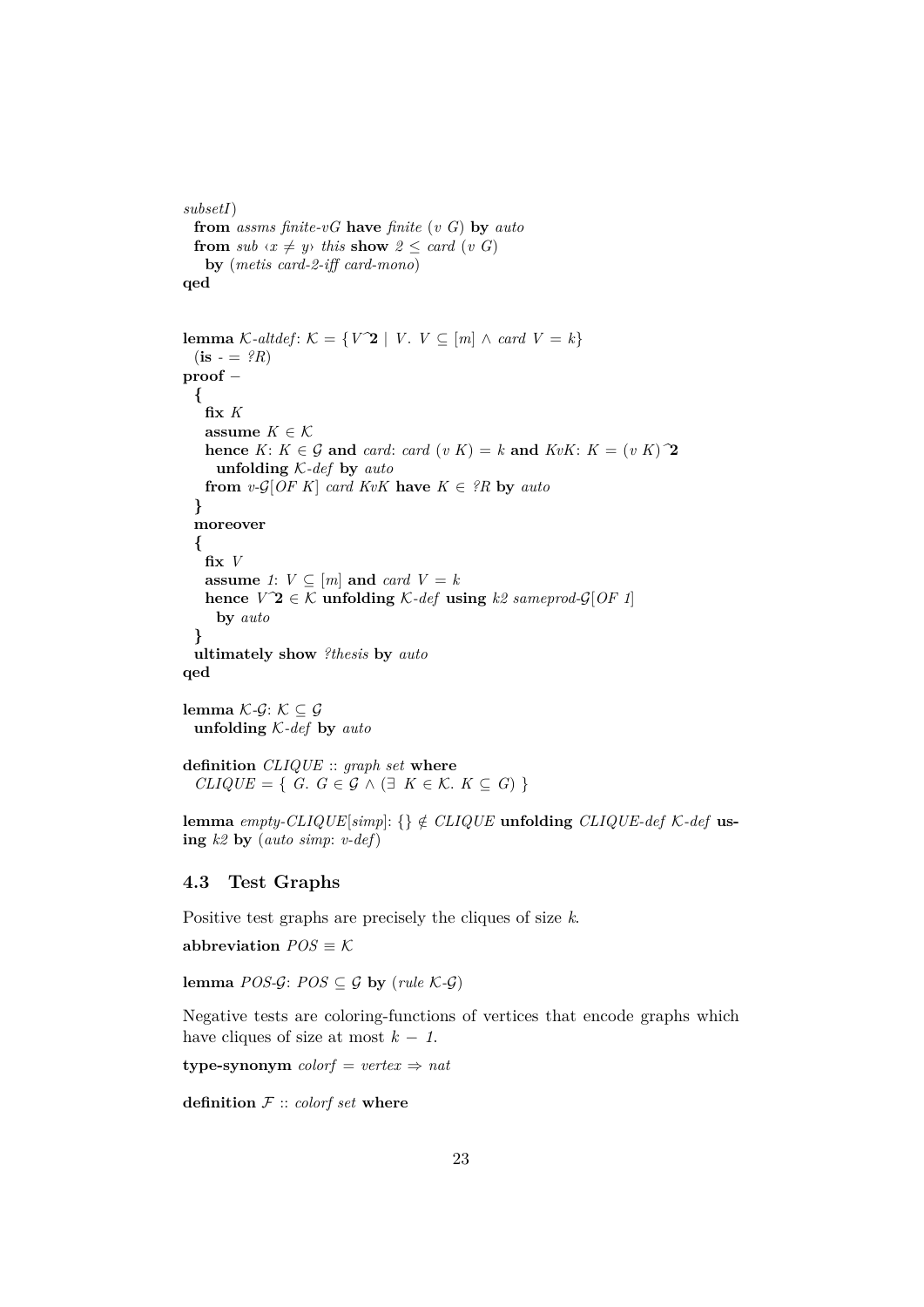$\mathcal{F} = [m] \rightarrow_E [k-1]$ 

**lemma** *finite-*F: *finite* F **unfolding** F*-def numbers-def* **by** (*meson finite-PiE finite-lessThan*) **definition**  $C :: color f \Rightarrow graph$  **where**  $C f = \{ \{x, y\} \mid x y \in \{x, y\} \in [m]$   $\mathbf{2} \wedge f x \neq f y \}$ **definition** *NEG* :: *graph set* **where**  $NEG = C \cdot \mathcal{F}$ **Lemma 1 lemma**  $CLIQUE-NEG: CLIQUE \cap NEG = \{\}$ **proof** − **{ fix** *G* **assume**  $GC: G \in CLIQUE$  **and**  $GN: G \in NEG$ **from** *GC*[*unfolded CLIQUE-def* ] **obtain** *K* **where** *K*:  $K \in \mathcal{K}$  and  $G: G \in \mathcal{G}$  and  $KsubG: K \subseteq G$  by auto **from**  $GN[unfolded \, NEG\text{-}def]$  **obtain**  $f$  **where**  $fF: f \in \mathcal{F}$  and  $GCF: G = C f$  by *auto* **from**  $K$ [*unfolded*  $K$ *-def*] **have**  $KG: K \in \mathcal{G}$  and *KvK*:  $K = v K^2$  **and** *card1*: *card*  $(v K) = k$  **by** *auto* **from**  $k2$  *card1* **have** *ineq: card*  $(v K) > card [k - 1]$  **by** *auto* **from**  $v\text{-}G[OFKG]$  **have**  $vKm: vK \subseteq [m]$  **by**  $auto$ **from** *fF*[*unfolded*  $\mathcal{F}\text{-}def$ ] *vKm* **have**  $f: f \in v K \rightarrow [k-1]$ **by** *auto* **from** *card-inj*[ $OF f$ ] *ineq* **have**  $\neg$  *inj-on f* (*vK*) **by** *auto* **then obtain** *x y* **where**  $*$ :  $x \in v$  *K*  $y \in v$  *K*  $x \neq y$  **and** *ineq*:  $f x = f y$ **unfolding** *inj-on-def* **by** *auto* have  $\{x,y\} \notin G$  **unfolding** *GCf C-def* **using** *ineq* **by** (*auto simp*: *doubleton-eq-iff* ) **with** *KsubG KvK* **have**  $\{x,y\} \notin v$  *K*<sup> $\infty$ </sup> *by auto* **with** ∗ **have** *False* **unfolding** *binprod-def* **by** *auto* **} thus** *?thesis* **by** *auto* **qed lemma** *NEG-G*: *NEG* ⊂  $G$ **proof** − **{**  $\mathbf{fix}$   $f$ **assume**  $f \in \mathcal{F}$ **hence**  $C f \in \mathcal{G}$ **unfolding** *NEG-def C-def* G*-def* **by** (*auto simp*: *sameprod-altdef*) **} thus**  $NEG \subseteq \mathcal{G}$  **unfolding**  $NEG\text{-}def$  **by** *auto*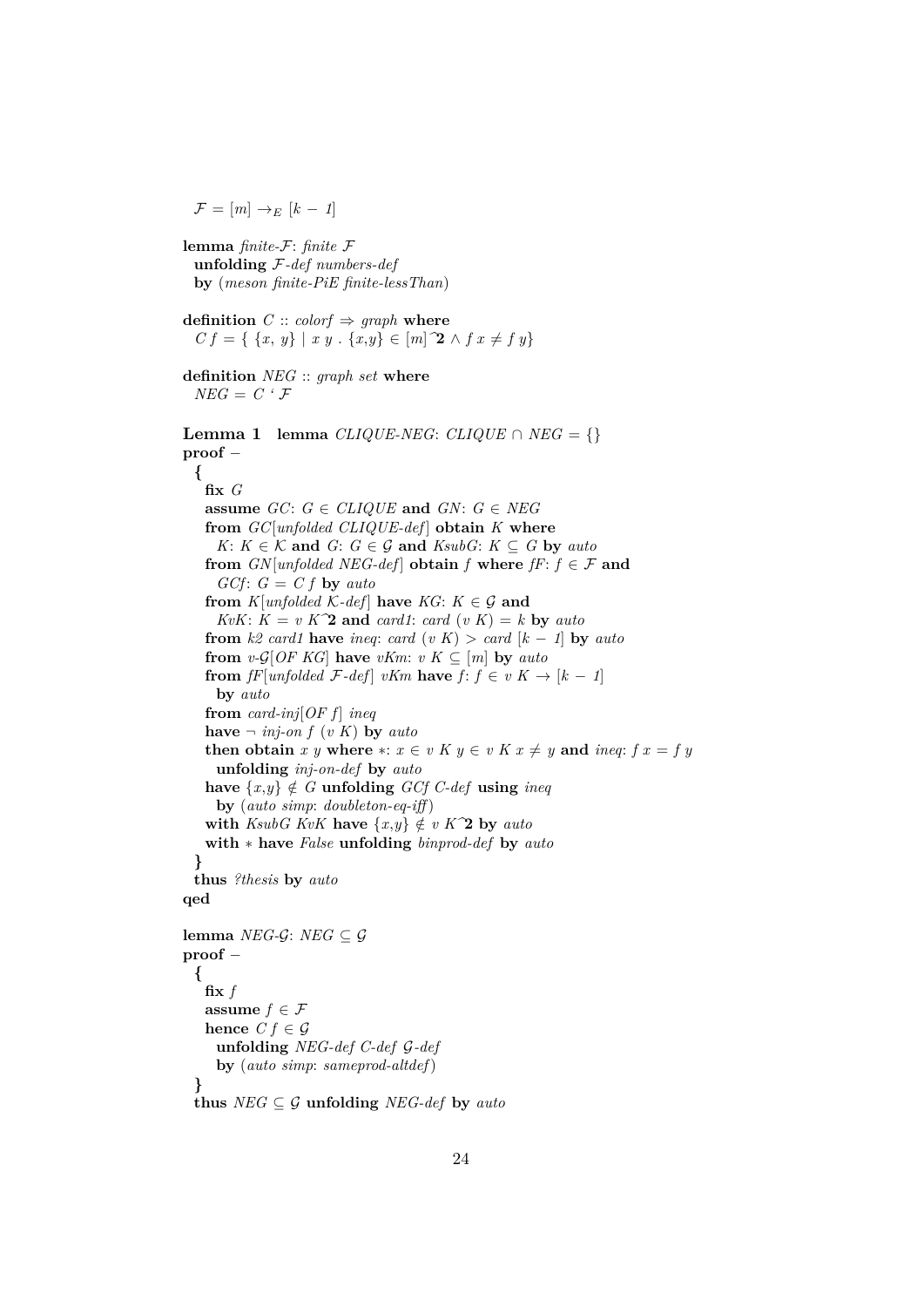#### **qed**

**lemma** *finite-POS-NEG*: *finite* (*POS* ∪ *NEG*) **using** *POS-*G *NEG-*G **by** (*intro finite-subset*[*OF - finite-*G], *auto*) **lemma** *POS-sub-CLIQUE*: *POS* ⊆ *CLIQUE* **unfolding** *CLIQUE-def* **using** K*-*G **by** *auto* **lemma** *POS-CLIQUE*: *POS* ⊂ *CLIQUE* **proof** − **have**  $[k+1]$ <sup> $\gamma$ </sup>**2**  $\in$  *CLIQUE* **unfolding** *CLIQUE-def* **proof** (*standard*, *intro conjI bexI*[*of* - [*k*] $\hat{ }$ 2]) **show**  $[k]$   $2 \subseteq [k+1]$   $2$ **by** (*rule numbers2-mono*, *auto*) show  $[k]$   $\hat{Z} \in \mathcal{K}$  **unfolding**  $\mathcal{K}\text{-}altdef$  **using**  $km$ **by** (*auto intro*!: *exI*[*of -* [*k*]], *auto simp*: *numbers-def*) **show**  $[k+1]$ <sup> $\gamma$ </sup>**2**  $\in$  G **using**  $km$   $k$ <sup>2</sup> **by** (*intro sameprod-*G, *auto simp*: *numbers-def*) **qed moreover have**  $[k+1]$ <sup>2</sup>  $\notin POS$  **unfolding**  $K$ -def **using** *v-numbers2*[*of*  $k + 1$ ] *k2* **by** *auto* **ultimately show** *?thesis* **using** *POS-sub-CLIQUE* **by** *blast* **qed lemma** *card-POS*: *card POS* = *m choose k* **proof** − **have** *m* choose  $k =$ *card* {*B*. *B* ⊆  $[m]$  ∧ *card B* = *k*} (**is** - = *card ?A*) **by** (*subst n-subsets*[*of* [*m*] *k*], *auto simp*: *numbers-def*) **also have**  $\dots = \text{card} (\text{sameprod} \cdot ?A)$ **proof** (*rule card-image*[*symmetric*]) **{ fix** *A* **assume**  $A \in \mathcal{A}$ **hence** *v* (*sameprod A*) = *A* **using**  $k2$ **by** (*subst v-sameprod*, *auto*) **} thus** *inj-on sameprod ?A* **by** (*rule inj-on-inverseI*) **qed also have** *sameprod* '{ $B \subseteq [m] \land \text{ card } B = k$ } =  $POS$ **unfolding** K*-altdef* **by** *auto* **finally show** *?thesis* **by** *simp*

**qed**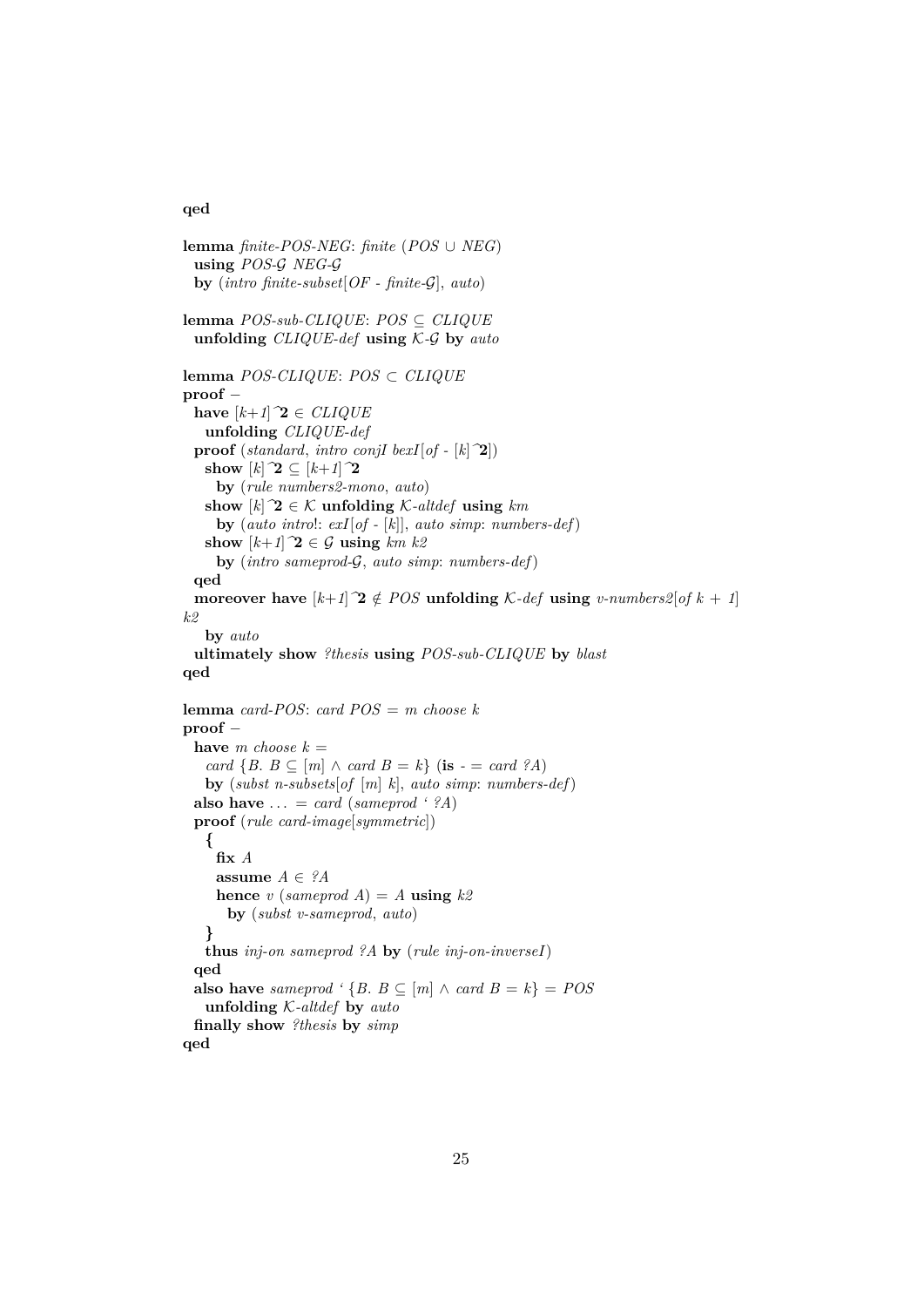## <span id="page-25-0"></span>**4.4 Basic operations on sets of graphs**

**definition** *odot* :: *graph set*  $\Rightarrow$  *graph set*  $\Rightarrow$  *graph set* (**infixl**  $\odot$  65) **where**  $X \odot Y = \{ D \cup E \mid D E, D \in X \wedge E \in Y \}$ 

**lemma** *union-G*[*intro*]:  $G \in \mathcal{G} \implies H \in \mathcal{G} \implies G \cup H \in \mathcal{G}$ **unfolding** G*-def* **by** *auto*

**lemma** *odot-G*: *X* ⊆ *G*  $\implies$  *Y* ⊆ *G*  $\implies$  *X* ⊙ *Y* ⊆ *G* **unfolding** *odot-def* **by** *auto*

#### <span id="page-25-1"></span>**4.5 Acceptability**

Definition 2

**definition** *accepts* :: *graph set*  $\Rightarrow$  *graph*  $\Rightarrow$  *bool* (**infixl**  $\vdash$  55) **where**  $(X \vDash G) = (\exists D \in X, D \subseteq G)$ 

**lemma**  $acceptsI[intro]: D \subseteq G \implies D \in X \implies X \vdash G$ **unfolding** *accepts-def* **by** *auto*

**definition**  $ACC :: graph set \Rightarrow graph set$  where  $ACC X = \{ G : G \in \mathcal{G} \wedge X \vdash G \}$ 

**definition**  $ACC\text{-}cf$  :: *graph set*  $\Rightarrow$  *colorf set* **where**  $ACC-cf X = \{ F \colon F \in \mathcal{F} \land X \vdash C F \}$ 

**lemma**  $ACC-cf$ - $F$ :  $ACC-cf$   $X$  ⊂  $F$ **unfolding** *ACC-cf-def* **by** *auto*

**lemma** *finite-ACC*[*intro*,*simp*]: *finite* (*ACC-cf X*) **by** (*rule finite-subset*[*OF ACC-cf-*F *finite-*F])

**lemma**  $ACC-I[intro]: G \in \mathcal{G} \implies X \vdash G \implies G \in ACC X$ **unfolding** *ACC-def* **by** *auto*

**lemma**  $ACC\text{-}cf\text{-}I[intro]: F \in \mathcal{F} \implies X \Vdash C F \implies F \in ACC\text{-}cf X$ **unfolding** *ACC-cf-def* **by** *auto*

**lemma** *ACC-cf-mono*: *X* ⊆ *Y*  $\implies$  *ACC-cf X* ⊆ *ACC-cf Y* **unfolding** *ACC-cf-def accepts-def* **by** *auto*

Lemma 3

**lemma**  $ACC\text{-}cf\text{-}empty:$   $ACC\text{-}cf\{\} = \{\}$ **unfolding** *ACC-cf-def accepts-def* **by** *auto*

**lemma**  $ACC\text{-}empty[simp]: ACC \{\} = \{\}$ **unfolding** *ACC-def accepts-def* **by** *auto*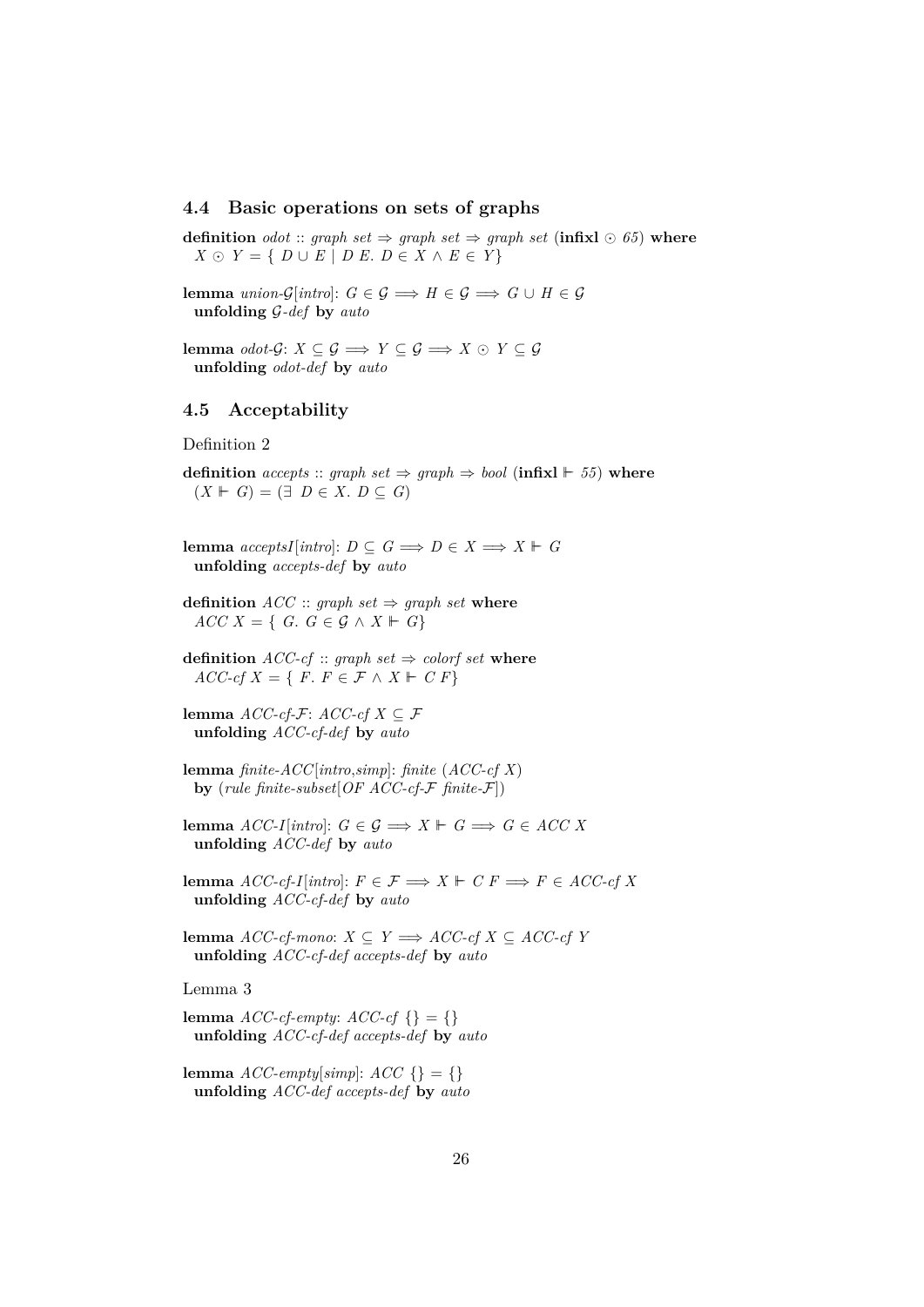```
lemma ACC-cf-union: ACC\text{-}cf (X \cup Y) = ACC\text{-}cf X \cup ACC\text{-}cf Yunfolding ACC-cf-def accepts-def by blast
lemma ACC\text{-}union: ACC(X \cup Y) = ACC X \cup ACC Yunfolding ACC-def accepts-def by blast
lemma ACC\text{-}odot: ACC(X \odot Y) = ACCX \cap ACCYproof −
 {
   fix G
   assume G \in ACC (X \odot Y)
   from this[unfolded ACC-def accepts-def ]
   obtain D E F :: graph where * : D \in X E \in Y G \in \mathcal{G} D \cup E \subseteq Gby (force simp: odot-def)
   hence G \in ACC X \cap ACC Yunfolding ACC-def accepts-def by auto
 }
 moreover
 {
   fix G
   assume G ∈ ACC X ∩ ACC Y
   from this[unfolded ACC-def accepts-def ]
   obtain D E where ∗: D \in X E \in Y G \in \mathcal{G} D \subseteq G E \subseteq Gby auto
   let ?F = D \cup Efrom * have ?F \in X \odot Y unfolding odot-def using * by blast
   moreover have ?F \subseteq G using * by autoultimately have G ∈ ACC (X ∩ Y) using *unfolding ACC-def accepts-def by blast
 }
 ultimately show ?thesis by blast
qed
lemma ACC-cf-odot: ACC-cf (X ⊙ Y) = ACC-cf X ∩ ACC-cf Y
proof −
 {
   fix G
   assume G \in ACC\text{-}cf (X \odot Y)from this[unfolded ACC-cf-def accepts-def ]
   obtain D E :: graph where * : D \in X E \in Y G \in \mathcal{F} D \cup E \subseteq C Gby (force simp: odot-def)
   hence G \in ACC\text{-}cf X \cap ACC\text{-}cf Yunfolding ACC-cf-def accepts-def by auto
 }
 moreover
 {
   fix F
   assume F ∈ ACC-cf X ∩ ACC-cf Y
   from this[unfolded ACC-cf-def accepts-def ]
```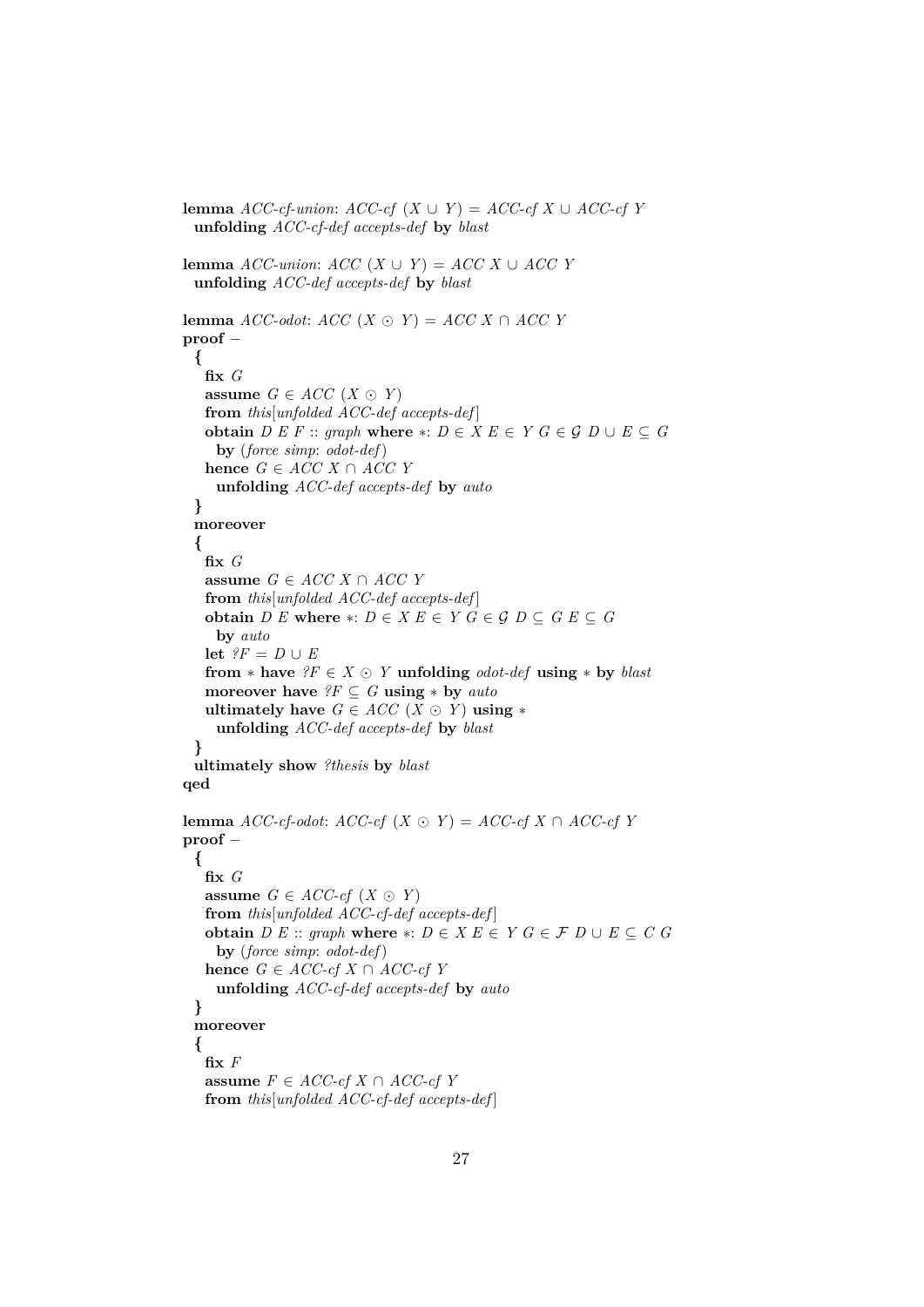**obtain**  $D E$  where ∗:  $D \in X E \in Y F \in \mathcal{F} D \subseteq C F E \subseteq C F$ **by** *auto* **let**  $?F = D \cup E$ **from**  $*$  **have**  $?F \in X \odot Y$  **unfolding** *odot-def* **using**  $*$  **by** *blast* **moreover have**  $?F \subseteq C F$  **using**  $*$  **by**  $auto$ **ultimately have**  $F \in ACC\text{-}cf$   $(X \odot Y)$  **using**  $*$ **unfolding** *ACC-cf-def accepts-def* **by** *blast* **} ultimately show** *?thesis* **by** *blast* **qed**

## <span id="page-27-0"></span>**4.6 Approximations and deviations**

```
definition Gl :: graph set where
  Gl = \{ G. G \in \mathcal{G} \land \text{card } (v \ G) \leq l \}
```

```
definition v-gs :: graph set \Rightarrow vertex set set wherev-gs X = v \cdot Xlemma v-gs-empty[simp]: v-gs {} = {}
 unfolding v-gs-def by auto
```

```
lemma v-gs-union: v-gs (X ∪ Y) = v-gs X ∪ v-gs Y
 unfolding v-gs-def by auto
```

```
lemma v-qs-mono: X ⊂ Y \implies v-qs X ⊂ v-qs Y
 using v-gs-def by auto
```

```
lemma finite-v-gs: assumes X \subseteq \mathcal{G}shows finite (v-gs X)
proof −
 have v-gs X \subseteq v ' \mathcal{G}using assms unfolding v-gs-def by force
 moreover have finite G using finite-G by auto
 ultimately show ?thesis by (metis finite-surj)
qed
```
**lemma** *finite-v-qs-Gl*: **assumes**  $X \subseteq \mathcal{G}l$ **shows** *finite* (*v-gs X*) **by** (*rule finite-v-gs*, *insert assms*, *auto simp*: G*l-def*)

**definition** P*L*G*l* :: *graph set set* **where**  $PLGl = \{ X \cdot X \subseteq Gl \wedge card (v-gs X) \leq L \}$ 

**definition** *odotl* :: *graph set*  $\Rightarrow$  *graph set*  $\Rightarrow$  *graph set* (**infixl**  $\odot$ *l* 65) **where** *X*  $\odot$ *l Y* = (*X*  $\odot$  *Y*) ∩ *Gl*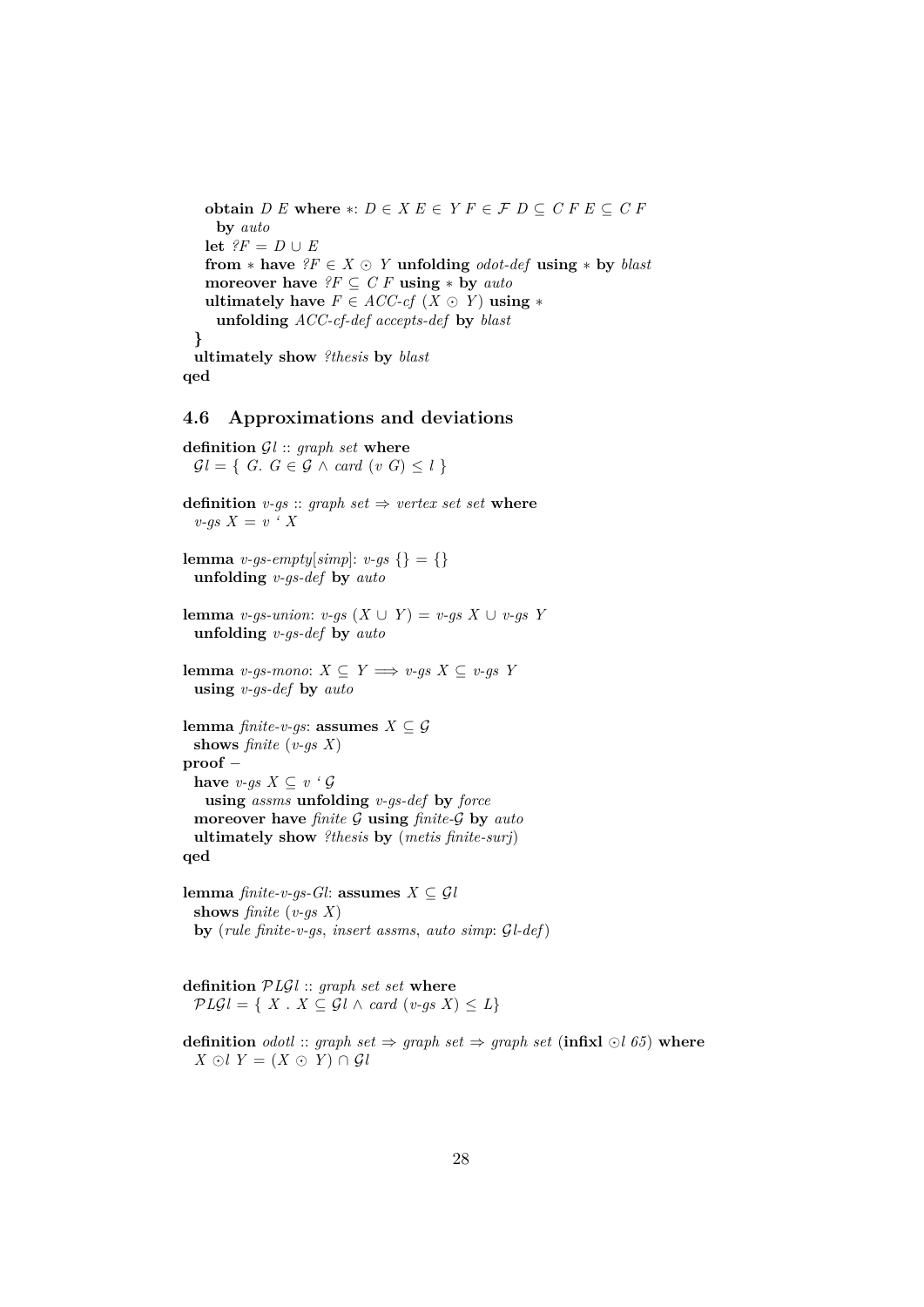**lemma** *joinl-join*: *X* ⊙*l Y* ⊂ *X* ⊙ *Y* **unfolding** *odot-def odotl-def* **by** *blast* **lemma** *card-v-qs-join*: **assumes**  $X: X \subseteq \mathcal{G}$  **and**  $Y: Y \subseteq \mathcal{G}$ **and**  $Z: Z \subseteq X \odot Y$ **shows** *card* (*v-gs Z*)  $\leq$  *card* (*v-gs X*)  $*$  *card* (*v-gs Y*) **proof** − **note**  $\hat{m} = \hat{m}$  *finite-v-qs* $[OF X]$   $\hat{m}$  *finite-v-qs* $[OF Y]$ **have** *card*  $(v-gs Z) \leq card ((\lambda (A, B), A \cup B) (v-gs X \times v-gs Y))$ **proof** (*rule card-mono*[*OF finite-imageI*]) **show** *finite* (*v-gs*  $X \times v$ *-gs*  $Y$ ) **using** *fin* **by** *auto* have *v-gs*  $Z \subseteq v$ *-gs*  $(X \odot Y)$  $using \ v-gs-mono[OF~Z]$ . **also have** ...  $\subseteq (\lambda(x, y), x \cup y)$  *'* (*v-gs X* × *v-gs Y*) (**is**  $?L \subseteq ?R$ ) **unfolding** *odot-def v-gs-def* **by** (*force split*: *if-splits simp*: *v-union*) **finally show**  $v$ -gs  $Z \subseteq (\lambda(x, y), x \cup y)$  '  $(v$ -gs  $X \times v$ -gs Y). **qed also have**  $\ldots \leq \text{card}(v\text{-}gs\ X \times v\text{-}gs\ Y)$ **by** (*rule card-image-le*, *insert fin*, *auto*) **also have** ... = *card* (*v-gs X*) \* *card* (*v-gs Y*) **by** (*rule card-cartesian-product*) **finally show** *?thesis* **. qed**



```
definition pl</u>ucking-step :: graph set \Rightarrow graph set whereplucking-step X = (let vXp = v-gs X;S = (SOME S. S ⊆ vXp ∧ sunflower S ∧ card S = p);
     U = \{E \in X : v \in S\};\V_s = \bigcap S;Gs = VS^2in X - U \cup \{Gs\}end
```
**context** *second-assumptions* **begin**

Lemma 9 – for elementary plucking step

**lemma** *v-sameprod-subset*:  $v$  (*Vs*<sup> $\sim$ </sup>**2**)  $\subset$  *Vs* **unfolding** *binprod-def v-def* **by** (*auto simp*: *doubleton-eq-iff* )

**lemma** *plucking-step*: **assumes**  $X: X \subseteq \mathcal{G}$ *l* and *L*: *card* (*v-gs*  $X$ ) > *L* and  $Y: Y = plucking-step X$ **shows** *card*  $(v-gs \ Y) \leq card \ (v-gs \ X) - p + 1$  $Y \subseteq \mathcal{G}l$ *POS* ∩ *ACC X* ⊆ *ACC Y 2*  $^{\frown}$  *p* ∗ *card* (*ACC-cf Y* − *ACC-cf X*) ≤ (*k* − *1*)  $^{\frown}$  *m*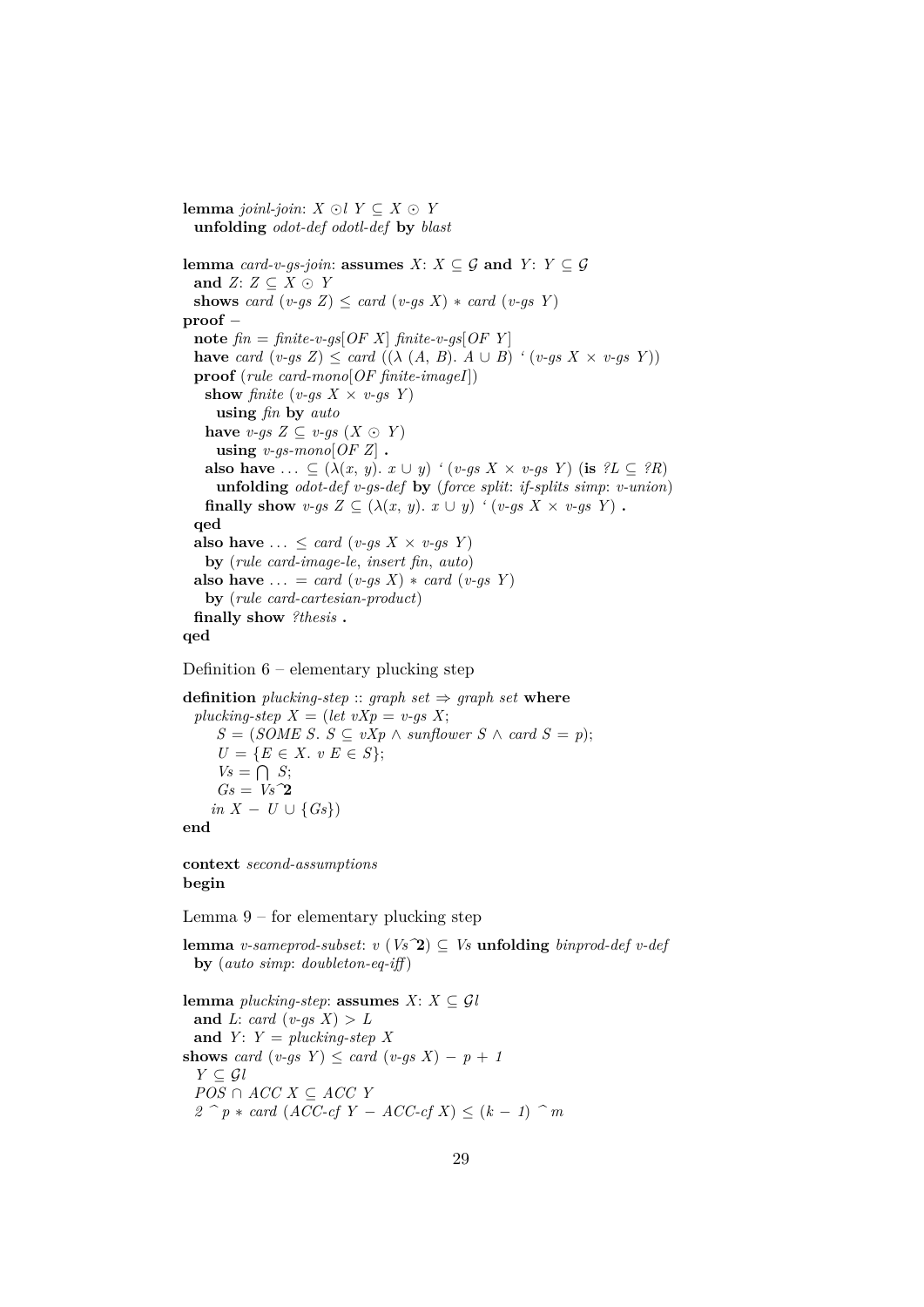$Y \neq \{\}$ **proof** − **let**  $\ell v X p = v$ -gs X **have** *sf-precond*: ∀ *A*∈ *?vXp*. *finite A* ∧ *card A* < *l* **using** *X* **unfolding** G*l-def* G*l-def v-gs-def* **by** (*auto intro*: *finite-vG intro*!: *v-*G *v-card2*) **note** *sunflower* = *Erdos-Rado-sunflower*[*OF sf-precond*] **from** *p* **have**  $p\theta$ :  $p \neq \theta$  **by** *auto* **have**  $(p − 1)$   $\hat{\ }$  *l*  $*$  *fact l*  $<$  *card ?vXp* **using**  $L$ [*unfolded L-def*] **by** (*simp add*: *ac-simps*) **note** *sunflower* = *sunflower*[*OF this*] **define** *S* **where**  $S = (SOME S. S \subseteq ?vXp \land sunflower S \land card S = p)$ **define** *U* **where**  $U = \{E \in X : v \in S\}$ **define** *Vs* where  $V_s = \bigcap S_s$ **define**  $Gs$  where  $Gs = Vs^2$ let  $?U = U$ **let** *?New* = *Gs* :: *graph* **have**  $Y: Y = X - U \cup \{?New\}$ **using** *Y* [*unfolded plucking-step-def Let-def* , *folded S-def* , *folded U-def* , *folded Vs-def* , *folded Gs-def* ] **. have**  $U: U \subseteq \mathcal{G}$  **using** *X* **unfolding**  $U$ -def **by**  $auto$ **hence**  $U \subseteq \mathcal{G}$  **unfolding**  $\mathcal{G}l$ -def **by** *auto* **from** *sunflower* **have**  $\exists$  *S*. *S* ⊆ *?vXp* ∧ *sunflower S* ∧ *card S* = *p* **by** *auto* **from** *someI-ex*[*OF this*, *folded S-def* ] **have**  $S: S \subseteq ?vXp$  sunflower  $S$  card  $S = p$  **by** (auto simp: Vs-def) **have** *fin1*: *finite ?vXp* **using** *finite-v-gs-Gl*[*OF X*] **. from** *X* **have** *finX*: *finite X* **unfolding** G*l-def* **using** *finite-subset*[*of X*, *OF - finite-*G] **by** *auto* **from** *fin1 S* **have** *finS*: *finite S* **by** (*metis finite-subset*) **from** *finite-subset*[*OF - finX*] **have** *finU*: *finite U* **unfolding** *U-def* **by** *auto* **from** *S p* **have** *Snempty*:  $S \neq \{\}$  **by** *auto* **have** *UX*: *U* ⊆ *X* **unfolding** *U-def* **by** *auto* **{ from** *Snempty* **obtain** *s* **where**  $sS: s \in S$  **by**  $auto$ **with** *S* **have**  $s \in v$ -gs *X* **by** auto **then obtain** *Sp* **where**  $Sp \in X$  **and**  $sSp: s = v$  *Sp* **unfolding** *v-gs-def* **by** *auto* **hence** ∗: *Sp* ∈ *U* **using**  $\langle s \in S \rangle$  **unfolding** *U-def* by *auto* **from**  $*$  *X UX* **have** *le: card*  $(v Sp) \leq l$  *finite*  $(v Sp)$  *Sp*  $\in \mathcal{G}$ **unfolding** G*l-def* G*l-def* **using** *finite-vG*[*of Sp*] **by** *auto* **hence** *m*:  $v Sp \subseteq [m]$  **by** (*intro v-G*) **have**  $V_s ⊆ v Sp$  **using**  $sS sSp$  **unfolding**  $V_s-def$  **by**  $auto$ **with** card-mono $[OF \simeq \text{finite} (v \rightharpoonup Sp) \rightharpoonup \text{this}$  *finite-subset* $[OF \rightharpoonup \text{this} \sightharpoonup \text{finite} (v \rightharpoonup Sp) \rightharpoonup \text{[the} (v \rightharpoonup \text{this} \rightharpoonup \text{finite} (v \rightharpoonup Sp))$ ∗ *m* **have** *card*  $Vs \leq l$   $U \neq \{\}\$  *finite Vs Vs*  $\subseteq$  [*m*] **by** *auto* **} hence** *card-Vs*: *card Vs*  $\leq$  *l* **and** *Unempty*:  $U \neq \{\}$ **and** *fin-Vs*: *finite Vs* **and** *Vsm*:  $V_s \subseteq [m]$  **by** *auto*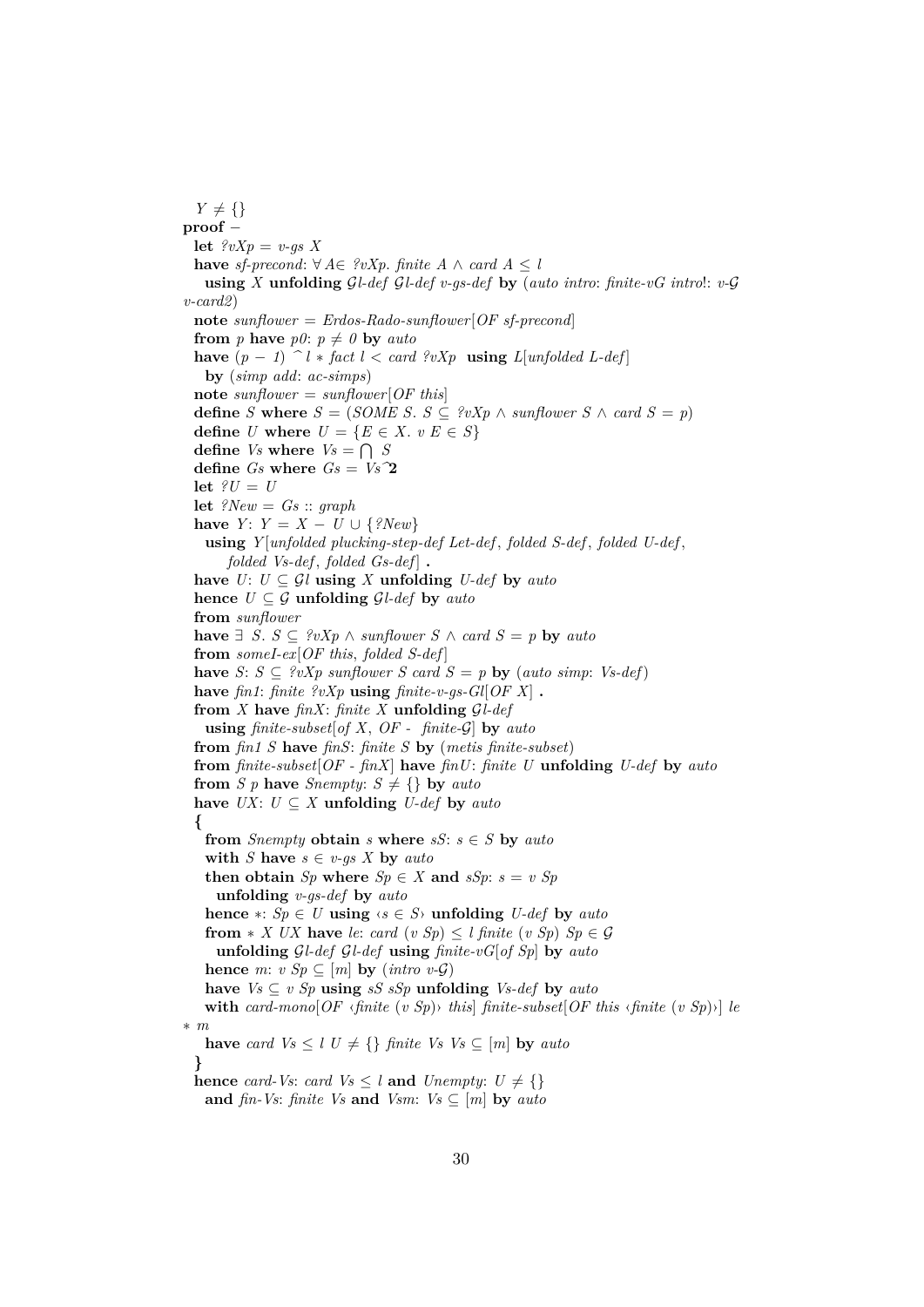**have**  $vGs$ :  $vGs \subseteq Vs$  **unfolding**  $Gs-def$  **by** (*rule v-sameprod-subset*) **have**  $GsG: Gs \in \mathcal{G}$  **unfolding**  $Gs-def \mathcal{G}-def$ **by** (*intro CollectI Inter-subset sameprod-mono Vsm*) **have**  $GsGl: G_s \in Gl$  **unfolding**  $Gl$ -def **using**  $GsG$  vGs card-Vs card-mono $[OF -]$ *vGs*] **by** (*simp add*: *fin-Vs*) **hence**  $DsDl$ : *?New*  $\in$   $\mathcal{G}l$  **using**  $UX$ **unfolding** G*l-def* G*-def* G*l-def* G*-def* **by** *auto* **with** *X U* **show**  $Y \subseteq \mathcal{G}$ *l* **unfolding** *Y* by *auto* **from** *X* have *XD*:  $X \subseteq G$  **unfolding**  $GL-def$  by  $auto$ have *vplus-dsU*: *v-gs U* = *S* **using**  $S(1)$ **unfolding** *v-gs-def U-def* **by** *force* **have** *vplus-dsXU*: *v-gs*  $(X - U) = v$ -gs  $X - v$ -gs U **unfolding** *v-gs-def U-def* **by** *auto* **have** *card* (*v-gs*  $Y$ ) = *card* (*v-gs* ( $X - U \cup \{?New\})$ ) **unfolding** *Y* **by** *simp* **also have** *v-gs* (*X* − *U* ∪ {*?New*}) = *v-gs* (*X* − *U*) ∪ *v-gs* ({*?New*}) **unfolding** *v-gs-union* **.. also have** *v-gs* ({*?New}*) = {*v* (*Gs*)} **unfolding** *v-gs-def image-comp o-def* by *simp* **also have** *card*  $(v-gs(X - U) \cup ...) \leq card(v-gs(X - U)) + card$ ... **by** (*rule card-Un-le*) **also have**  $\ldots \leq \text{card}(v\text{-}gs(X-U)) + 1$  by  $\text{auto}$ **also have**  $v-gs(X - U) = v-gs(X - v-gsU)$  by fact **also have** *card* ... = *card* (*v-gs X*) – *card* (*v-gs U*) **by** (*rule card-Diff-subset*, *force simp*: *vplus-dsU finS*, *insert UX*, *auto simp*: *v-gs-def*) **also have** *card*  $(v$ -*as*  $U$ ) = *card*  $S$  **unfolding** *vplus-ds* $U$  **.. finally show** *card*  $(v-gs \ Y) \leq \text{card}(v-gs \ X) - p + 1$ **using** *S* **by** *auto* show  $Y \neq \{\}$  **unfolding** *Y* **using** *Unempty* by *auto* **{ fix** *G* **assume**  $G \in ACC X$  **and**  $GPOS: G \in POS$ **from** *this*[*unfolded ACC-def*] *POS-G* **have**  $G: G \in \mathcal{G} \times \mathcal{F} \vdash G$  **by** *auto* **from** *this*[*unfolded accepts-def*] **obtain**  $D$  :: *graph* **where** *D*:  $D \in X$   $D \subseteq G$  by *auto* **have** *G* ∈ *ACC Y* **proof** (*cases D*  $\in$  *Y*) **case** *True* **with** *D G* **show** *?thesis* **unfolding** *accepts-def ACC-def* **by** *auto* **next case** *False* **with** *D* have  $DU: D \in U$  **unfolding** *Y* by *auto* **from** *GPOS*[*unfolded POS-def*  $K$ -*def*] **obtain**  $K$  **where**  $GK: G = (v K)^T$ *card*  $(v K) = k$  **by** *auto* **from**  $DU$ [*unfolded U-def*] **have**  $v D \in S$  **by**  $auto$ **hence**  $V_s ⊂ v D$  **unfolding**  $V_s$ -def **by** *auto* also have  $\ldots \subseteq v$  G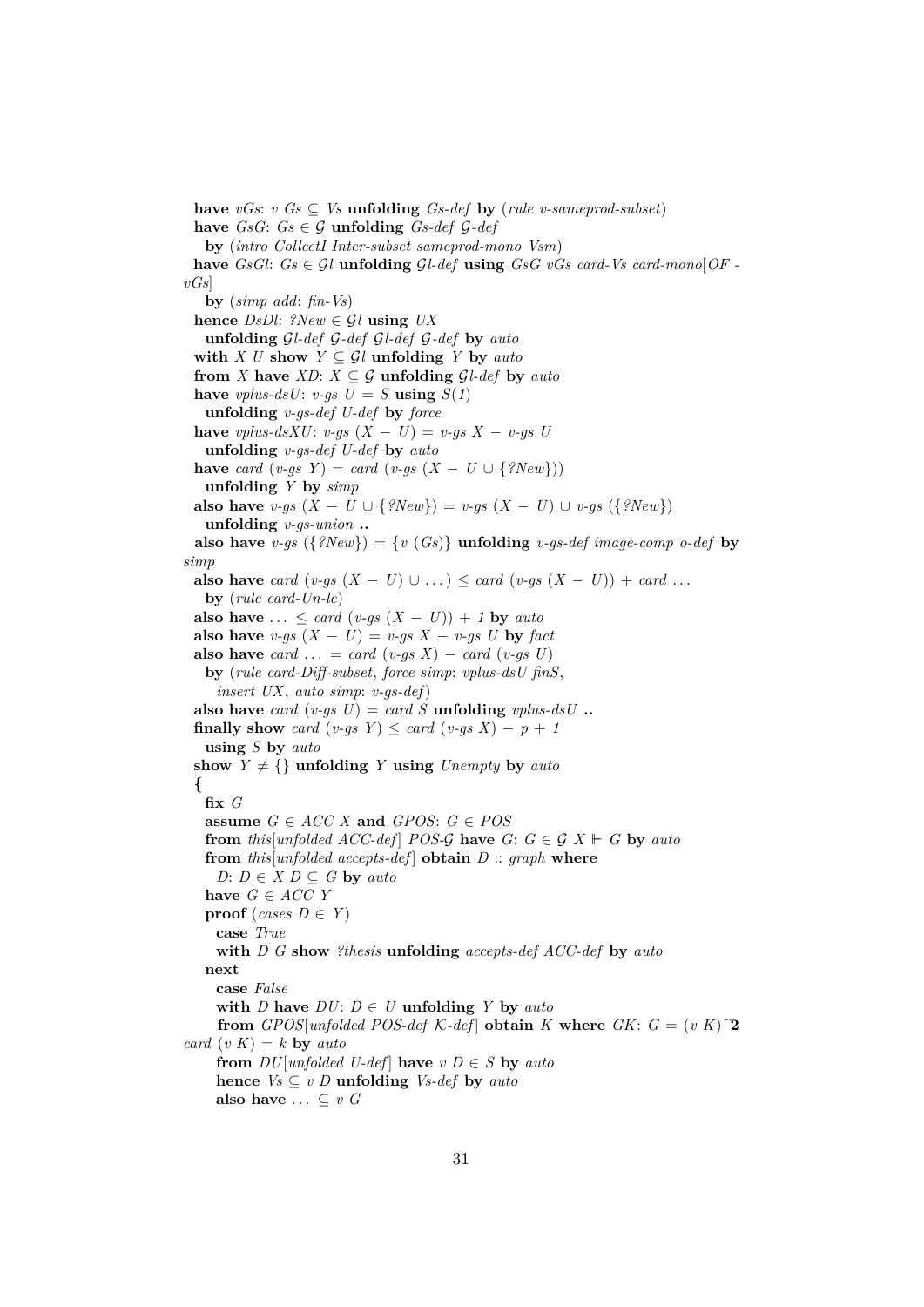**by** (*intro v-mono D*) also have  $\dots = v K$  **unfolding**  $GK$ **by** (*rule v-sameprod*, *unfold GK*, *insert k2*, *auto*) **finally have**  $Gs \subset G$  **unfolding**  $Gs \cdot def$   $GK$ **by** (*intro sameprod-mono*) **with**  $D$   $DU$  **have**  $D \in \{U\}$  ?New  $\subseteq G$  **by** (*auto*) **hence**  $Y \vDash G$  **unfolding** *accepts-def* Y **by** *auto* **thus** *?thesis* **using** *G* **by** *auto* **qed } thus**  $POS \cap ACC \times \subseteq ACC \times \textbf{by} \textbf{auto}$ **from** *ex-bij-betw-nat-finite*[*OF finS*, *unfolded*  $\langle \text{card } S = p \rangle$ ] **obtain** *Si* **where** *Si*: *bij-betw Si* {*0* ..< *p*} *S* **by** *auto* **define** *G* **where**  $G = (\lambda \text{ } i \text{ } . \text{ } SOME \text{ } Gb \text{ } . \text{ } Gb \in X \wedge v \text{ } Gb = Si \text{ } i)$ **{ fix** *i* **assume**  $i < p$ **with** *Si* **have** *SiS*: *Si*  $i \in S$  **unfolding** *bij-betw-def* **by** *auto* **with** *S* **have**  $Si$  *i*  $\in$  *v-gs X* **by**  $auto$ **hence** ∃ *G*.  $G \in X \land v$   $G = Si$  *i* **unfolding** *v-gs-def* **by** *auto* **from** *someI-ex*[*OF this*] **have**  $(G \text{ } i) \in X \land v \text{ } (G \text{ } i) = Si \text{ } i$ **unfolding** *G-def* **by** *blast* **hence**  $G$   $i \in X$   $v$   $(G$   $i) = Si$   $i$  $G$  *i*  $\in$  *U v* (*G i*)  $\in$  *S* **using** *SiS* **unfolding** *U-def* **by** *auto* **}** note  $G = this$ **have**  $SvG$ :  $S = v$  '  $G$  '  $\{0 \leq p\}$  **unfolding**  $Si[unfolded bij-betw-def,$ *THEN conjunct2*, *symmetric*] *image-comp o-def* **using** *G*(*2*) **by** *auto* **have** *injG*: *inj-on G* { $0 \leq p$ } **proof** (*standard*, *goal-cases*) **case** (*1 i j*) **hence** *Si*  $i = Si$  *j* **using** *G*[*of i*] *G*[*of j*] **by** *simp* **with**  $1(1,2)$  *Si* **show**  $i = j$ **by** (*metis Si bij-betw-iff-bijections*) **qed define**  $r$  **where**  $r = card$  *U* **have**  $rq: r \geq p$  **unfolding**  $r$ -def  $\langle card S = p \rangle$ [*symmetric*] *vplus-dsU*[*symmetric*] **unfolding** *v-gs-def* **by** (*rule card-image-le*[*OF finU*]) **let**  $i^{\circ}Vi = \lambda i$ . *v*  $(G i)$ **let**  $?Vis = \lambda i$ .  $?Vi = Vs$ **define** *s* **where** *s* = *card Vs* **define** *si* **where**  $si$  *i* =  $card$  (?V*i i*) **for** *i* **define** *ti* **where** *ti*  $i = \text{card } (\text{?} Vis\text{ } i)$  **for** *i* **{**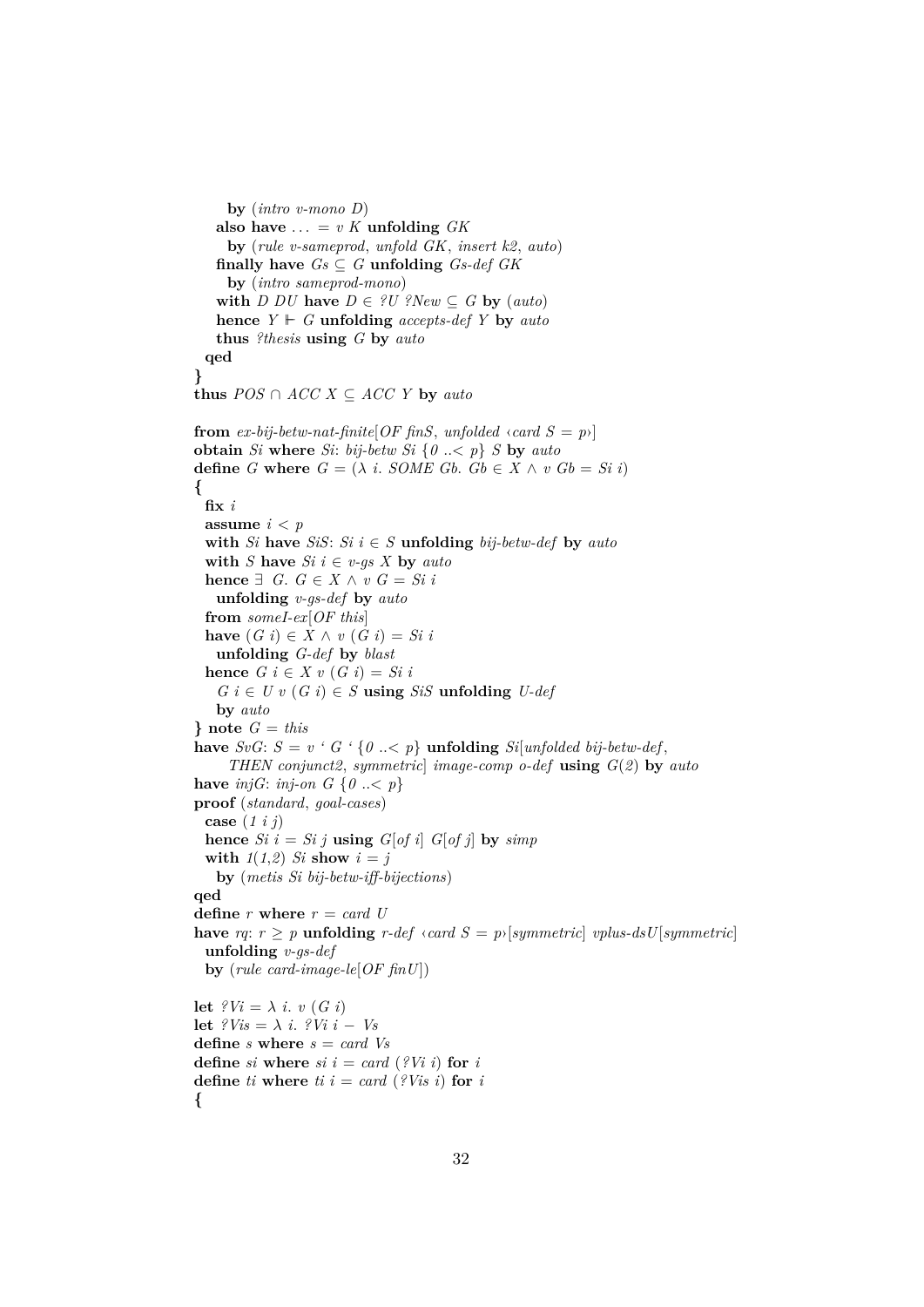**fix** *i* **assume** *i*:  $i < p$ **have** *Vs-Vi*: *Vs* ⊆  $?Vi$ *i i* **<b>using** *i* **unfolding** *Vs-def* **using** *G*[*OF i*] **unfolding** *SvG* **by** *auto* **have** *finVi*: *finite* (*?Vi i*) **using**  $G(4)[OF \, i]$  *S*(*1*) *sf-precond* **by** (*meson finite-numbers finite-subset subset-eq*) **from**  $S(1)$  have  $G$  i  $\in \mathcal{G}$  using  $G(1)[OF$  *i*]  $X$  unfolding  $GL$ -def  $G$ -def  $GL$ -def **by** *auto* **hence** *finGi*: *finite* (*G i*) **using** *finite-members-*G **by** *auto* **have** *ti*:  $ti \, i = si \, i - s$  **unfolding**  $ti\text{-}def \, si\text{-}def \, s\text{-}def$ **by** (*rule card-Diff-subset*[*OF fin-Vs Vs-Vi*]) **have** *size1*:  $s \leq si$  *i* **unfolding**  $s$ -def  $si$ -def **by** (*intro card-mono finVi Vs-Vi*) **have** *size2*: *si*  $i \leq l$  **unfolding** *si-def* **using**  $G(4)[OF \, i]$  *S*(*1*) *sf-precond* **by** *auto* **note** *Vs-Vi* fin*Vi ti size1 size2* fin $Gi \nvert G$  *i*  $\in \mathcal{G}$ *)* **} note** *i-props* = *this* **define** *fstt* **where** *fstt*  $e = (SOME \ x. \ x \in e \ \land \ x \notin Vs)$  **for** *e* **define** *sndd* **where** *sndd*  $e = (SOME x, x \in e \land x \neq fstt e)$  **for**  $e$ **{ fix** *e* :: *nat set* **assume** ∗: *card*  $e = 2 - e \subseteq Vs$ **from**  $*(1)$  **obtain** *x y* **where**  $e: e = \{x, y\}$   $x \neq y$ **by** (*meson card-2-iff* ) **with** ∗ **have**  $\exists$  *x*. *x* ∈ *e*  $\land$  *x* ∉ *Vs* **by** *auto* **from** *someI-ex*[*OF this*, *folded fstt-def* ] **have** *fst: fstt*  $e \in e$  *fstt*  $e \notin V$ s **by** *auto* **with**  $*$  *e* **have**  $\exists$  *x*. *x*  $\in$  *e*  $\land$  *x*  $\neq$  *fstt e* **by** (*metis insertCI*) **from** *someI-ex*[*OF this, folded sndd-def*] **have** *snd: sndd e*  $\in$  *e sndd e*  $\neq$  *fstt e* **by** *auto* **from** *fst snd e* **have** {*fstt e*, *sndd e*} = *e fstt e*  $\notin$  *Vs fstt e*  $\notin$  *sndd e* **by** *auto* **} note** *fstt* = *this* **{**  $\mathbf{fix}$   $f$ **assume** *f* ∈ *ACC-cf Y* − *ACC-cf X* **hence** *fake*: *f* ∈ *ACC-cf* {*?New*} − *ACC-cf U* **unfolding** *Y ACC-cf-def accepts-def Diff-iff U-def Un-iff mem-Collect-eq* **by** *blast* **hence**  $f: f \in \mathcal{F}$  **using**  $ACC\text{-}cf\text{-}\mathcal{F}$  **by**  $auto$ **hence**  $C f \in NEG$  **unfolding** *NEG-def* by *auto* **with** *NEG-G* **have**  $Cf: C f \in G$  **by** *auto* **from** *fake* **have**  $f \in ACC\text{-}cf$   $\{?New\}$  **by** *auto* **from** *this*[*unfolded ACC-cf-def accepts-def* ] *Cf* **have**  $GsCf$ :  $Gs \subseteq C f$  **and**  $Cf$ :  $C f \in \mathcal{G}$  **by**  $auto$ **from** *fake* **have**  $f \notin ACC\text{-}cf U$  **by** *auto* **from** *this*[*unfolded ACC-cf-def*] *Cf f* **have**  $\neg$  (*U*  $\vdash$  *C f*) **by** *auto*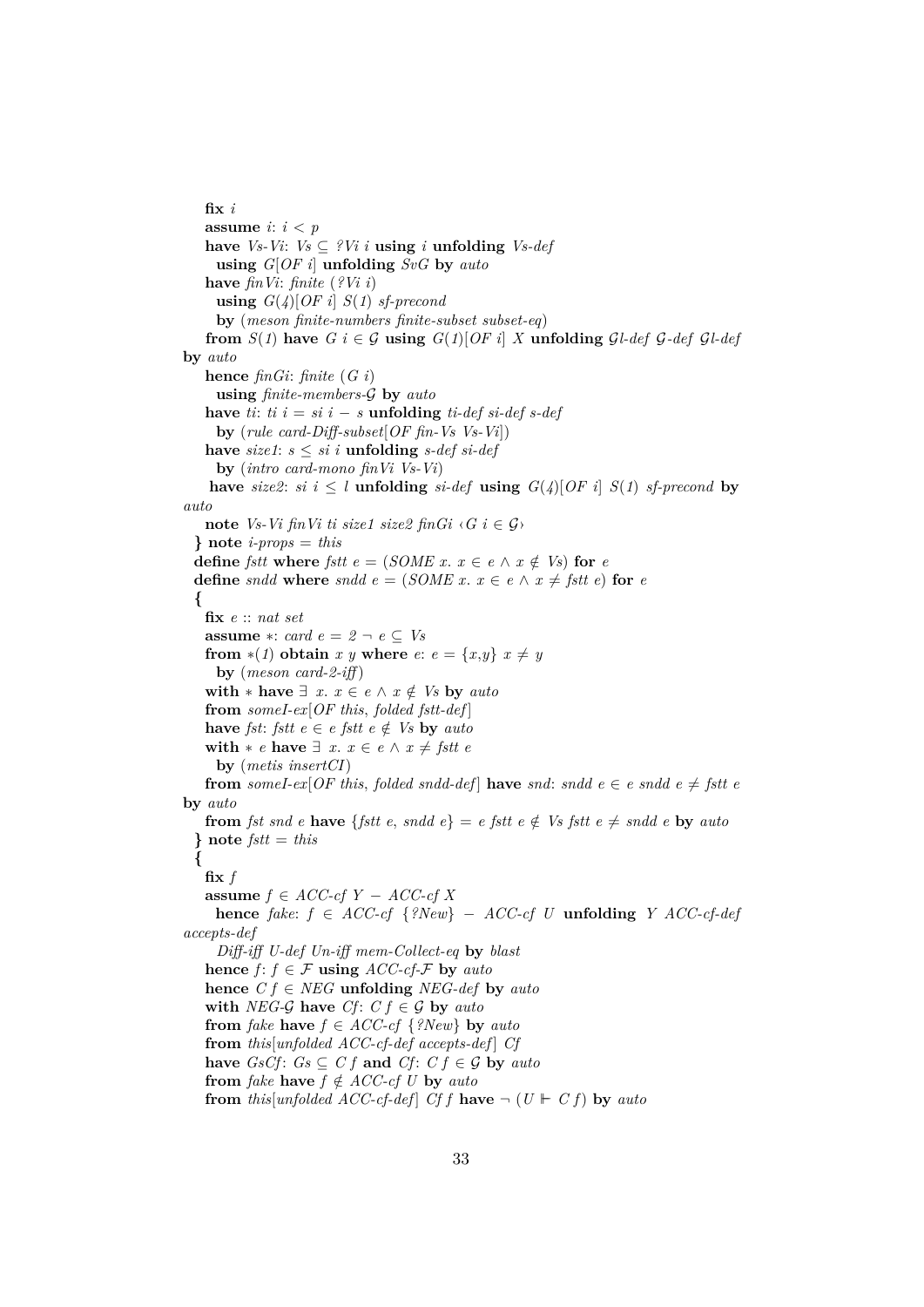**from** *this*[*unfolded accepts-def* ] **have**  $\text{U}Cf: D \in U \implies \neg D \subseteq Cf$  for *D* by *auto* **let**  $?prop = \lambda$  *i e. fstt e* ∈ *v* (*G i*) − *Vs* ∧ *sndd*  $e \in v$  (*G i*) ∧  $e \in G$  *i* ∩ ([*m*]  $\hat{P}$ ) ∧ *f* (*fstt e*) = *f* (*sndd e*) ∧ *f* (*sndd e*) ∈ [*k* − *1*] ∧ {*fstt e*, *sndd e*} = *e* **define** *pair* **where** *pair*  $i = (if \ i \lt p \ then \ (SOME \ pair. \$  *?prop i pair*) *else undefined*) **for** *i* **define** *u* **where**  $u i = f$ *stt* (*pair i*) **for** *i* **define** *w* **where**  $w$   $i = \text{sndd}$  ( $\text{pair } i$ ) **for**  $i$ **{ fix** *i* **assume** *i*: *i* < *p* **from** *i* **have**  $?Vi i \in S$  **unfolding**  $SvG$  **by**  $auto$ **hence**  $Vs \subseteq \{V_i \mid i \text{ uniformly } V_s \leq d \in \text{by } auto$ **from** *sameprod-mono*[*OF this*, *folded Gs-def* ] **have** ∗:  $Gs ⊂ v(G_i)$ <sup>2</sup> **. from** *i* **have**  $Gi: G \in U$  **using**  $G[OF \infty]$  **by**  $auto$ **from**  $\text{U} \text{C} \text{f} [\text{O} \text{F} \text{G} \text{i}]$  *i-props* $\text{[OF i]}$  **have**  $\neg G \text{f} \subseteq C \text{f}$  **and**  $\text{G} \text{i}: G \text{f} \in \mathcal{G}$  by *auto* **then obtain** *edge* **where**  $edge$ : *edge*  $\in$  *G i* **and** *edgen*: *edge*  $\notin$  *C f* **by** *auto* **from** *edgep* Gi **obtain**  $x$   $y$  **where** *edge*:  $edge = \{x,y\}$ **and** *xy*:  $\{x,y\} \in [m]$   $\Omega$   $\{x,y\} \subseteq [m]$  *card*  $\{x,y\} = 2$  **unfolding**  $\mathcal{G}\text{-}def$ *binprod-def* **by** *force* **define** *a* **where** *a* = *fstt edge* **define** *b* **where** *b* = *sndd edge* **from** *edgen*[*unfolded C-def edge*] *xy* **have** *id*:  $f x = f y$  **by** *simp* **from** *edgen GsCf edge* **have** *edgen*:  $\{x, y\} \notin G$ s **by** *auto* **from** *edgen*[*unfolded Gs-def sameprod-altdef*] *xy* **have**  $\neg \{x, y\} \subseteq V$ s **by** *auto* **from**  $fst$ [ $OF \text{ } \langle \text{ } card \ \{x,y\} = 2 \rangle$  *this, folded edge, folded a-def b-def*] *edge* have  $a: a \notin V_s$  and  $id-ab: \{x,y\} = \{a,b\}$  by  $auto$ **from** *id-ab id* **have** *id*:  $f a = f b$  **by** (*auto simp*: *doubleton-eq-iff*) let  $?pair = (a,b)$ **note** *ab* = *xy*[*unfolded id-ab*] **from** *f*[*unfolded*  $\mathcal{F}\text{-}def$ ] *ab* **have**  $fb: f b \in [k-1]$  **by**  $auto$ **note**  $\text{edge} = \text{edge}[\text{unfolded} \text{ id-}a\text{ b}]$ **from** *edgep*[*unfolded edge*] *v-mem-sub*[ $OF \text{ } \langle \text{ }cat\text{ } \{a,b\} = 2 \rangle$ , *of*  $G \text{ } i \text{ } id$ **have** *?prop i edge* **using** *edge ab a fb* **unfolding** *a-def b-def* **by** *auto* **from** *someI*[*of ?prop i*, *OF this*] **have** *?prop i* (*pair i*) **using** *i* **unfolding** *pair-def* **by** *auto* **from** *this*[*folded u-def w-def* ] *edgep* **have**  $u$  *i* ∈  $v$  (*G i*) − *Vs*  $w$  *i* ∈  $v$  (*G i*) *pair*  $i \in G$  *i* ∩ [*m*]  $\hat{2}$  $f(u i) = f(w i) f(w i) \in [k - 1]$  *pair*  $i = \{u i, w i\}$ **by** *auto* **} note** *uw* = *this* **from**  $uw(3)$  **have**  $Pi$ :  $pair \in Pi_E$   $\{0 \leq p\}$  *G* **unfolding**  $pair\text{-}def$  **by**  $auto$ **define** *Us* **where** *Us* = *u '* {*0* ..< *p*} **define**  $Ws$  **where**  $Ws = [m] - Us$ **{**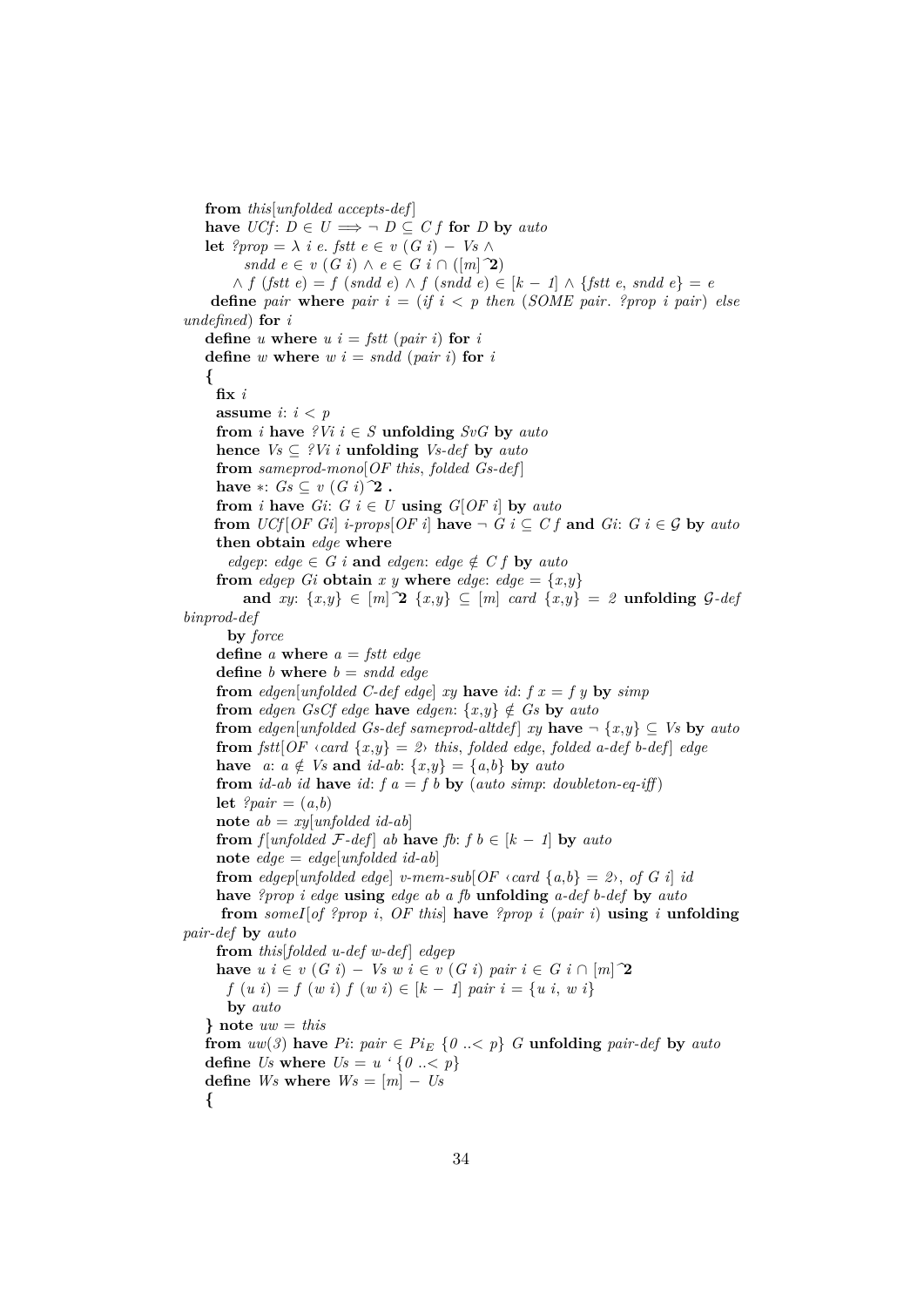**fix** *i* **assume** *i*:  $i < p$ **note**  $uwi = uw[OF this]$ **from** *uwi* **have**  $ex: \exists x \in [k-1]$ .  $f' \{u \in i, w \in i\} = \{x\}$  by *auto* **from** *uwi* **have**  $*$ :  $u \, i \in [m]$   $w \, i \in [m]$   $\{u \, i, w \, i\} \in G$   $i$  **by** (*auto simp*: *sameprod-altdef*) **have**  $w i \notin Us$ **proof assume**  $w i \in U_s$ **then obtain** *j* where  $j: j < p$  and *wij*:  $w i = u j$  **unfolding** *Us-def* by *auto* **with** *uwi* **have** *ij*:  $i \neq j$  **unfolding** *binprod-def* **by** *auto* **note**  $uwj = uw[OFj]$ **from** *ij i j Si*[*unfolded bij-betw-def* ] **have**  $diff: v(G_i) \neq v(G_j)$  **unfolding**  $G(2)[OF_i]$   $G(2)[OF_j]$  *inj-on-def* **by** *auto* **from** *uwi wij* **have**  $ui$ :  $u j \in v$  (*G i*) **by**  $auto$ **with**  $\langle \text{sumflower } S \rangle$  [unfolded sunflower-def, rule-format]  $G(\mathcal{A})$  [OF i]  $G(\mathcal{A})$  [OF *j*] *uwj*(*1*) *diff* **have**  $u \, j \in \bigcap S$  **by** *blast* **with**  $uwj(1)$ [ $unfolded$  *Vs-def*] **show** *False* **by**  $simp$ **qed with**  $*$  **have**  $wi: w \in Ws$  **unfolding**  $Ws$ -def **by**  $auto$ **from** *uwi* **have**  $wi2$ :  $w i \in v$  (*G i*) **by** *auto* **define** *W* where  $W = Ws \cap v(G_i)$ **from**  $G(1)[OF\ i]$   $X[unfolded\ GL-def\ GL-def]$   $i\text{-}props[OF\ i]$ **have** *finite*  $(v(G_i))$  *card*  $(v(G_i)) \leq l$  **by** *auto* **with** *card-mono*[*OF this*(*1*), *of W*] **have** *W*: *finite W card*  $W \leq l$   $W \subseteq [m] - Us$  **unfolding** *W-def Ws-def* by *auto* **from** *wi wi2* **have** *wi*:  $w i \in W$  **unfolding**  $W$ -def **by** *auto* **from** *wi ex*  $W * \textbf{have } \{u \text{ } i, w \text{ } i\} \in G \text{ } i \wedge u \text{ } i \in [m] \wedge w \text{ } i \in [m] - \text{ } U \text{ s } \wedge f \text{ } (u \text{)}$  $i) = f(w i)$  by *force* **} note** *uw1* = *this* **have** *inj*: *inj-on u* {*0* ..< *p*} **proof** − **{ fix** *i j* **assume**  $i: i < p$  **and**  $j: j < p$ and *id*:  $u i = u j$  and  $i j$ :  $i \neq j$ **from** *ij i j Si*[*unfolded bij-betw-def* ] **have** *diff*:  $v(G_i) \neq v(G_j)$  **unfolding**  $G(2)[OF_i]$   $G(2)[OF_j]$  *inj-on-def* **by** *auto* **from**  $uw[OF\ i]$  **have**  $ui: u \ i \in v \ (G\ i) - Vs$  **by**  $auto$ **from**  $uw[OF\ j, folded\ id]$  **have**  $uj: u \ i \in v \ (G\ j)$  **by**  $auto$ with  $\langle \text{sumflower } S \rangle$ [*unfolded sunflower-def*, *rule-format*]  $G(\textit{4})$ [*OF i*]  $G(\textit{4})$ [*OF j*] *uw*[*OF i*] *diff* **have**  $u \, i \in \bigcap S$  **by** *blast* **with** *ui* **have** *False* **unfolding** *Vs-def* **by** *auto* **}**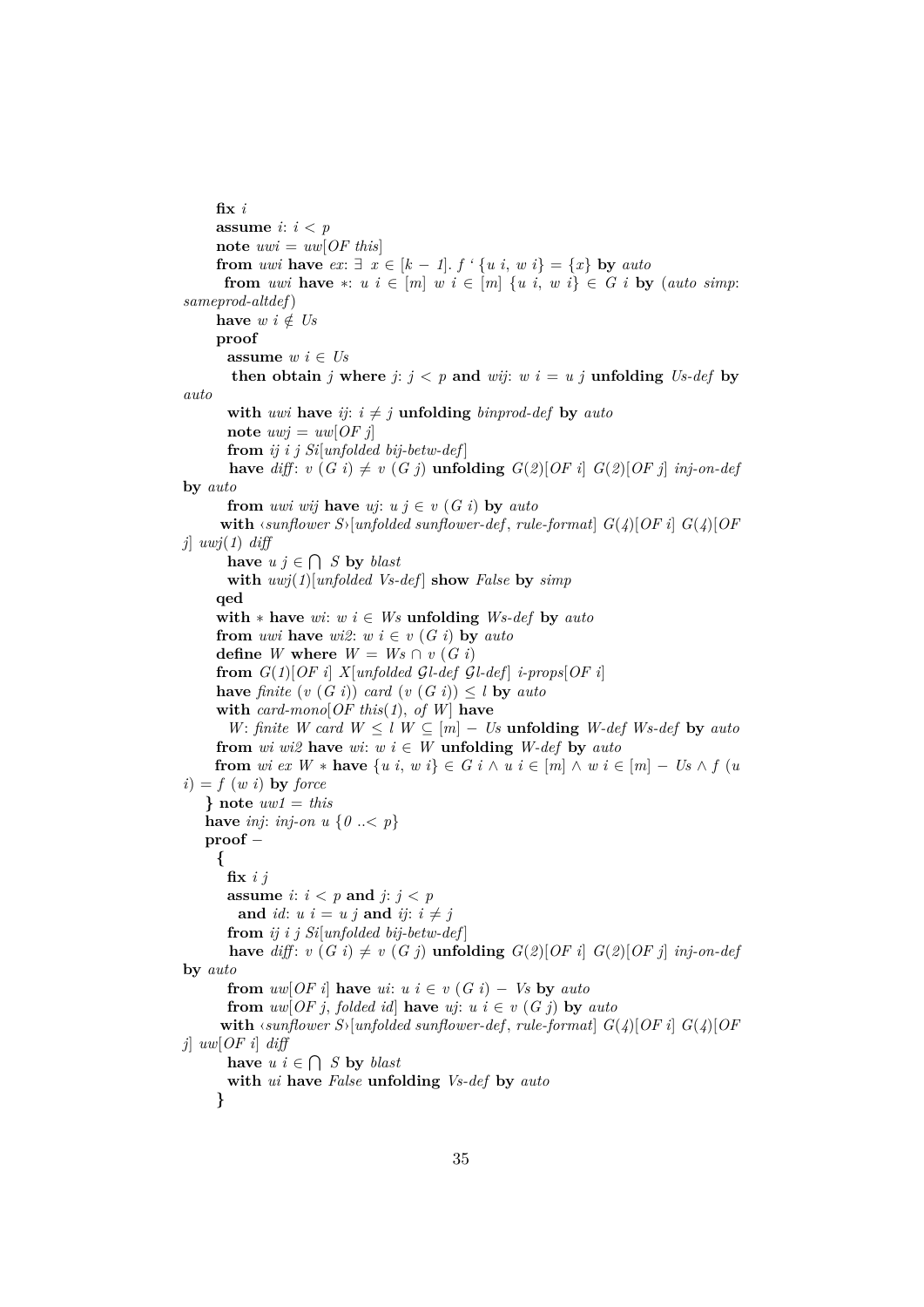**thus** *?thesis* **unfolding** *inj-on-def* **by** *fastforce* **qed have** *card*: *card*  $(|m| - Us) = m - p$ **proof** (*subst card-Diff-subset*) **show** *finite Us* **unfolding** *Us-def* **by** *auto* show  $Us \subseteq [m]$  **unfolding**  $Us$ -def **using**  $uw1$  by  $auto$ have *card*  $Us = p$  **unfolding**  $Us$ -def **using** *inj* **by** (*simp add*: *card-image*) **thus** *card*  $[m]$  − *card*  $Us = m - p$  **by** *simp* **qed hence**  $(\forall i \leq p. \text{ pair } i \in G \text{ } i) \land \text{ inj-on } u \{0 \leq p\} \land (\forall i \leq p. \text{ } w \text{ } i \in [m] - u$ *'* {*0* ..< *p*} ∧ *f* (*u i*) = *f* (*w i*)) **using** *inj uw1 uw* **unfolding** *Us-def* **by** *auto* **from** *this*[*unfolded u-def w-def* ] *Pi card*[*unfolded Us-def u-def w-def* ] **have** ∃  $e \in Pi_E$  { $0.5 < p$ } *G*. (∀ *i*<*p*.  $e$  *i* ∈ *G i*) ∧ *card*  $([m] - (\lambda i. fstt (e i))$   $\{0, \langle p \rangle\} = m - p \wedge$  $(\forall i \leq p \text{.} \text{and} \text{ } (e \text{ } i) \in [m] - (\lambda i \text{.} \text{ } \text{fstt} \text{ } (e \text{ } i))$   $\land$   $(\exists 0 \ldots \leq p) \land$   $f \text{ } (\text{fstt} \text{ } (e \text{ } i)) = f \text{ } (\text{and} \text{ } i)$ (*e i*))) **by** *blast* **} note** *fMem* = *this* **define**  $Pi2$  **where**  $Pi2$   $W = PiE$  ([m] − W) ( $\lambda$  - [k − 1]) **for** *W* **define** *merge* **where** *merge* =  $(\lambda \ e \ (g::nat \Rightarrow nat) \ v \text{. if } v \in (\lambda \ i \ \text{.} fstt \ (e \ i))$  ' $\{0 \ \text{.} \lt p\}$  then g (sndd (e)  $(SOME i. i < p \wedge v = fstt (e i))) \; else \; g \; v)$ **let**  ${}^{\circ}W = \lambda e$ . ( $\lambda i$ . *fstt*  $(e i)$ )  ${}^{\circ}$  {0... **have** *ACC-cf Y* − *ACC-cf X* ⊆ { *merge e g* | *e g. e* ∈ *Pi*<sub>E</sub> {0.. < *p*} *G* ∧ *card*  $([m] - ?W e) = m - p \wedge q \in P i2 ( ?W e)$  $(i\mathbf{s} - \mathbf{C} \ \ ?R)$ **proof**  $\mathbf{fix}$   $f$ **assume** *mem*:  $f \in ACC\text{-}cf$   $Y - ACC\text{-}cf$   $X$ **with**  $\text{ACC-}cf\text{-}\mathcal{F}$  **have**  $f \in \mathcal{F}$  **by** *auto* **hence**  $f: f \in [m] \rightarrow_E [k-1]$  **unfolding**  $\mathcal{F}\text{-}def$ . **from**  $fMem[OF\,mem]$  **obtain**  $e$  **where**  $e: e \in Pi_E$   $\{0..\leq p\}$   $G$  $\bigwedge$  *i*. *i*  $\lt p \implies e \ i \in G \ i$  $card([m] - ?W e) = m - p$  $\Lambda$  *i*. *i*  $\leq p \implies \text{sndd}(e \ i) \in [m] - ?W \ e \wedge f \ (fstt \ (e \ i)) = f \ (sndd \ (e \ i))$  by auto **define** *W* where  $W = ?W e$ **note**  $e = e$  [*folded W-def*] **let**  $?g$  = *restrict*  $f([m] - W)$ **let**  $?h = merge e ?g$ **have**  $f \in {}^{\circ}R$ **proof** (*intro CollectI exI*[*of - e*] *exI*[*of - ?g*], *unfold W-def* [*symmetric*], *intro conjI e*) **show**  $?q \in Pi2$  *W* **unfolding**  $Pi2-def$  **using**  $f$  **by**  $auto$ **{ fix** *v* :: *nat* **have**  $?h v = fv$ **proof** (*cases*  $v \in W$ )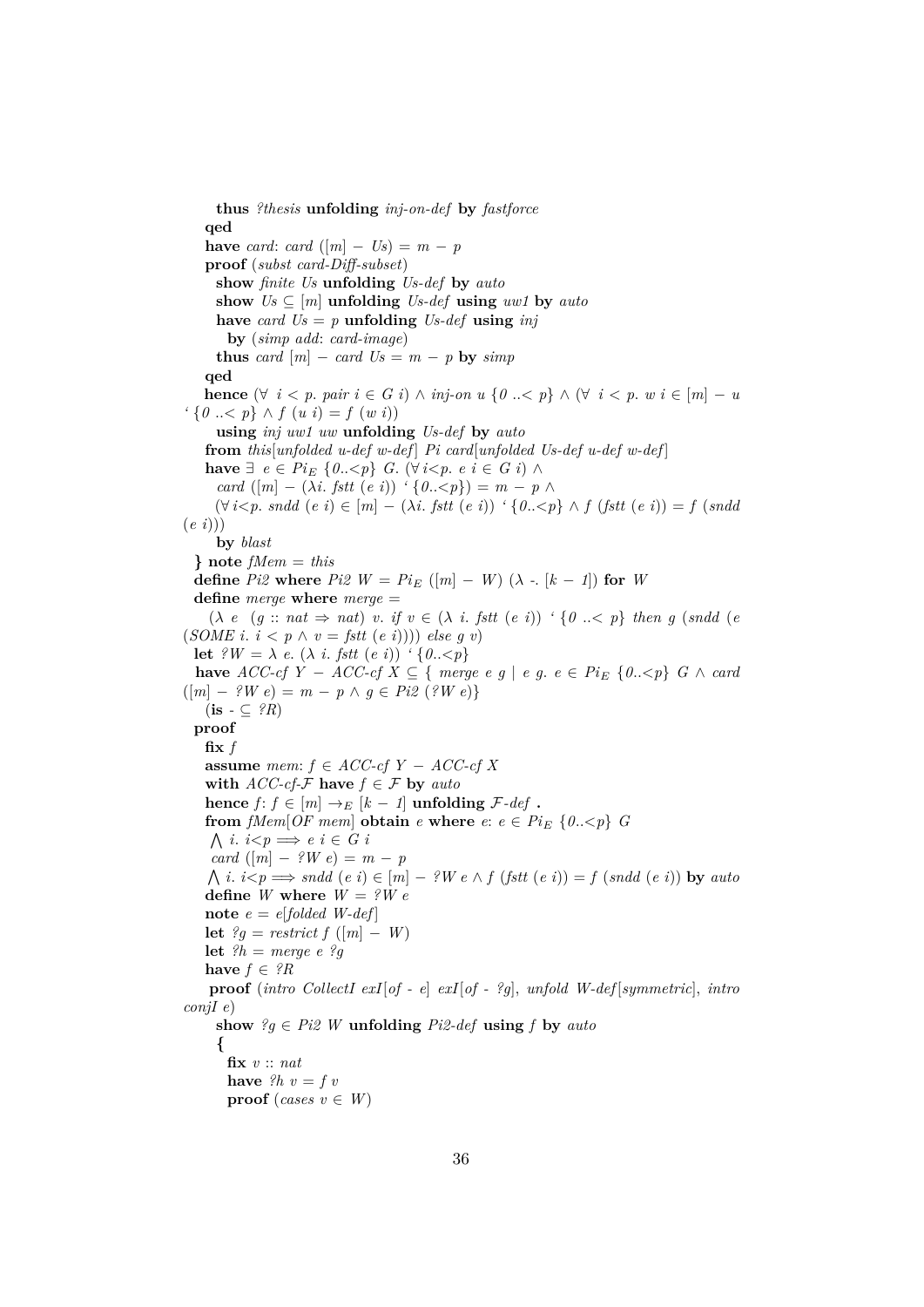**case** *False* **thus** *?thesis* **using** *f* **unfolding** *merge-def* **unfolding** *W-def* [*symmetric*] **by** *auto* **next case** *True* **from** *this*[*unfolded W-def*] **obtain** *i* **where** *i*:  $i < p$  **and**  $v$ :  $v = f$ stt (*e i*) **by** *auto* **define** *j* **where**  $j = (SOME \, j, \, j < p \land v = fstt \, (e \, j))$ **from** *i v* **have**  $\exists$  *j*. *j* < *p*  $\land$  *v* = *fstt* (*e j*) **by** *auto* **from** someI-ex $[OF this, folded j-def]$  have  $j: j < p$  and  $v: v = fstt (e j)$ **by** *auto* **have**  ${}^{\circ}h$   $v = \text{restrict } f([m] - W) (\text{snd } (e \text{ } j))$ **unfolding** *merge-def* **unfolding** *W-def* [*symmetric*] *j-def* **using** *True* **by** *auto* **also have** ... = *f* (*sndd* (*e j*)) **using**  $e(4)[OF \text{ j}]$  by *auto* **also have** ... = *f* (*fstt* (*e j*)) **using**  $e(4)[OF j]$  **by** *auto* also have  $\ldots$  = *f v* **using** *v* by *simp* **finally show** *?thesis* **. qed } thus**  $f = ?h$  **by** *auto* **qed thus**  $f \in {}^{\circ}R$  **by** *auto* **qed also have** ...  $\subseteq (\lambda \ (e,g) \ (degree \ (e,g)) \ (8) \ (8)$  (*Pi*<sub>E</sub> { $0 \leq p$ } *G*  $\cap$  {*e*. *card* ([*m*] − *?W e*) = *m* − *p*}) (λ *e*. *Pi2* (*?W e*)))  $(\mathbf{is} \cdot \subseteq \mathcal{G}f \cdot \mathcal{G}R)$ **by** *auto* **finally have** *sub*:  $ACC-cfY - ACC-cfX \subseteq ?f \cdot ?R$ . **have**  $fin[simp,intro]$ :  $finite [m] finite [k - Succ 0]$  **unfolding**  $numbers-def$  **by**  $auto$ **have**  $\text{fin} \text{Pic}[\text{simp}, \text{intro}]: \text{finite} (\text{Pic} \{0..\leq p\} \text{ } G)$ **by** (*intro finite-PiE*, *auto intro*: *i-props*) **have** *finR*: *finite ?R* **unfolding** *Pi2-def* **by** (*intro finite-SigmaI finite-Int allI finite-PiE i-props*, *auto*) **have** *card*  $(ACC-cfY - ACC-cfX) \leq card (?f \cdot ?R)$ **by** (*rule card-mono*[*OF finite-imageI*[*OF finR*] *sub*]) **also have**  $\ldots \leq$  *card ?R* **by** (*rule card-image-le*[*OF finR*]) **also have** ... =  $(\sum e \in (Pi_E \{0 \dots < p\} \ G \cap \{e \dots \text{ card } ([m] - ?W e) = m - p\}).$ *card* (*Pi2* (*?W e*))) **by** (*rule card-SigmaI*, *unfold Pi2-def* , (*intro finite-SigmaI allI finite-Int finite-PiE i-props*, *auto*)+) **also have** ... =  $(\sum e \in P_i E \{0 \dots < p\} \ G \cap \{e \cdot \text{card } ([m] - ?W e) = m - p\}.$  (*k* − *1*) *^* (*card* ([*m*] − *?W e*))) **by** (*rule sum*.*cong*[*OF refl*], *unfold Pi2-def* , *subst card-PiE*, *auto*) **also have** ... =  $(\sum e \in P_i) \in \{0, \leq p\}$  *G*  $\cap$  {*e*. *card* ( $[m] - ?W e$ ) = *m* − *p*}. (*k*  $-1)$   $\hat{m}$  (*m* − *p*)) **by** (*rule sum.cong*[ $OF$  *refl*], *rule arg-cong*[ $of - -\lambda$  *n.*  $(k - 1)$  $\hat{n}$ ],  $auto)$ **also have** ... ≤ ( $\sum e \in Pi_E$  {*0..<p*} *G*. (*k* − *1*)  $\hat{ }$  (*m* − *p*))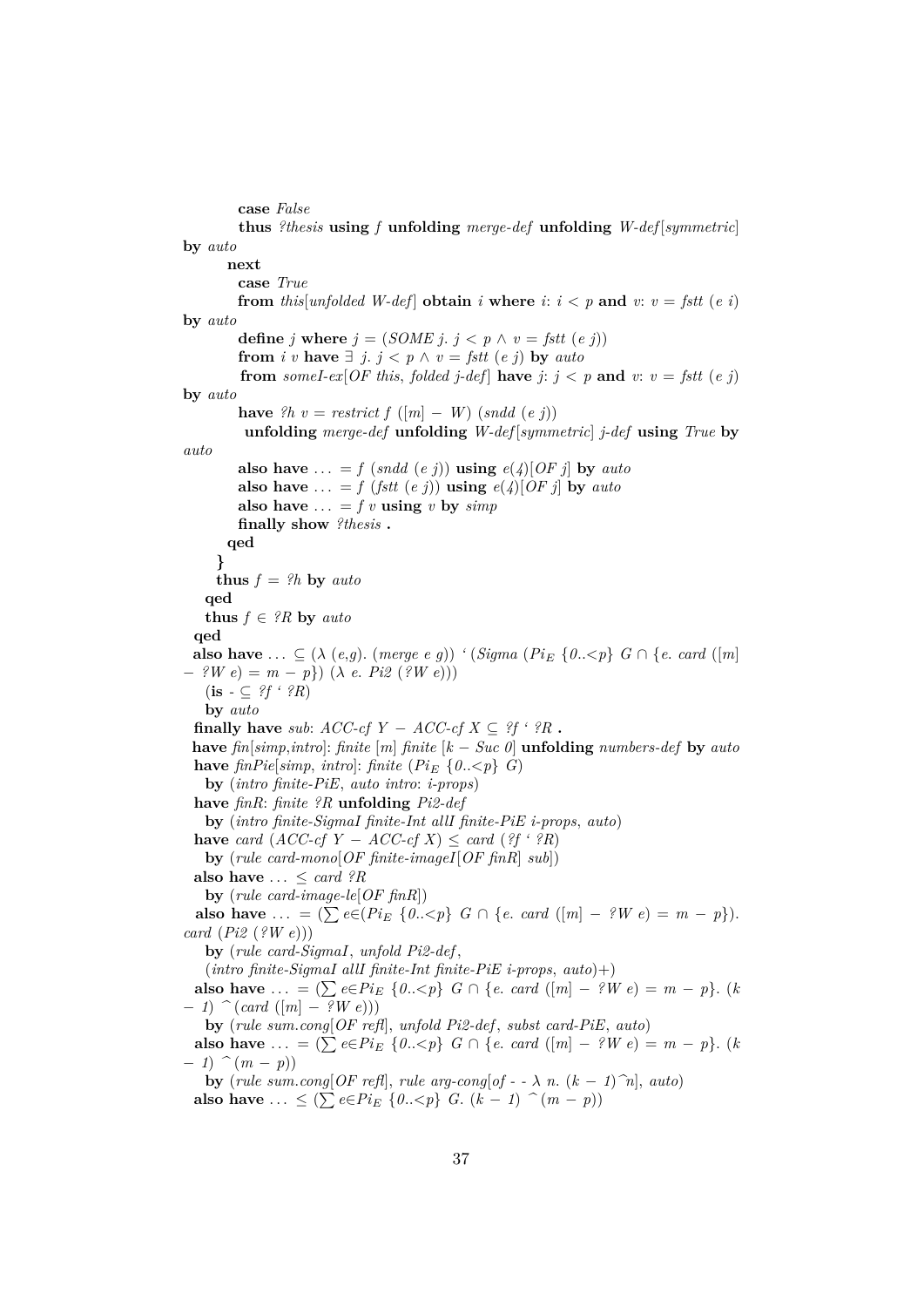**by** (*rule sum-mono2*, *auto*) **also have** ... = *card* ( $Pi_E \{0 \le p\}$ )  $G$ ) \* ( $k - 1$ )  $\hat{}$  ( $m - p$ ) **by** *simp* **also have** ... =  $(\prod_{i=1}^{n} i = 0..< p. \text{ card } (G \text{ } i)) * (k-1) \cap (m-p)$ **by** (*subst card-PiE*, *auto*) **also have** ...  $\leq (\prod_{i=1}^{n} i = 0 \cdot \leq p \cdot (k-1) \text{ div } 2) * (k-1) \cap (m-p)$ **proof** − **{ fix** *i* **assume** *i*: *i* < *p* **from** *G*[*OF i*] *X* **have**  $GiG: G \in \mathcal{G}$ **unfolding** G*l-def* G*-def* G*-def sameprod-altdef* **by** *force* **from** *i-props*[*OF i*] **have** *finGi*: *finite* (*G i*) **by** *auto* **have** *finvGi*: *finite* (*v* (*G i*)) **by** (*rule finite-vG*, *insert i-props*[*OF i*], *auto*) **have** *card*  $(G i) \leq card ((v (G i))$ <sup>2</sup>) **by** (*intro card-mono*[*OF sameprod-finite*], *rule finvGi*, *rule v-*G*-2*[*OF GiG*]) **also have**  $\ldots \leq l$  *choose 2* **proof** (*subst card-sameprod*[*OF finvGi*], *rule choose-mono*) **show** *card*  $(v(G_i)) \leq l$  **using** *i-props*[*OF i*] **unfolding** *ti-def si-def* by *simp* **qed also have** *l choose*  $2 = l * (l - 1)$  *div* 2 **unfolding** *choose-two* by *simp* **also have**  $l * (l - 1) = k - l$  **unfolding**  $kl2 power2 - eq-square$  **by** (*simp add: algebra-simps*) **also have** ... *div*  $2 \leq (k-1)$  *div* 2 **by** (*rule div-le-mono*, *insert l2*, *auto*) **finally have** *card*  $(G i) \leq (k - 1)$  *div 2*. **} thus** *?thesis* **by** (*intro mult-right-mono prod-mono*, *auto*) **qed also have** ... =  $((k-1) \text{ div } 2)$   $\hat{p}$  \*  $(k-1)$   $\hat{(m-p)}$ **by** *simp* **also have** ... ≤  $((k - 1) \cap p \text{ div } (2^p)) * (k - 1) \cap (m - p)$ **by** (*rule mult-right-mono*; *auto simp*: *div-mult-pow-le*) **also have** ... ≤  $((k - 1) \cap p * (k - 1) \cap (m - p))$  *div 2<sup>^p</sup>* **by** (*rule div-mult-le*) **also have**  $\dots = (k-1)$ <sup>n</sup> div  $2^p$ **proof** − **have**  $p + (m - p) = m$  **using**  $mp$  **by**  $simp$ **thus** *?thesis* **by** (*subst power-add*[*symmetric*], *simp*) **qed finally have** *card* (*ACC-cf*  $Y - ACC$ -*cf*  $X$ )  $\leq (k - 1)$   $\hat{m}$  *div*  $2 \hat{p}$ . **hence**  $2 \text{^> p} * \text{card}(ACC\text{-}cf Y - ACC\text{-}cf X) ≤ 2\text{^> p} * ((k - 1) \text{^> m} \text{ div } 2 \text{^> p})$ **by** *simp* also have  $\ldots \leq (k-1)$ <sup> $\hat{m}$ </sup> by  $\text{sim } p$ **finally show**  $2\hat{p}$  ∗ *card* (*ACC-cf Y* − *ACC-cf X*)  $\leq$  (*k* − *1*)  $\hat{p}$  *m* **. qed**

Definition 6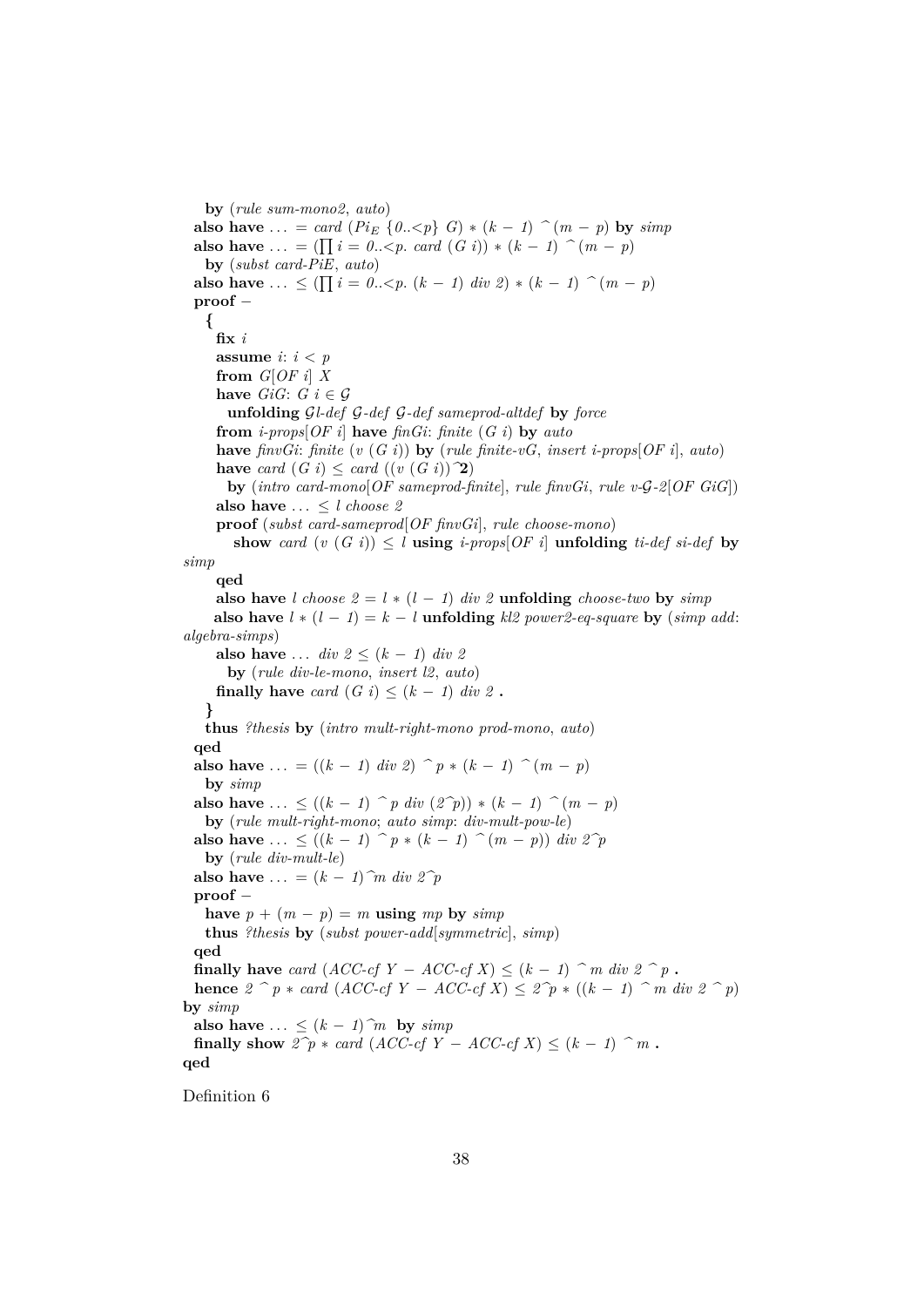**function**  $PLU$ -main :: graph set  $\Rightarrow$  graph set  $\times$  nat where  $PLU$ -main  $X = (if X \subseteq Gl \land L < card (v-gs X) then$ *map-prod id Suc* (*PLU-main* (*plucking-step X*)) *else* (*X*, *0*)) **by** *pat-completeness auto*

#### **termination**

**proof** (*relation measure*  $(\lambda X \cdot \text{card}(v-gs X))$ , *force*, *goal-cases*) **case** (*1 X*) **hence**  $X \subseteq \mathcal{G}$ *l* **and**  $LL$ :  $L < \text{card } (v\text{-}gs \ X)$  by  $\text{auto}$ **from** *plucking-step*(*1*)[*OF this refl*] **have** *card*  $(v-gs$   $(\text{plucting-step } X) \leq \text{card } (v-gs X) - p + 1$ . also have  $\ldots$  < *card* (*v-gs X*) **using**  $p$  L3 LL **by** *auto* **finally show** *?case* **by** *simp* **qed**

**declare** *PLU-main*.*simps*[*simp del*]

**definition**  $PLU$  :: *graph set*  $\Rightarrow$  *graph set* **where**  $PLU X = fst (PLU - main X)$ 

#### Lemma 7

**lemma**  $PLU$ -main-n: **assumes**  $X \subseteq \mathcal{G}l$  **and**  $PLU$ -main  $X = (Z, n)$ **shows**  $n * (p - 1) \leq card (v-gs X)$ **using** *assms* **proof** (*induct X arbitrary*: *Z n rule*: *PLU-main*.*induct*) **case** (*1 X Z n*)  $\textbf{note}$   $|simp| = PLU$ -main.*simps* $|of X|$ **show** *?case* **proof** (*cases card* (*v-qs X*)  $\leq L$ ) **case** *True* **thus** *?thesis* **using** *1* **by** *auto* **next case** *False* **define** *Y* **where**  $Y = plucking-step X$ **obtain** *q* where *PLU*: *PLU-main*  $Y = (Z, q)$  and *n*:  $n = Succ q$ **using**  $\langle PLU$ -main  $X = (Z,n)$ <sup>[unfolded PLU-main.simps[of X], folded Y-def]</sup> **using** *False 1*(*2*) **by** (*cases PLU-main Y* , *auto*) **from** *False* **have** *L*: *card* (*v-gs X*)  $> L$  **by** *auto* **note**  $step = plucking-step[OF 1(2) this Y-def]$ **from** *False* 1 **have**  $X \subseteq \mathcal{G}l \wedge L < \text{card}(v\text{-}gs X)$  by *auto* **note**  $IH = 1(1)$ [*folded Y-def, OF this step*(2)  $PLU$ ] **have**  $n * (p - 1) = (p - 1) + q * (p - 1)$  **unfolding**  $n$  **by** *simp* **also have** ...  $\leq (p-1) + \text{card}(v\text{-}gs \text{Y})$  **using** *IH* by *simp* **also have** ...  $\leq p - 1 + (card (v-gs X) - p + 1)$  **using**  $step(1)$  by  $simp$ also have  $\ldots = \text{card}(v\text{-}gs\ X)$  using *L Lp p* by  $\text{sim}p$ **finally show** *?thesis* **. qed**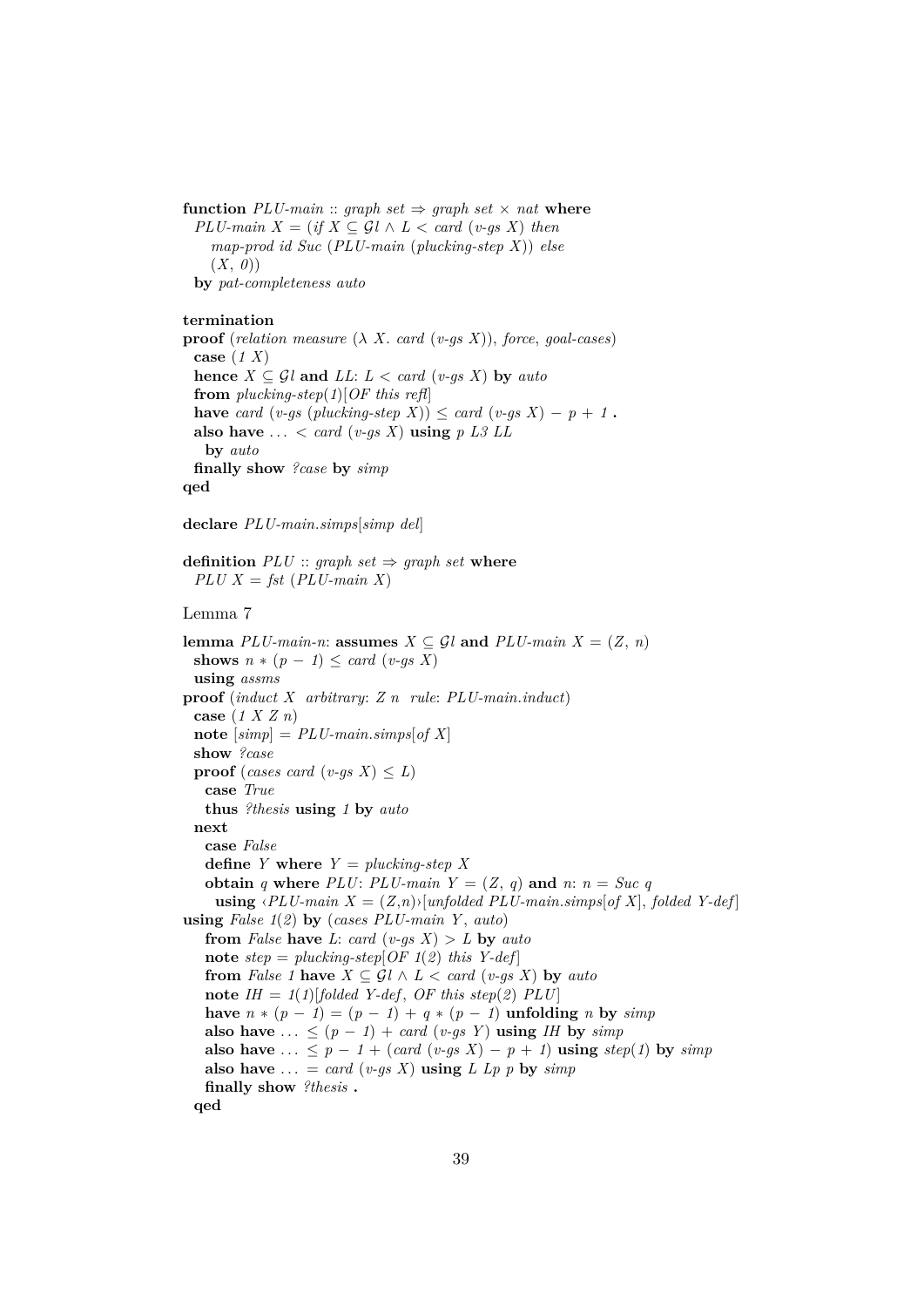# **qed**

Definition 8

- **definition** *sqcup* :: *graph set*  $\Rightarrow$  *graph set*  $\Rightarrow$  *graph set* (**infixl**  $\sqcup$  65) **where** *X*  $\sqcup$  *Y* = *PLU* (*X* ∪ *Y*)
- **definition**  $\text{sqcap}$  ::  $\text{graph set} \Rightarrow \text{graph set} \Rightarrow \text{graph set} (\text{infixl} \sqcap 65)$  where  $X \sqcap Y = PLU$   $(X \odot l Y)$
- **definition** *deviate-pos-cup* :: *graph set*  $\Rightarrow$  *graph set*  $\Rightarrow$  *graph set* ( $\partial \Box Pos$ ) **where**  $∂□Pos X Y = POS ∩ ACC (X ∪ Y) - ACC (X ∪ Y)$
- **definition** *deviate-pos-cap* :: *graph set*  $\Rightarrow$  *graph set*  $\Rightarrow$  *graph set* (∂ $\Box Pos$ ) **where**  $\partial \Box Pos X Y = POS \cap ACC (X \odot Y) - ACC (X \Box Y)$
- **definition** *deviate-neg-cup* :: *graph set*  $\Rightarrow$  *graph set*  $\Rightarrow$  *colorf set* (∂ $\Box$ *Neg*) **where**  $∂□Neg X Y = ACC-cf (X □ Y) - ACC-cf (X � ∪ Y)$
- **definition** *deviate-neg-cap* :: *graph set*  $\Rightarrow$  *graph set*  $\Rightarrow$  *colorf set* (∂ $\cap$ *Neg*) **where** ∂ $\Box Neg$  *X*  $Y = ACC\text{-}cf$  (*X*  $\Box$  *Y*) − *ACC*-cf (*X*  $\odot$  *Y*)

Lemma 9 – without applying Lemma 7

**lemma**  $PLU\text{-}main:$  **assumes**  $X \subseteq \mathcal{G}l$ and  $PLU$ -main  $X = (Z, n)$ **shows**  $Z \in \mathcal{P} L\mathcal{G}$ *l*  $\wedge$  ( $Z = \{\} \longleftrightarrow X = \{\})$ ∧ *POS* ∩ *ACC X* ⊆ *ACC Z*  $\land$  2  $\hat{p}$  ∗ *card* (*ACC-cf Z* − *ACC-cf X*) ≤ (*k* − *1*)  $\hat{p}$  *m* ∗ *n* **using** *assms* **proof** (*induct X arbitrary*: *Z n rule*: *PLU-main*.*induct*) **case** (*1 X Z n*)  $\mathbf{note}$  [ $simp$ ] =  $PLU$ -main.*simps*[of X] **show** *?case* **proof** (*cases card* (*v-gs*  $X$ )  $\leq L$ ) **case** *True* **from** *True* **show** *?thesis* **using** *1* **by** (*auto simp*: *id* P*L*G*l-def*) **next case** *False* **define** *Y* **where**  $Y = \text{plucking-step } X$ **obtain** *q* where *PLU*: *PLU-main*  $Y = (Z, q)$  and *n*:  $n = Succ q$ **using**  $\langle PLU$ -main  $X = (Z,n)$ <sup>[unfolded PLU-main.simps] of X], folded Y-def]</sup> **using** *False 1*(*2*) **by** (*cases PLU-main Y* , *auto*) **from** *False* **have** *card* (*v-gs X*)  $> L$  **by** *auto* **note**  $step = plucking-step[OF 1(2) this Y-def]$ **from** *False* 1 **have**  $X \subseteq \mathcal{G}l \wedge L < \text{card}(v\text{-}gs\ X)$  by *auto* **note**  $IH = 1(1)$ [folded Y-def, OF this step(2)  $PLU \rvert \rvert Y \neq \rvert$ **let**  $?Diff = \lambda X Y$ . *ACC-cf X* − *ACC-cf Y* **have** *finNEG*: *finite NEG* **using** *NEG-*G *infinite-super* **by** *blast*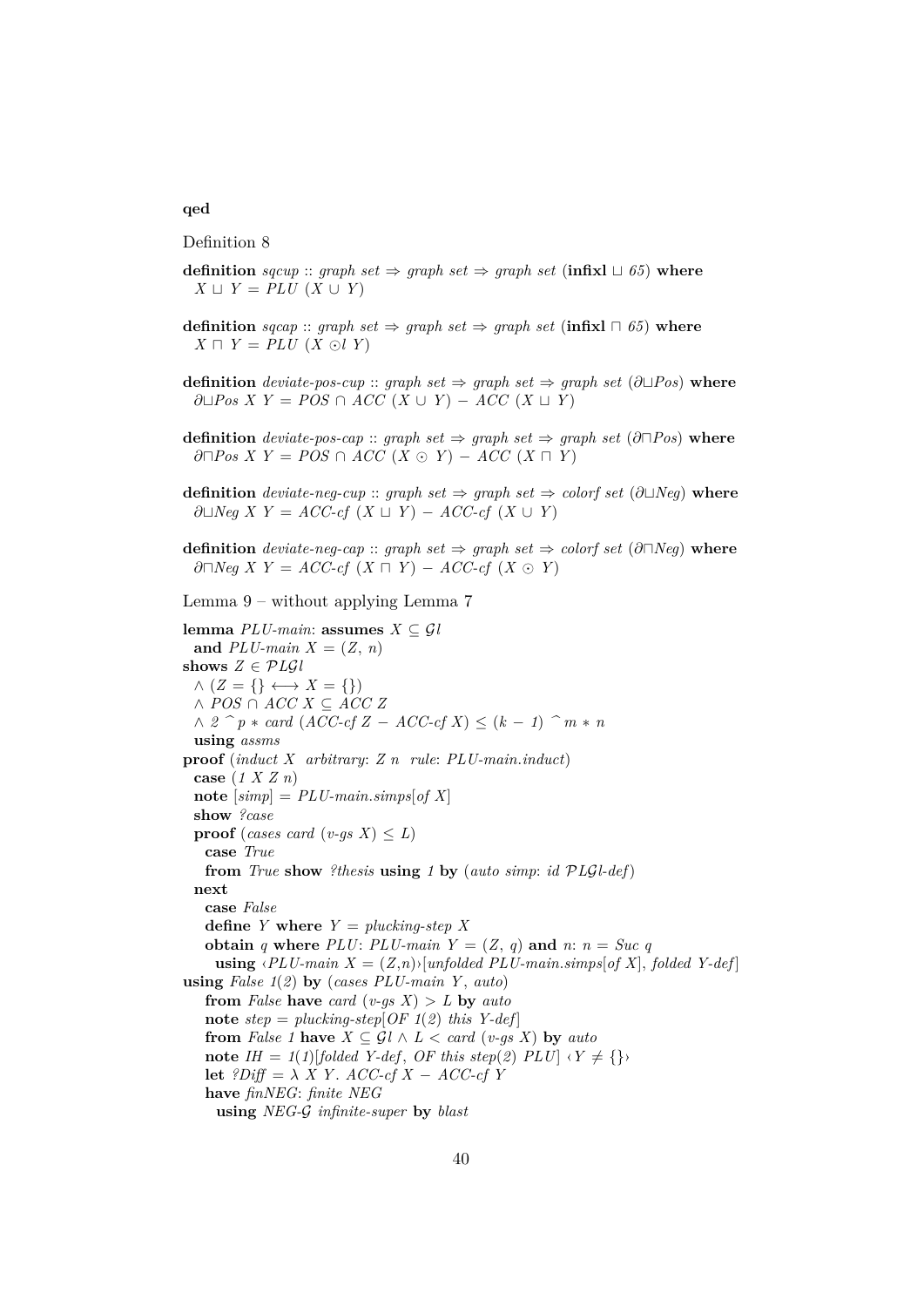**have** *?Diff Z X* ⊆ *?Diff Z Y* ∪ *?Diff Y X* **by** *auto* **from** *card-mono*[*OF finite-subset*[*OF - finite-*F] *this*] *ACC-cf-*F **have**  $2^{\sim} p * \text{card}$  (?Diff  $Z X$ ) ≤  $2^{\sim} p * \text{card}$  (?Diff  $Z Y$  ∪ ?Diff  $Y X$ ) by auto **also have** ... <  $2 \cap p * (card (?Diff Z Y) + card (?Diff Y X))$ **by** (*rule mult-left-mono*, *rule card-Un-le*, *simp*) **also have** ... =  $2^p * card$  (*?Diff Z Y*) +  $2^p * card$  (*?Diff Y X*) **by** (*simp add*: *algebra-simps*) **also have** ...  $\leq ((k-1) ^\frown m) * q + (k-1) ^\frown m$  **using** *IH step* by *auto* **also have** ... =  $((k - 1)$   $\hat{m})$  \* *Suc q* **by** (*simp add: ac-simps*) **finally have**  $c: 2 \, \hat{\ } \, p * \text{ card } (ACC\text{-}cf Z - ACC\text{-}cf X) \le ((k-1) \, \hat{\ } \, m) * \text{Suc}$ *q* **by** *simp* **from** *False* **have**  $X \neq \{\}$  **by** *auto* **thus** *?thesis* **unfolding** *n* **using** *IH step c* **by** *auto* **qed qed** Lemma 9 **lemma assumes**  $X: X \in \mathcal{P} \cup \mathcal{G} \cup \mathcal{G} \cup \mathcal{G} \cup \mathcal{G} \cup \mathcal{G} \cup \mathcal{G} \cup \mathcal{G} \cup \mathcal{G} \cup \mathcal{G} \cup \mathcal{G} \cup \mathcal{G} \cup \mathcal{G} \cup \mathcal{G} \cup \mathcal{G} \cup \mathcal{G} \cup \mathcal{G} \cup \mathcal{G} \cup \mathcal{G} \cup \mathcal{G} \cup \mathcal{G} \cup \mathcal{G} \cup \mathcal{G} \cup \mathcal{G} \cup \mathcal{G} \$ **shows**  $PLU\text{-}union: PLU(X \cup Y) \in PLGL$  and *sqcup*:  $X \sqcup Y \in \mathcal{P} \mathcal{L} \mathcal{G} \mathcal{U}$  and  $sqcup\text{-}sub: POS \cap ACC(X \cup Y) \subseteq ACC(X \cup Y)$  and *deviate-pos-cup*:  $\partial$ ∟*Pos X Y* = {} **and** *deviate-neg-cup*: *card*  $(\partial \Box Neg X Y) < (k - 1)$ <sup>*^m*</sup> ∗ *L* /  $2^{\gamma}(p - 1)$ **proof** − **obtain** *Z n* **where** *res*:  $PLU$ -main  $(X \cup Y) = (Z, n)$  by force **hence**  $PLU: PLU(X \cup Y) = Z$  **unfolding**  $PLU\text{-}def$  **by**  $\text{sim}p$ **from** *X Y* **have**  $XY: X \cup Y \subseteq \mathcal{G}$ *l* **unfolding**  $\mathcal{P} \mathcal{L} \mathcal{G}$ *l-def* by *auto* **note**  $main = PLU$ -main $[OF this (1)$  res **from** main **show**  $PLU(X \cup Y) \in PLGl$  **unfolding**  $PLU$  by  $simp$ **thus**  $X \sqcup Y \in \mathcal{P} \mathcal{L} \mathcal{G} \mathcal{U}$  **unfolding** sqcup-def. **from** *main* **show**  $POS \cap ACC$  ( $X \cup Y$ )  $\subseteq ACC$  ( $X \sqcup Y$ ) **unfolding** *sqcup-def PLU* **by** *simp* **thus**  $∂□Pos X Y = {}$  **unfolding** *deviate-pos-cup-def PLU sqcup-def* by *auto* **have** *card*  $(v-gs(X \cup Y)) \leq card(v-gs(X)) + card(v-gs(Y))$ **unfolding** *v-gs-union* **by** (*rule card-Un-le*) also have  $\ldots \leq L + L$  **using** *X Y* **unfolding**  $PLGL+def$  **by**  $simp$ **finally have** *card*  $(v-gs(X \cup Y)) \leq 2 * L$  **by**  $simp$ **with**  $PLU\text{-}main\text{-}n[OF XY(1) res]$  have  $n * (p - 1) \leq 2 * L$  by  $simp$ **with**  $p \, \text{Lm} \, m2$  **have**  $n: n < 2 * L$  **by** (*cases n, auto, cases p – 1, auto*) **let** *?r* = *real* **have** ∗:  $(k − 1)$   $\hat{m} > 0$  **using**  $k \& 2$  **by**  $\textit{simp}$ **have**  $2 \text{ }^{\frown} p \ast \text{ card } (\partial \Box \text{Neg } X \text{ } Y) \leq 2 \text{ }^{\frown} p \ast \text{ card } (ACC\text{-}cf Z - ACC\text{-}cf (X \cup Y))$ **unfolding** *deviate-neg-cup-def PLU sqcup-def* **by** (*rule mult-left-mono*, *rule card-mono*[*OF finite-subset*[*OF - finite-*F]], *insert ACC-cf-*F, *force*, *auto*) also have  $\dots \leq (k-1)$   $\hat{m} * n$  **using**  $main$  by  $simp$ also have ... <  $(k - 1)$   $\hat{m} * (2 * L)$  **unfolding**  $mult-less-cancell$  **using**  $n *$ **by** *simp* **also have**  $\ldots = 2 * ((k - 1)$  *^ m* \* *L*) **by** *simp*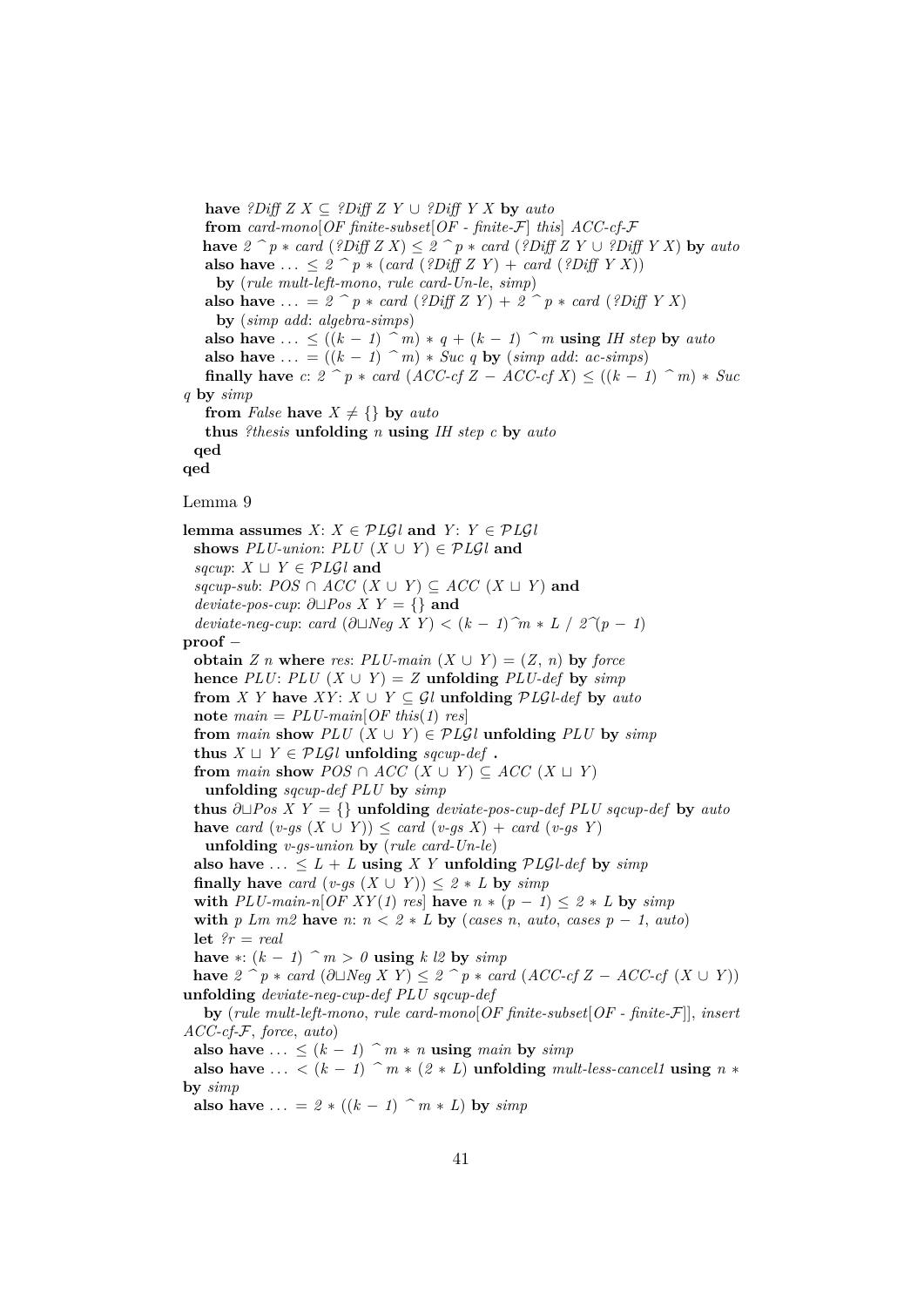**finally have**  $2 * (2^7(p - 1) * card (∂□Neg X Y)) < 2 * ((k - 1) ^ m * L)$ **using** *p* **by** (*cases p*, *auto*)

**hence**  $2 \textit{^{\textcirc}} (p-1) * \textit{card} (\partial \Box \textit{Neg} X Y) < (k-1) \textit{^{\textcirc}} m * L$  **by**  $\textit{simp}$ 

**hence**  $?r$  ( $2 \text{ }^>$  ( $p$  − 1)  $*$  *card* (∂ $\cup$ *Neg X Y*)) <  $?r$  (( $k$  − 1) $\hat{ }m * L$ ) by *linarith* **thus** *card* (∂ $\Box$ *Neg X Y*) < (*k* − *1*)  $\hat{m}$  ∗ *L* /  $2\hat{\ }$ (*p* − *1*) **by** (*simp add: field-simps*) **qed**

Lemma 10

**lemma assumes**  $X: X \in \mathcal{P} \cup \mathcal{G} \cup \mathcal{G} \cup \mathcal{G} \cup \mathcal{G} \cup \mathcal{G} \cup \mathcal{G} \cup \mathcal{G} \cup \mathcal{G} \cup \mathcal{G} \cup \mathcal{G} \cup \mathcal{G} \cup \mathcal{G} \cup \mathcal{G} \cup \mathcal{G} \cup \mathcal{G} \cup \mathcal{G} \cup \mathcal{G} \cup \mathcal{G} \cup \mathcal{G} \cup \mathcal{G} \cup \mathcal{G} \cup \mathcal{G} \cup \mathcal{G} \cup \mathcal{G} \$ **shows**  $PLU$ -joinl:  $PLU$   $(X \bigcirc l Y) \in PLGL$  and *sqcap*:  $X \sqcap Y \in \mathcal{P} L\mathcal{G}$ *l* and  $deviate-neg-cap: card$   $(\partial \Box Neg X Y) < (k-1)\hat{m} * L^2/2 / 2\hat{m} - 1$  and  $deviate\text{-}pos\text{-}cap: card\ (\partial \Box Pos\ X\ Y) \leq ((m-l-1) \text{ choose } (k-l-1)) * L^2$ **proof** − **obtain** *Z n* **where** *res*:  $PLU$ -main  $(X \bigcirc U) = (Z, n)$  by force **hence**  $PLU$ :  $PLU(X \odot U) = Z$  **unfolding**  $PLU\text{-}def$  **by**  $\text{sim}p$ **from** *X Y* have *XY*:  $X \subseteq \mathcal{G}$ *l Y*  $\subseteq \mathcal{G}$ *l X*  $\subseteq \mathcal{G}$  *Y*  $\subseteq \mathcal{G}$  **unfolding**  $\mathcal{P} L\mathcal{G}$ *l-def* **by** *auto* **have** *sub*: *X* ⊙*l Y* ⊆ *Gl* **unfolding** *odotl-def* **using** *XY* **by** (*auto split*: *option*.*splits*) **note** *main* = *PLU-main*[*OF sub res*] **note**  $\hat{h}N = \hat{h}$  *finite-v-gs-Gl*[*OF XY(1*)]  $\hat{h}$  *finite-v-gs-Gl*[*OF XY(2*)] **have** *X* ⊙ *Y* ⊆ G **by** (*rule odot-G*, *insert XY*, *auto simp*:  $GLdef)$ **hence** *XYD*:  $X \odot Y \subseteq G$  **by** *auto* **have** *finvXY*: *finite* (*v-gs*  $(X \odot Y)$ ) **by** (*rule finite-v-gs*[*OF XYD*]) **have** *card*  $(v-gs(X \odot Y)) \leq card(v-gs(X)) * card(v-gs(Y))$ **using**  $XY(1-2)$  **by** (*intro card-v-gs-join*, *auto simp*:  $GL-def)$ ) also have  $\dots \leq L * L$  using *X Y* unfolding  $PLGL-def$ **by** (*intro mult-mono*, *auto*) **also have**  $\ldots = L^2 \mathbb{R}$  by *algebra* **finally have** *card-join: card*  $(v-gs(X \odot Y)) \leq L^2$ . **with** *card-mono*[*OF finvXY v-gs-mono*[*OF joinl-join*]] **have** *card*: *card*  $(v-gs(X \odot l Y)) \leq L^2$  **by** *simp* **with**  $PLU\text{-}main\text{-}n[OF\text{ sub res}]$  **have**  $n * (p - 1) \leq L^2 \text{ by } \text{ sim }p$ **with**  $p \text{ } Lm \text{ } m2$  **have**  $n: n < 2 * L^2$  **by** (*cases n, auto, cases p* − 1, *auto*) **have** ∗:  $(k - 1)$   $\hat{m} > 0$  **using**  $k \& 2$  **by**  $simp$ show  $PLU(X \odot I) \in PLGI$  unfolding  $PLU$  using *main* by *auto* **thus**  $X \sqcap Y \in \mathcal{P} \mathcal{L} \mathcal{G} \mathcal{U}$  **unfolding** *sqcap-def* . **let** *?r* = *real* **have**  $2^p$ <sup>*γ*</sup> ∗ *card* (∂ $\Box$ *Neg X Y*) ≤  $2^p$ <sup>*γ*</sup> ∗ *card* (*ACC-cf Z* − *ACC-cf* (*X*  $\odot$ *l Y*)) **unfolding** *deviate-neg-cap-def PLU sqcap-def* **by** (*rule mult-left-mono*, *rule card-mono*[*OF finite-subset*[*OF - finite-*F]], *insert ACC-cf-*F, *force*, *insert ACC-cf-mono*[*OF joinl-join*, *of X Y* ], *auto*) **also have** ... <  $(k - 1)$   $\hat{m} * n$  **using** *main* **by** *simp* **also have** ... <  $(k - 1)$   $\hat{m} * (2 * L^2)$  **unfolding** *mult-less-cancel1* **using** *n* ∗ **by** *simp* **finally have**  $2 * (2^7p - 1) * card (\partial \Box Neg X Y)) < 2 * ((k - 1) ^ n * L^2)$ 

**using** *p* **by** (*cases p*, *auto*)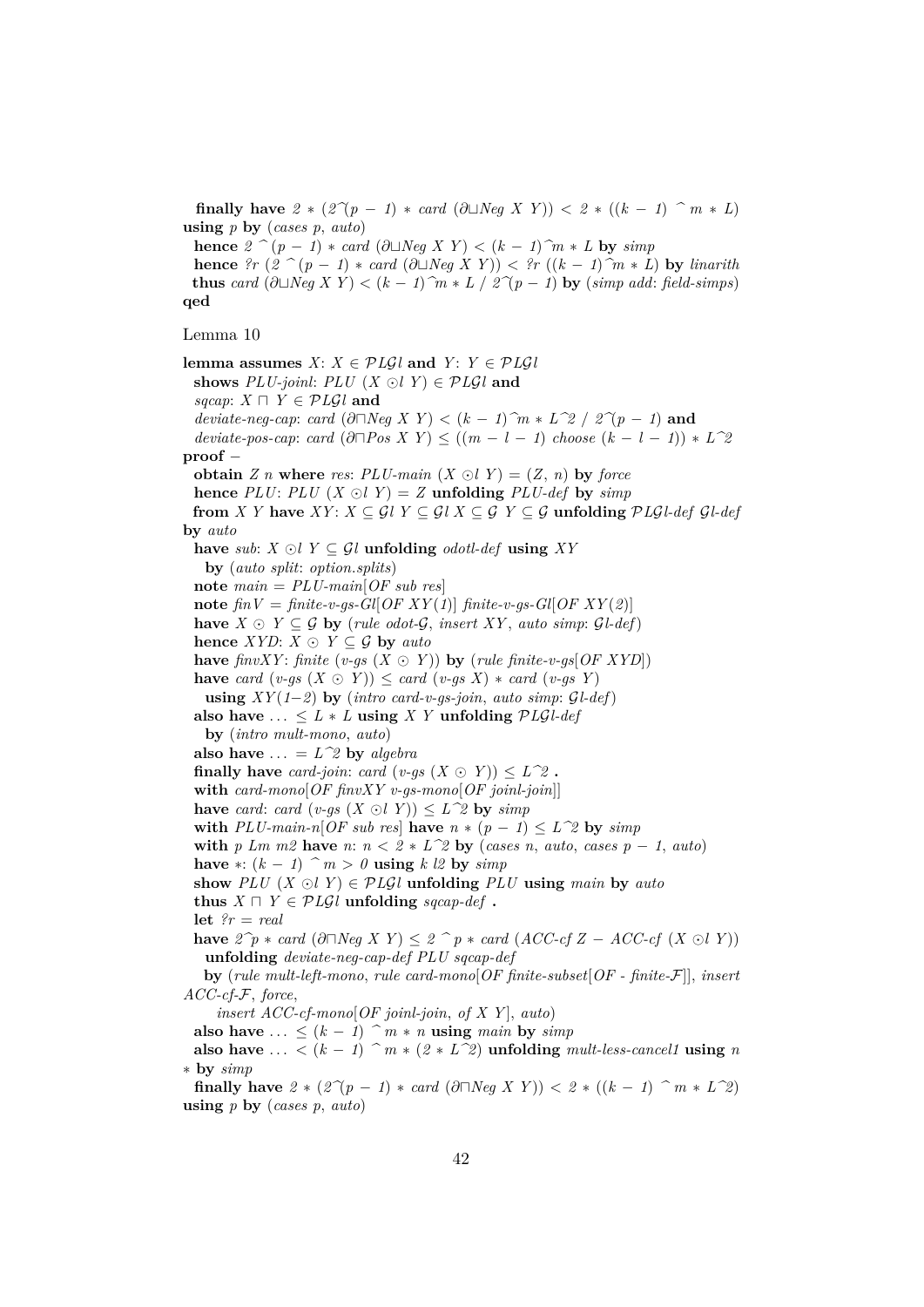**hence**  $2 \textit{^{\textcirc}} (p-1) * \textit{card} (\partial \Box \textit{Neg} X Y) < (k-1) \textit{^{\textcirc}} m * L \textit{^{\textcirc}} 2$  by  $\textit{simp}$ **hence**  $?r$  ( $2$   $\hat{ }$  ( $p - 1$ )  $*$  *card* (∂ $\cap$ *Neg X Y*)) < ( $k - 1$ )  $\hat{ }$ *m*  $*$  *L*<sup> $\hat{ }$ 2 **by** *linarith*</sup> **thus** *card*  $(∂\Box Neg X Y) < (k − 1)$ <sup> $\hat{} m * L^2 / 2^(p − 1)$  **by** (*simp add: field-simps*)</sup>

```
define Vs where V_s = v-gs (X \odot Y) \cap \{V : V \subseteq [m] \land card V > Suc \}define C where C (V :: nat set) = (SOME C. C \subseteq V \wedge card C = Suc \ l) for Vdefine K where K C = \{ W, W \subseteq [m] - C \land \text{card } W = k - \text{Suc } l \} for C
 define merge where merge C V = (C \cup V)^{\dagger} for C V :: nat set
 define GS where GS = \{ \text{ merge } (C \ V) \ W \mid V \ W. \ V \in V_s \land W \in K \ (C \ V) \}{
   fix V
   assume V: V \in V_shence card: card V \geq Suc l and Vm: V \subseteq [m] unfolding Vs-def by auto
   from card obtain D where C: D \subseteq V and card V: card D = Succ Uby (rule obtain-subset-with-card-n)
   hence ∃ C. C ⊂ V ∧ card C = Succ l by blast
   from someI-ex[OF this, folded C-def] have *: C V \subseteq V card (C V) = Suc l
     by blast+
   with Vm have sub: C V \subseteq [m] by auto
   from finite-subset[OF this] have finCV: finite (C V) unfolding numbers-def
by simp
   have card (K(C V)) = (m - Suc l) choose (k - Suc l) unfolding K-defproof (subst n-subsets, (rule finite-subset[of - [m]], auto)[1], rule arg-cong[of -
- λ x. x choose -])
    show card (|m| - C V) = m - Sucby (subst card-Diff-subset, insert sub ∗ finCV, auto)
   qed
   note ∗ finCV sub this
 \} note Vs - C = thishave finK: finite (K V) for V unfolding K-def by auto
 {
   fix G
   assume G: G ∈ POS ∩ ACC (X ⊙ Y)
   have G \in ACC (X ⊙l Y) ∪ GS
   proof (rule ccontr)
    assume ¬ ?thesis
     with G have G: G \in POS G \in ACC (X \odot Y) G \notin ACC (X \odot I)and contra: G \notin GS by auto
    from G(1)[unfolded K-def] have card (v G) = k \wedge (v \ G) \mathbf{2} = G and G0: G
\in \mathcal{G}by auto
     hence vGk: card (v \ G) = k \ (v \ G) \ \mathbf{2} = G by auto
     from G0 have vm: v G \subseteq [m] by (rule v-G)
     from G(2-3)[unfolded ACC-def accepts-def] obtain H
      where H: H \in X \odot YH \notin X \odot Iand HG: H \subseteq G by auto
     from v-mono[OFHG] have vHG: vH\subseteq vG by auto{
       from H(1)[unfolded odot-def] obtain D E where D: D \in X and E: E \in
```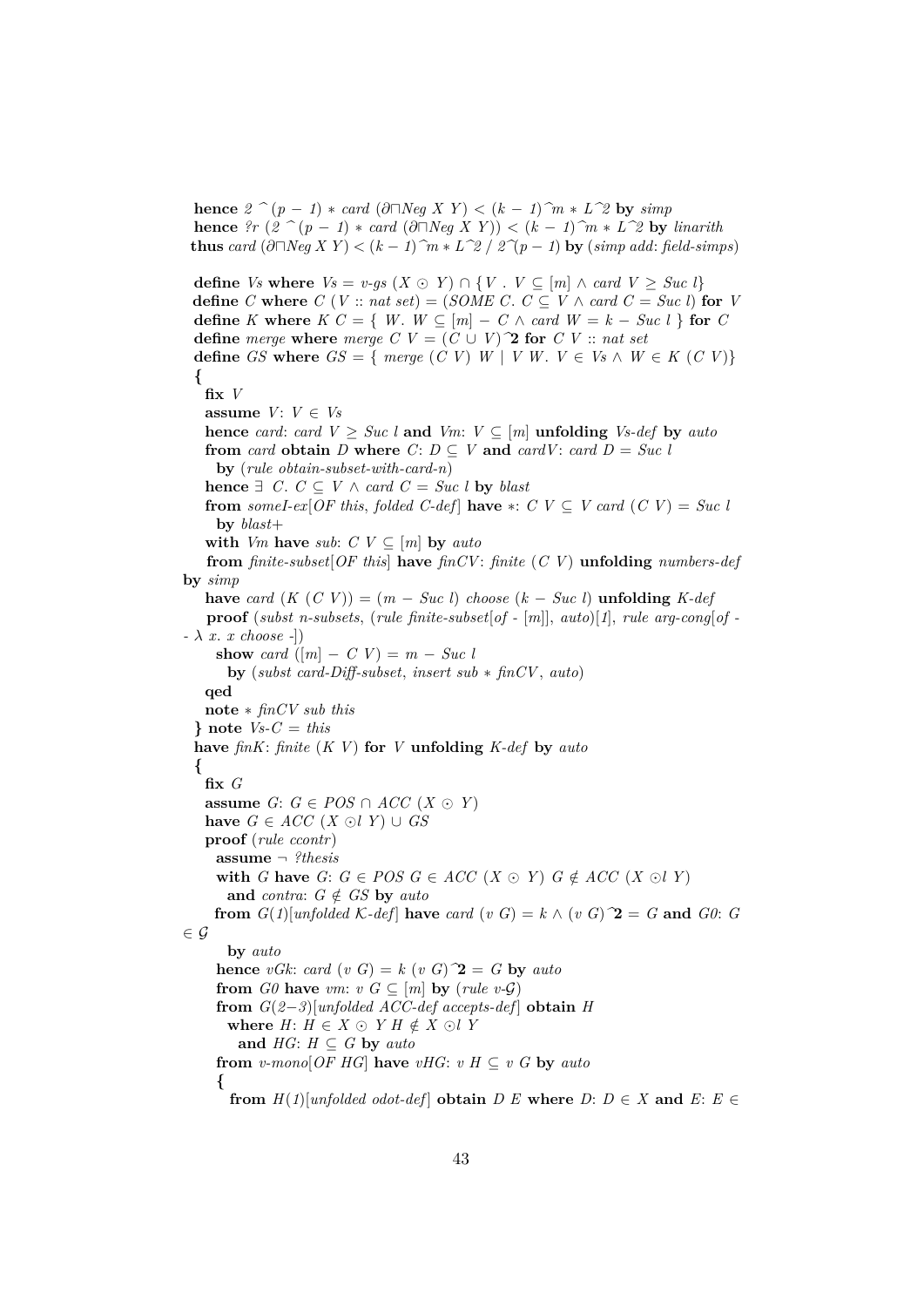*Y* and  $HDE: H = D \cup E$ **by** *force* **from**  $D E X Y$  have  $D I: D \in \mathcal{G} I E \in \mathcal{G} I$  unfolding  $\mathcal{P} L \mathcal{G} I$ -def by auto **have**  $Dp: D \in \mathcal{G}$  **using**  $Dl$  **by** (*auto simp*:  $\mathcal{G}l$ -*def*) **have**  $Ep: E \in \mathcal{G}$  **using**  $D \cup b$ **y** (*auto simp*:  $\mathcal{G} \cup \{def\}$ ) **from** *Dl HDE* **have**  $HD: H \in \mathcal{G}$  **unfolding**  $GL-def$  **by**  $auto$ **have**  $HG0: H \in \mathcal{G}$  **using**  $Dp$   $Ep$  **unfolding**  $HDE$  **by**  $auto$ **have**  $HDL: H \notin GL$ **proof assume**  $H \in \mathcal{G}$ *l* **hence**  $H \in X \odot I$  *Y* **unfolding** *odotl-def HDE odot-def* **using** *D E* **by** *blast* **thus** *False* **using** *H* **by** *auto* **qed from**  $HDL$   $HD$  **have**  $HGl$ :  $H \notin Gl$  **unfolding**  $Gl$ -def **by**  $auto$ **have** *vm*:  $v \ H \subseteq [m]$  **using**  $H \ G0$  **by** (*rule v-G*) **have** *lower*: *l* < *card* (*v H*) **using** *HGl HG0* **unfolding** G*l-def* **by** *auto* **have** *v H* ∈ *Vs* **unfolding** *Vs-def* **using** *lower vm H* **unfolding** *v-gs-def* **by** *auto*  $}$  note *in-Vs* = *this* **note**  $C = Vs-C[OF this]$ **let**  $?C = C (v H)$ **from**  $C$  *vHG* **have**  $CG:$   $?C \subseteq v$   $G$  **by**  $auto$ **hence** *id*:  $v G = ?C \cup (v G - ?C)$  **by** *auto* **from**  $arg\text{-}cong[OF this, of card]$   $vGk(1)$  *C* **have** *card*  $(v \ G - \ \n}C) = k - Suc \ l$ **by** (*metis CG card-Diff-subset*) **hence**  $v G - {}^2C \in K {}^2C$  **unfolding** *K-def* **using**  $vm$  **by**  $auto$ **hence** *merge*  ${}^{\circ}C$  (*v*  $G - {}^{\circ}C$ )  $\in$  *GS* **unfolding** *GS-def* **using** *in-Vs* **by** *auto* **also have** *merge*  ${}^2C$  (*v*  $G - {}^2C$ ) = *v*  $G^2$  **unfolding** *merge-def* **by** (*rule arg-cong*[*of - - sameprod*], *insert id*, *auto*) also have  $\ldots = G$  by *fact* **finally have**  $G \in GS$ . **with** *contra* **show** *False* **.. qed } hence**  $\partial \Box Pos X Y \subseteq (POS \cap ACC (X ∘ U) - ACC (X ∩ Y)) \cup GS$ **unfolding** *deviate-pos-cap-def* **by** *auto* **also have**  $POS \cap ACC$  (*X* ⊙*l Y*) −  $ACC$  (*X*  $\cap$  *Y*) = {} **proof** − **have**  $POS - ACC$  ( $X ⊓ Y$ ) ⊆ *UNIV* −  $ACC$  ( $X ⊙ Y$ ) **unfolding** *sqcap-def* **using** *PLU main* **by** *auto* **thus** *?thesis* **by** *auto* **qed finally have**  $sub: \partial \Box Pos \times Y \subseteq GS$  by  $auto$ **have** *finVs*: *finite Vs* **unfolding** *Vs-def numbers-def* **by** *simp* **let**  $?Siq = Siqma$  *Vs*  $(\lambda V, K(CV))$ **have** *GS-def*:  $GS = (\lambda (V, W))$ . *merge*  $(C V) W$  *' ?Sig* **unfolding** *GS-def* **by** *auto*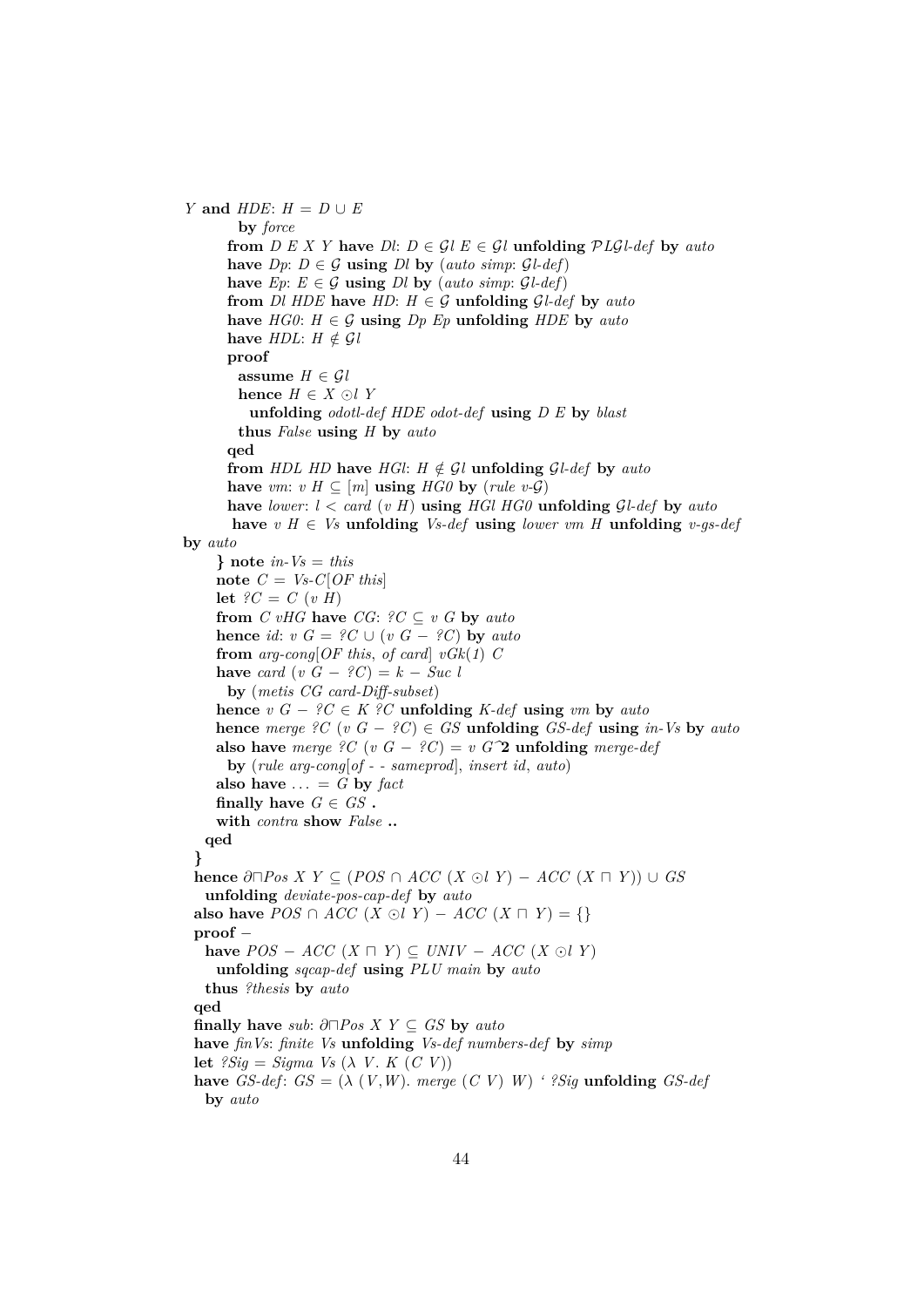**have** *finSig*: *finite ?Sig* **using** *finVs finK* **by** *simp* **have** *finGS*: *finite GS* **unfolding** *GS-def* **by** (*rule finite-imageI*[*OF finSig*]) **have** *card*  $(\partial \Box Pos X Y) \leq card GS$  **by** (*rule card-mono*[*OF finGS sub*]) also have  $\ldots \leq \text{card }$  *?Sig* **unfolding** *GS-def* **by** (*rule card-image-le*[*OF finSig*]) **also have** ... =  $(\sum a \in V_s$ . *card*  $(K (C a)))$ **by** (*rule card-SigmaI*[*OF finVs*], *auto simp*: *finK*) **also have** ... =  $(\sum a \in V_s$ .  $(m - Suc l)$  *choose*  $(k - Suc l)$  **using**  $V_s$ -*C* **by** (*intro sum*.*cong*, *auto*) **also have**  $\dots = ((m - Suc l) \text{ choose } (k - Suc l)) * \text{ card } Vs$ **by** *simp* **also have** ... ≤  $((m - Suc l) \text{ choose } (k - Suc l)) * L^2$ **proof** (*rule mult-left-mono*) **have** *card*  $Vs \leq card (v-gs (X \odot Y))$ **by** (*rule card-mono*[*OF finvXY* ], *auto simp*: *Vs-def*) **also have**  $\ldots \leq L^2 \, \text{by}$  *fact* **finally show** *card*  $Vs \leq L^22$  **. qed** *simp* **finally show** *card*  $(\partial \Box Pos X Y) \le ((m - l - 1) \text{ choose } (k - l - 1)) * L^2$ **by** *simp* **qed end**

## <span id="page-44-0"></span>**4.7 Formalism**

Fix a variable set of cardinality m over 2.

```
locale forth-assumptions = third-assumptions +
  fixes V :: 'a \text{ set and } \pi :: 'a \Rightarrow \text{vertex set}assumes cV: card V = (m \; choose \; 2)and bij-betw-\pi: bij-betw \pi \mathcal{V} ([m]<sup>2</sup>)
begin
```
**definition** *n* **where**  $n = (m \text{ choose } 2)$ 

the formulas over the fixed variable set

**definition**  $A :: 'a$  *mformula set* **where**  $\mathcal{A} = \{ \varphi \text{. } vars \varphi \subseteq \mathcal{V} \}$ 

**lemma** A*-simps*[*simp*]:  $FALSE \in \mathcal{A}$  $\left( \text{Var } x \in \mathcal{A} \right) = \left( x \in \mathcal{V} \right)$  $(Conj \varphi \psi \in \mathcal{A}) = (\varphi \in \mathcal{A} \wedge \psi \in \mathcal{A})$  $(Disj \varphi \psi \in \mathcal{A}) = (\varphi \in \mathcal{A} \wedge \psi \in \mathcal{A})$ **by** (*auto simp*: A*-def*)

**lemma** *inj-on-*π: *inj-on* π V **using** *bij-betw-*π **by** (*metis bij-betw-imp-inj-on*)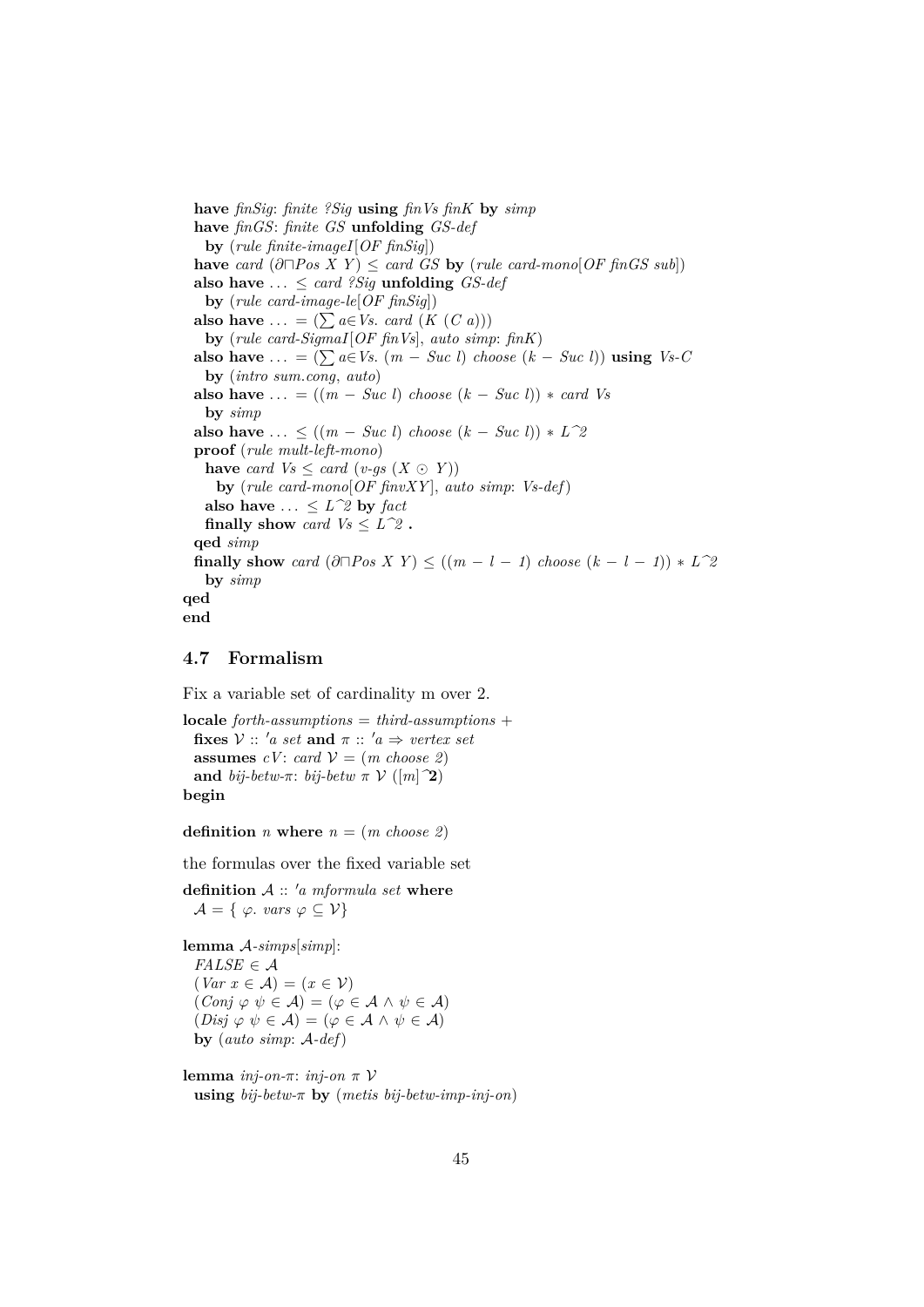**lemma**  $\pi m \mathcal{Z}[simp, intro]: x \in \mathcal{V} \Longrightarrow \pi x \in [m]$ <sup>2</sup> **using** *bij-betw-*π **by** (*rule bij-betw-apply*) **lemma**  $card-v$ <sup> $\pi[simp, intro]$ : **assumes**  $x \in V$ </sup> **shows** *card*  $(v \{ \pi x \}) = 2$ **proof** − **from**  $\pi m2[OF\;assms]$  **have**  $mem: \pi x \in [m]$  **2 by**  $auto$ **from** *this*[*unfolded binprod-def*] **obtain** *a b* **where**  $\pi$ :  $\pi$   $x = \{a,b\}$  and *diff*:  $a \neq$ *b* **by** *auto* **hence**  $v \{ \pi x \} = \{a,b\}$  **unfolding** *v-def* by *auto* **thus** *?thesis* **using** *diff* **by** *simp* **qed lemma**  $\pi$ -singleton[simp,*intro*]: **assumes**  $x \in V$ **shows**  $\{\pi x\} \in \mathcal{G}$  $\{\{\pi x\}\}\in \mathcal{P}L\mathcal{G}l$ **using** *assms L3 l2* **by** (*auto simp*: G*-def* P*L*G*l-def v-gs-def* G*l-def*) **lemma** *empty-PLGl*[*simp*,*intro*]: {}  $\in$  *PLGl* **by** (*auto simp*: G*-def* P*L*G*l-def v-gs-def* G*l-def*) **fun** *SET* :: 'a *mformula*  $\Rightarrow$  *graph set* **where** *SET FALSE* =  $\{\}$  $SET (Var x) = {\mathcal{F}(\pi x)}$  $SET (Disj \varphi \psi) = SET \varphi \cup SET \psi$  $|SET (Conj \varphi \psi) = SET \varphi \odot SET \psi$ **lemma** *ACC-cf-SET*[*simp*]:  $ACC-cf(SET(Var x)) = \{f \in \mathcal{F} \colon \pi x \in \mathcal{C} f\}$  $ACC-cf(SET FALSE) = \{\}$  $ACC\text{-}cf$   $(SET(Disj \varphi \psi)) = ACC\text{-}cf$   $(SET \varphi) \cup ACC\text{-}cf$   $(SET \psi)$  $ACC\text{-}cf$   $(SET (Conj \varphi \psi)) = ACC\text{-}cf (SET \varphi) \cap ACC\text{-}cf (SET \psi)$ **using** *ACC-cf-odot* **by** (*auto simp*: *ACC-cf-union ACC-cf-empty*, *auto simp*: *ACC-cf-def accepts-def*) **lemma** *ACC-SET*[*simp*]:  $ACC(SET (Var x)) = {G \in \mathcal{G}. \pi x \in G}$  $ACC$  (*SET FALSE*) = {}  $ACC$  (*SET* (*Disj*  $\varphi$   $\psi$ )) = *ACC* (*SET*  $\varphi$ ) ∪ *ACC* (*SET*  $\psi$ )  $ACC(SET (Conj \varphi \psi)) = ACC(SET \varphi) \cap ACC(SET \psi)$ **by** (*auto simp*: *ACC-union ACC-odot*, *auto simp*: *ACC-def accepts-def*) **lemma** *SET-G*:  $\varphi \in tf\text{-}mformula \implies \varphi \in \mathcal{A} \implies SET \varphi \subseteq \mathcal{G}$ **proof** (*induct*  $\varphi$  *rule: tf-mformula.induct*) **case**  $(tf\text{-}Coni \varphi \psi)$ **hence** *SET*  $\varphi \subseteq \mathcal{G}$  *SET*  $\psi \subseteq \mathcal{G}$  **by** *auto* **from** *odot-*G[*OF this*] **show** *?case* **by** *simp*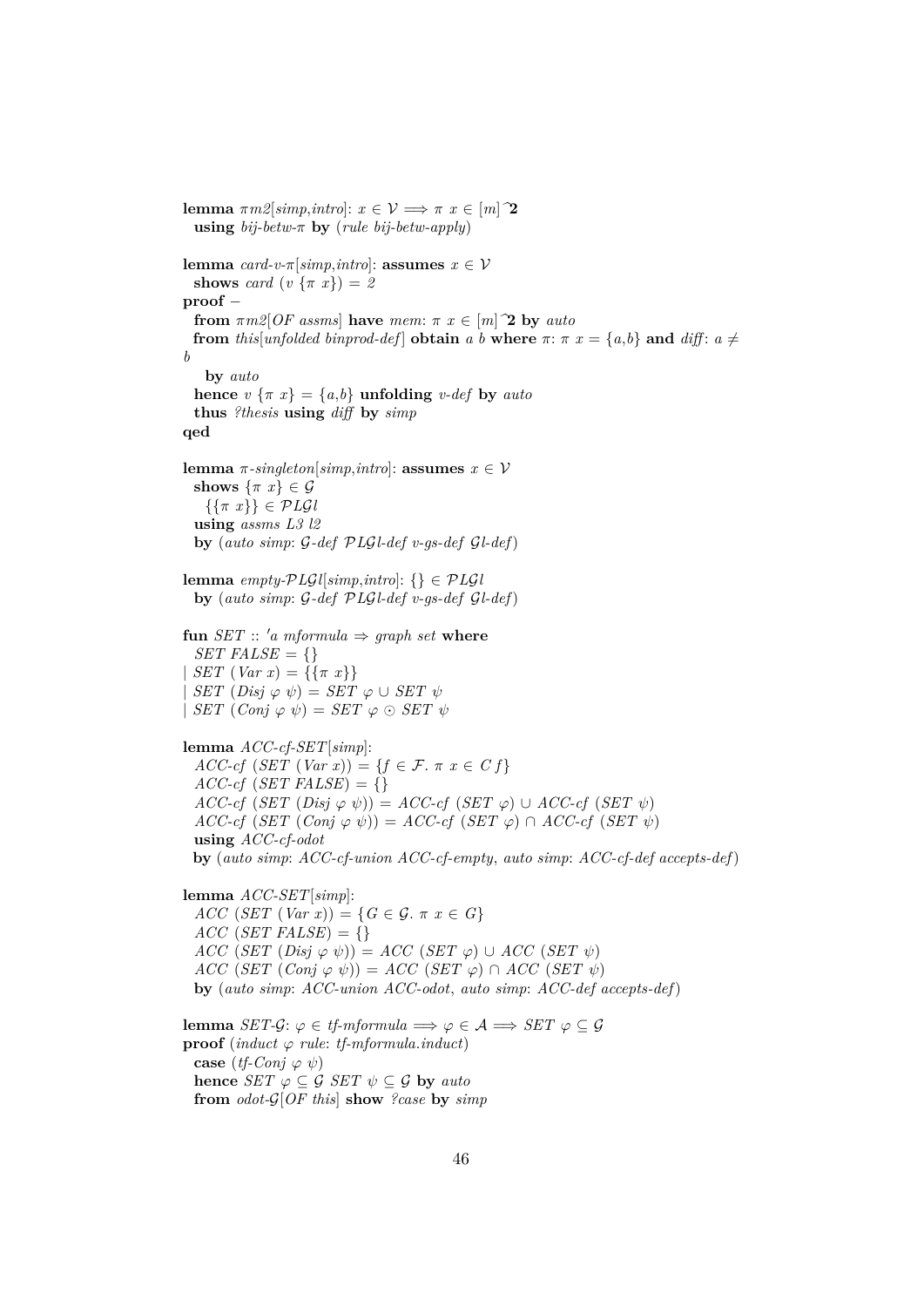**qed** *auto*

**fun**  $APR :: 'a$  *mformula*  $\Rightarrow$  *graph set* **where** *APR FALSE* =  $\{\}$ |  $APR (Var x) = {\{\pi x\}}$  $APR$   $(Disj \varphi \psi) = APR \varphi \sqcup APR \psi$  $\vert$  *APR*  $(Coni \varphi \psi) = APR \varphi \sqcap APR \psi$ 

- **lemma** *APR*:  $\varphi \in \mathit{tf\text{-}mformula} \implies \varphi \in \mathcal{A} \implies APR \varphi \in PLGU$ **by** (*induct*  $\varphi$  *rule: tf-mformula.induct, auto introl: sqcup sqcap*)
- **definition**  $ACC\text{-}cf\text{-}mf :: 'a mformula \Rightarrow colorf set where$  $ACC\text{-}cf\text{-}mf \varphi = ACC\text{-}cf (SET \varphi)$
- **definition**  $ACC\text{-}mf :: 'a mformula \Rightarrow graph set where$  $ACC\text{-}mf \varphi = ACC (SET \varphi)$
- **definition** *deviate-pos* :: 'a mformula  $\Rightarrow$  graph set ( $\partial Pos$ ) where  $∂Pos$   $φ = POS ∩ ACC-mf$   $φ - ACC (APR φ)$
- **definition** *deviate-neg*  $\therefore$  '*a mformula*  $\Rightarrow$  *colorf set* (∂*Neg*) **where**  $\partial Neg \varphi = ACC\text{-}cf (APR \varphi) - ACC\text{-}cf\text{-}mf \varphi$

#### Lemma 11.1

**lemma** *deviate-subset-Disj*: ∂*Pos* (*Disj* ϕ ψ) ⊆ ∂t*Pos* (*APR* ϕ) (*APR* ψ) ∪ ∂*Pos* ϕ ∪ ∂*Pos* ψ  $∂Neg (Disj φ ψ) ⊆ ∂□Neg (APR φ) (APR ψ) ∪ ∂Neg φ ∪ ∂Neg ψ$ **unfolding** *deviate-pos-def deviate-pos-cup-def deviate-neg-def deviate-neg-cup-def ACC-cf-mf-def ACC-cf-SET ACC-cf-union ACC-mf-def ACC-SET ACC-union* **by** *auto*

Lemma 11.2

**lemma** *deviate-subset-Conj*:

 $∂Pos$  (*Conj*  $\varphi$   $\psi$ ) ⊆  $∂⊓Pos$  (*APR*  $\varphi$ ) (*APR*  $\psi$ ) ∪ ∂*Pos*  $\varphi$  ∪ ∂*Pos*  $\psi$  $∂Neg (Conj \varphi \psi) ⊆ ∂□Neg (APR \varphi) (APR \psi) ∪ ∂Neg \varphi ∪ ∂Neg \psi$ **unfolding** *deviate-pos-def deviate-pos-cap-def ACC-mf-def ACC-SET ACC-odot deviate-neg-def deviate-neg-cap-def ACC-cf-mf-def ACC-cf-SET ACC-cf-odot* **by** *auto*

**lemmas** *deviate-subset* = *deviate-subset-Disj deviate-subset-Conj*

**lemma** *deviate-finite*: *finite* ( $\partial Pos \varphi$ )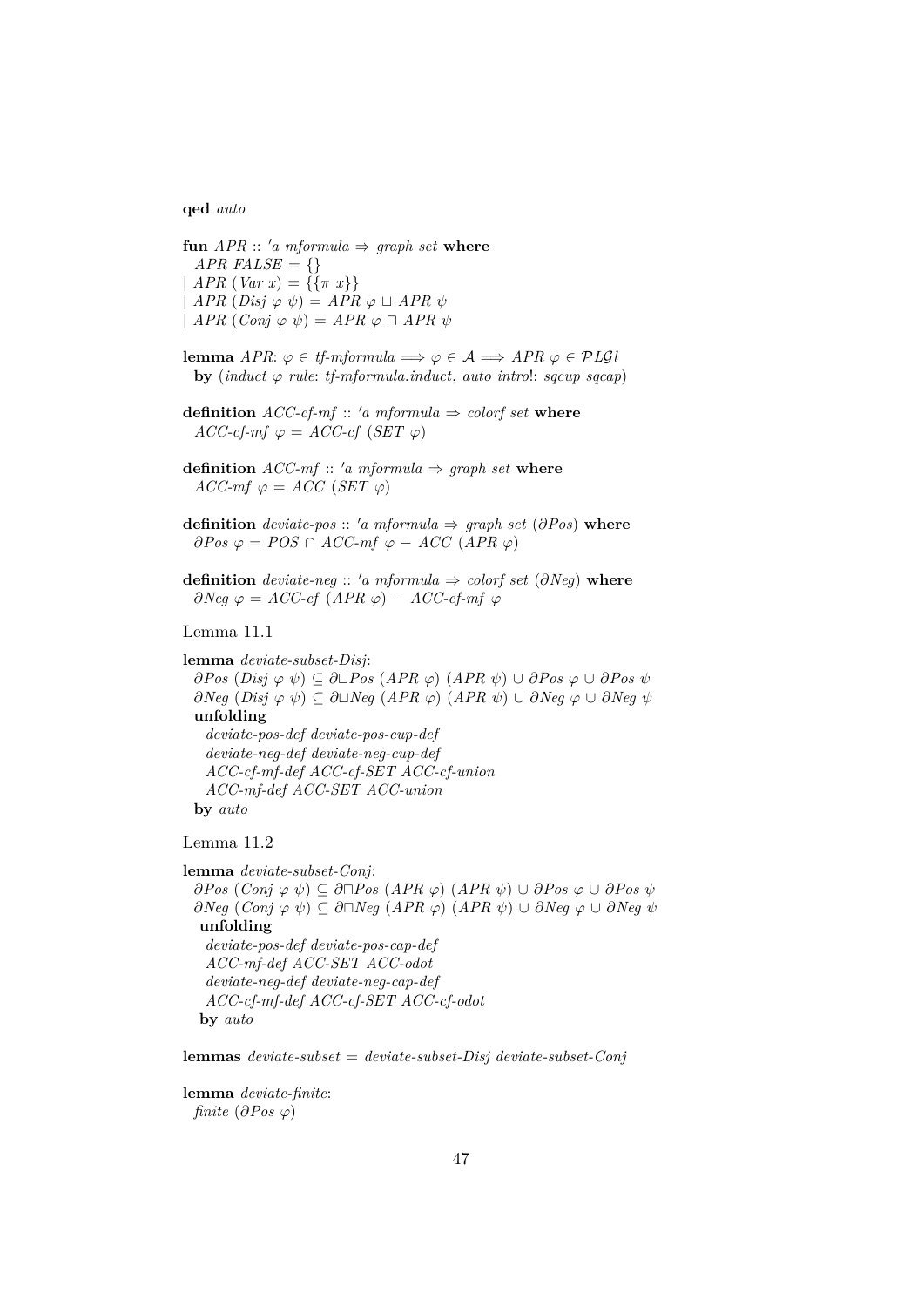*finite*  $(\partial Neg \varphi)$ *finite*  $(\partial \Box Pos \land B)$ *finite* ( $\partial$ ∟*Neg A B*)  $finite \ (\partial \Box Pos \ A \ B)$  $finite \ (\partial \Box Neq \ A \ B)$ **unfolding** *deviate-pos-def deviate-pos-cup-def deviate-pos-cap-def deviate-neg-def deviate-neg-cup-def deviate-neg-cap-def* **by** (*intro finite-subset*[*OF - finite-POS-NEG*], *auto*)+

Lemma 12

**lemma** *no-deviation*[*simp*]:  $\partial Pos$  *FALSE* = {}  $\partial$ *Neq FALSE* =  $\{$ }  $\partial Pos$  (*Var x*) = {}  $∂Neg (Var x) = {}$ **unfolding** *deviate-pos-def deviate-neg-def* **by** (*auto simp add*: *ACC-cf-mf-def ACC-mf-def*)

Lemma 12.1-2

**fun** *approx-pos* **where**  $approx\text{-}pos$  (*Conj phi psi*) = ∂ $\neg Pos$  (*APR phi*) (*APR psi*) |  $approx\text{-}pos = \{\}$ 

**fun** *approx-neg* **where**

 $approx\text{-}neg \ (Conj \ phi \ psi) = \partial \Box \text{Neg} \ (APR \ phi) \ (APR \ psi)$  $approx-neg (Disj phi psi) = \partial \Box Neg (APR phi (APR psi)$ |  $approx-neg - \{\}$ 

**lemma** *finite-approx-pos*: *finite* (*approx-pos*  $\varphi$ ) **by** (*cases*  $\varphi$ *, auto intro: deviate-finite*)

```
lemma finite-approx-neg: finite (approx-neg \varphi)
 by (cases \varphi, auto intro: deviate-finite)
```
**lemma** *card-deviate-Pos*: **assumes** *phi*:  $\varphi \in \mathit{tf\text{-}mformula}$   $\varphi \in \mathcal{A}$ **shows** *card*  $(\partial Pos \varphi) \leq cs \varphi * L^2 * ( (m - l - 1) \text{ choose } (k - l - 1))$ **proof** − **let**  $?Pos = \lambda \varphi$ .  $\bigcup (approx\text{-}pos \cdot SUB \varphi)$ **have**  $\partial Pos \varphi \subset \partial Pos \varphi$ **using** *phi* **proof** (*induct*  $\varphi$  *rule: tf-mformula.induct*) **case**  $(tf\text{-}Disj \varphi \psi)$ **from** *tf-Disj* **have**  $*\colon \varphi \in \text{tf-mformula } \psi \in \text{tf-mformula } \varphi \in \mathcal{A} \psi \in \mathcal{A}$  by auto **note** *IH* = *tf-Disj*(2)[*OF* ∗(3)] *tf-Disj*(4)[*OF* ∗(4)] **have**  $\partial Pos$  (*Disj*  $\varphi$   $\psi$ ) ⊆  $\partial \Box Pos$  (*APR*  $\varphi$ ) (*APR*  $\psi$ ) ∪  $\partial Pos$   $\varphi$  ∪  $\partial Pos$   $\psi$ **by** (*rule deviate-subset*) **also have**  $\partial \Box Pos$  (*APR*  $\varphi$ ) (*APR*  $\psi$ ) = {} **by** (*rule deviate-pos-cup*; *intro APR* ∗ )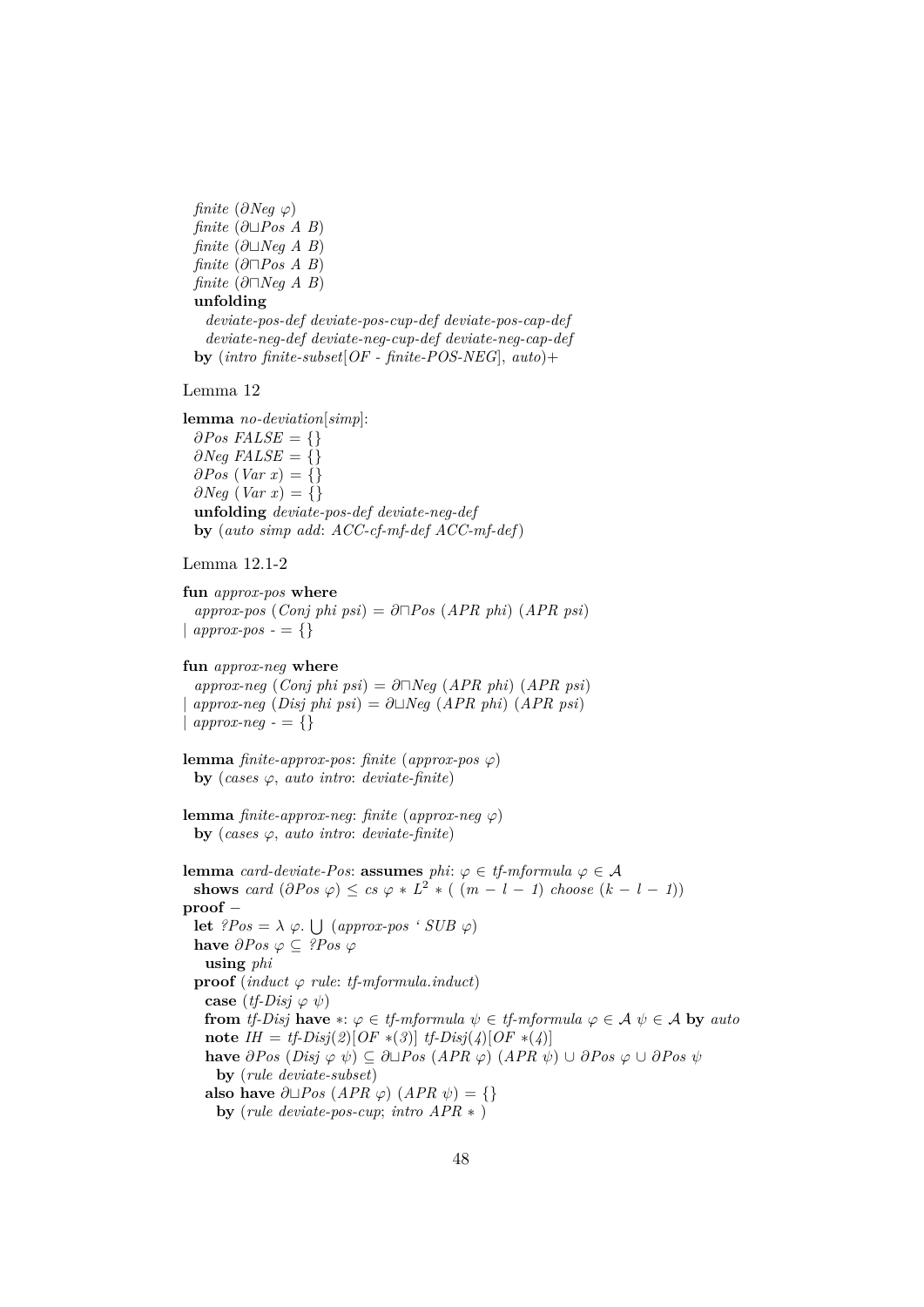**also have** ...  $\cup \partial Pos \varphi \cup \partial Pos \psi \subseteq \partial Pos \varphi \cup \partial Pos \psi$  **using** *IH* by *auto* **also have** ...  $\subseteq$  *?Pos* (*Disj*  $\varphi$   $\psi$ ) ∪ *?Pos* (*Disj*  $\varphi$   $\psi$ ) **by** (*intro Un-mono*, *auto*) **finally show** *?case* **by** *simp* **next case**  $(tf\text{-}Coni \varphi \psi)$ **from** *tf-Conj* **have**  $*:\varphi \in \mathcal{A} \ \psi \in \mathcal{A}$ **by** (*auto intro*: *tf-mformula*.*intros*) **note**  $IH = tf\text{-}Conj(2)[OF*(1)]$   $tf\text{-}Conj(4)[OF*(2)]$ **have**  $\partial Pos$  (*Conj*  $\varphi$   $\psi$ ) ⊆  $\partial \Box Pos$  (*APR*  $\varphi$ ) (*APR*  $\psi$ ) ∪  $\partial Pos$   $\varphi$  ∪  $\partial Pos$   $\psi$ **by** (*rule deviate-subset*) **also have** ... ⊆  $\partial \Box Pos$  (*APR*  $\varphi$ ) (*APR*  $\psi$ ) ∪ *?Pos*  $\varphi$  ∪ *?Pos*  $\psi$  **using** *IH* by *auto* **also have** ... ⊆ *?Pos*  $(Conj \varphi \psi) \cup ?Pos$   $(Conj \varphi \psi) \cup ?Pos$   $(Conj \varphi \psi)$ **by** (*intro Un-mono*, *insert* ∗, *auto*) **finally show** *?case* **by** *simp* **qed** *auto* **from** *card-mono*[*OF finite-UN-I*[*OF finite-SUB finite-approx-pos*] *this*] **have** *card*  $(\partial Pos \varphi) \leq card (\bigcup (approx\{-pos \cdot SUB \varphi\})$  **by**  $simp$ **also have** ... ≤  $(∑ i ∈ SUB φ. card (approx-pos i))$ **by** (*rule card-UN-le*[*OF finite-SUB*]) **also have** ... ≤  $(∑ i ∈ SUB φ. L<sup>2</sup> * ( (m − l − 1) choose (k − l − 1)))$ **proof** (*rule sum-mono*, *goal-cases*) **case** (*1 psi*) **from** *phi* 1 **have** *psi*:  $psi \in tf\text{-}mformula\ psi \in \mathcal{A}$ **by** (*induct* ϕ *rule*: *tf-mformula*.*induct*, *auto intro*: *tf-mformula*.*intros*) **show** *?case* **proof** (*cases psi*) **case** (*Conj phi1 phi2*) **from** *psi this* **have** ∗: *phi1* ∈ *tf-mformula phi1* ∈ A *phi2* ∈ *tf-mformula phi2* ∈ A **by** (*cases rule*: *tf-mformula*.*cases*, *auto*)+ **from** *deviate-pos-cap*[ $OF$   $APR[OF*(1-2)]$   $APR[OF*(3-4)]$ ] **show** *?thesis* **unfolding** *Conj* **by** (*simp add*: *ac-simps*) **qed** *auto* **qed also have** ... =  $cs \varphi * L^2 * ( (m - l - 1) \text{ choose } (k - l - 1) )$  **unfolding**  $cs-dep$ **by** *simp* **finally show** card  $(\partial Pos \varphi) \leq cs \varphi * L^2 * (m - l - 1 \text{ choose } (k - l - 1))$  by *simp* **qed lemma** *card-deviate-Neg*: **assumes** *phi*:  $\varphi \in \mathit{tf\text{-}mformula}$   $\varphi \in \mathcal{A}$ **shows** *card*  $(\partial Neg \varphi) \leq cs \varphi * L^2 * (k - 1) \hat{m} / 2 \hat{\varphi}(p - 1)$ **proof** − **let** *?r* = *real* **let**  $?Neg = \lambda \varphi$ .  $\bigcup (approx-neg \; 'SUB \varphi)$ **have**  $\partial$ *Neq*  $\varphi$  ⊂ *?Neq*  $\varphi$ **using** *phi*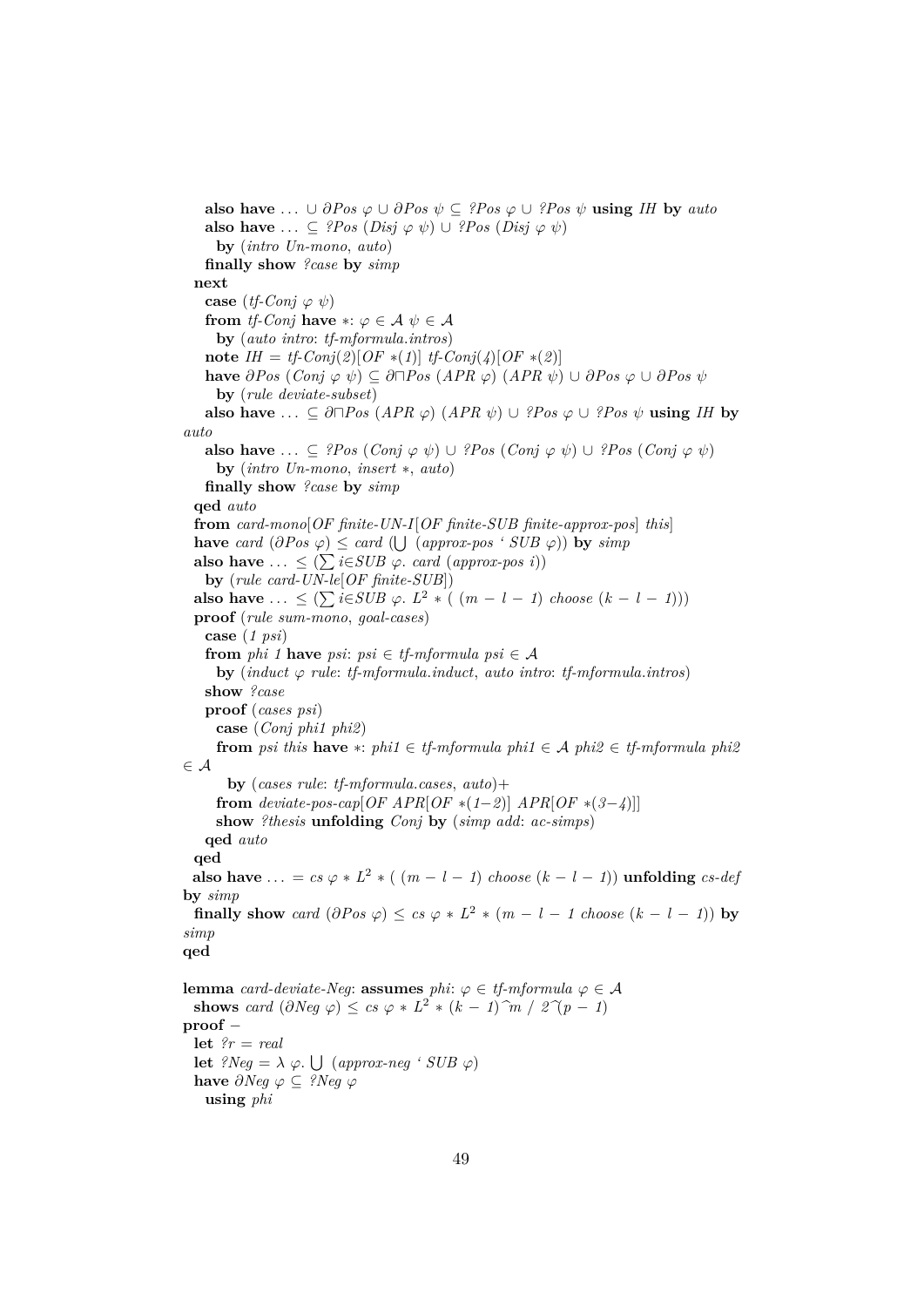**proof** (*induct*  $\varphi$  *rule: tf-mformula.induct*) **case**  $(tf\text{-}Disj \varphi \psi)$ **from** *tf-Disj* **have**  $*\colon \varphi \in \text{tf-mformula } \psi \in \text{tf-mformula } \varphi \in \mathcal{A} \psi \in \mathcal{A}$  by auto **note**  $IH = tf\text{-}Disj(2)[OF*(3)]$   $tf\text{-}Disj(4)[OF*(4)]$ **have**  $\partial Neg$  (*Disj*  $\varphi$   $\psi$ )  $\subseteq \partial \Box Neg$  (*APR*  $\varphi$ ) (*APR*  $\psi$ ) ∪  $\partial Neg$   $\varphi$  ∪  $\partial Neg$   $\psi$ **by** (*rule deviate-subset*) **also have** ... ⊆  $\partial \Box \textit{Neg}$  (*APR*  $\varphi$ ) (*APR*  $\psi$ ) ∪ *?Neq*  $\varphi$  ∪ *?Neq*  $\psi$  **using** *IH* by *auto* **also have** ... ⊆ *?Neg* (*Disj*  $\varphi$   $\psi$ ) ∪ *?Neg* (*Disj*  $\varphi$   $\psi$ ) ∪ *?Neg* (*Disj*  $\varphi$   $\psi$ ) **by** (*intro Un-mono*, *auto*) **finally show** *?case* **by** *simp* **next case**  $(tf\text{-}Conj \varphi \psi)$ **from** *tf-Conj* **have**  $*:\varphi \in \mathcal{A} \psi \in \mathcal{A}$ **by** (*auto intro*: *tf-mformula*.*intros*) **note** *IH* = *tf-Conj*(2)[*OF* ∗(1)] *tf-Conj*(4)[*OF* ∗(2)] **have**  $\partial Neg$  (*Conj*  $\varphi$   $\psi$ ) ⊆  $\partial \Box Neg$  (*APR*  $\varphi$ ) (*APR*  $\psi$ ) ∪  $\partial Neg$   $\varphi$  ∪  $\partial Neg$   $\psi$ **by** (*rule deviate-subset*) **also have** ...  $\subseteq \partial \Box Neg$  (*APR*  $\varphi$ ) (*APR*  $\psi$ ) ∪ *?Neg*  $\varphi$  ∪ *?Neg*  $\psi$  **using** *IH* by *auto* **also have** ... ⊆ *?Neg* (*Conj*  $\varphi$   $\psi$ ) ∪ *?Neg* (*Conj*  $\varphi$   $\psi$ ) ∪ *?Neg* (*Conj*  $\varphi$   $\psi$ ) **by** (*intro Un-mono*, *auto*) **finally show** *?case* **by** *simp* **qed** *auto* **hence**  $\partial Neg \varphi \subseteq \bigcup$  (approx-neg ' SUB  $\varphi$ ) **by** auto **from** *card-mono*[*OF finite-UN-I*[*OF finite-SUB finite-approx-neg*] *this*] **have** *card*  $(\partial Neg \varphi) \leq card (\bigcup (approx-neg \cdot SUB \varphi))$ . **also have**  $\ldots \leq (\sum i \in SUB \varphi \text{ and } (approx-neg i))$ **by** (*rule card-UN-le*[*OF finite-SUB*]) **finally have** *?r* (*card* (∂*Neg* ϕ)) ≤ ( P*i*∈*SUB* ϕ. *card* (*approx-neg i*)) **by** *linarith* also have  $\dots = (\sum i \in SUB \varphi$ . *?r* (*card* (*approx-neg i*))) by *simp* **also have** ... ≤  $(∑ i ∈ SUB φ. L^2 * (k − 1)^m / 2^(p − 1))$ **proof** (*rule sum-mono*, *goal-cases*) **case** (*1 psi*) **from** *phi* 1 **have** *psi*:  $psi \in tf\text{-}mformula\ psi \in \mathcal{A}$  $\mathbf{b}$ **v** (*induct*  $\varphi$  *rule: tf-mformula.induct. auto intro: tf-mformula.intros*) **show** *?case* **proof** (*cases psi*) **case** (*Conj phi1 phi2*) **from** *psi this* **have** ∗: *phi1* ∈ *tf-mformula phi1* ∈ A *phi2* ∈ *tf-mformula phi2* ∈ A **by** (*cases rule*: *tf-mformula*.*cases*, *auto*)+ **from** *deviate-neg-cap*[ $OF$   $APR[OF*(1-2)]$   $APR[OF*(3-4)]$ ] **show** *?thesis* **unfolding** *Conj* **by** (*simp add*: *ac-simps*) **next case** (*Disj phi1 phi2*) **from** *psi this* **have** ∗: *phi1* ∈ *tf-mformula phi1* ∈ A *phi2* ∈ *tf-mformula phi2* ∈ A **by** (*cases rule*: *tf-mformula*.*cases*, *auto*)+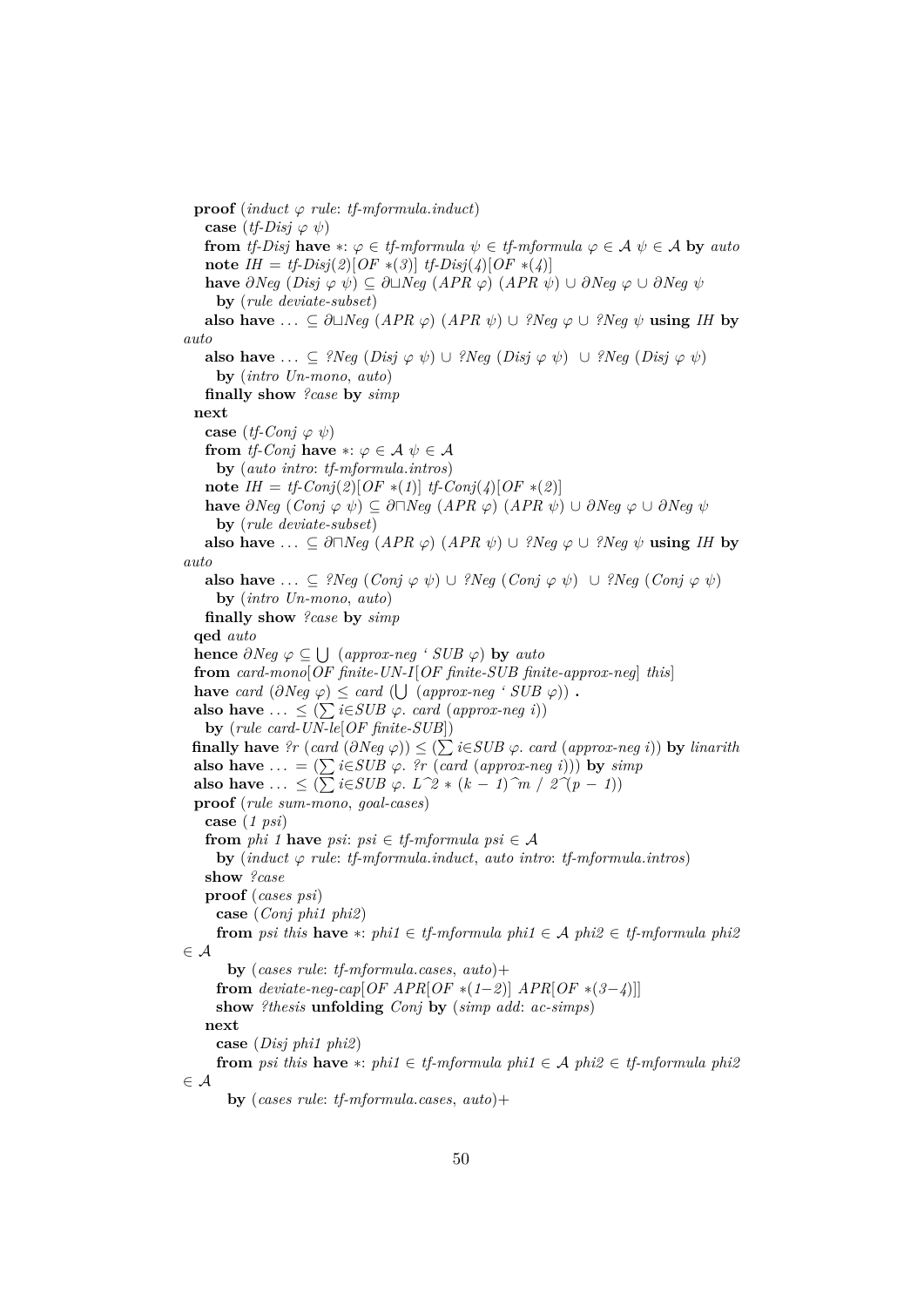**from** deviate-neg-cup[OF APR[OF  $*(1-2)$ ]  $APR[OF*(3-4)]$ ] **have** *card* (*approx-neg psi*) ≤ ((*L* ∗ *1*) ∗ (*k* − *1*)  $\hat{m}$ ) / 2  $\hat{m}$  (*p* − *1*) **unfolding** *Disj* **by** (*simp add*: *ac-simps*) **also have** ... <  $((L * L) * (k - 1) ) \cap m$  / 2  $\cap (p - 1)$ 

**by** (*intro divide-right-mono*, *unfold of-nat-le-iff* , *intro mult-mono*, *insert L3*, *auto*)

**finally show** *?thesis* **unfolding** *power2-eq-square* **by** *simp*

**qed** *auto* **qed**

**also have** ... =  $cs \varphi * L^2 * (k - 1) \hat{m} / 2^2(p - 1)$  **unfolding**  $cs\text{-}def$  **by**  $simp$ **finally show** *card*  $(\partial Neg \varphi) \leq cs \varphi * L^2 * (k-1) \hat{m} / 2^{\gamma}(p-1)$ . **qed**

Lemma 12.3

**lemma**  $ACC\text{-}cf\text{-}non-empty\text{-}approx$ : **assumes**  $phi\text{-} \varphi$  is  $\varphi \in \mathcal{A}$ **and** *ne*: *APR*  $\varphi \neq \{\}$ **shows** *card*  $(ACC-cf (APR \varphi)) > (k-1)^{m} / 3$ **proof** − **from** *ne* **obtain**  $E$  :: *graph* **where**  $Ephi$ :  $E \in APR \varphi$ **by** (*auto simp*: *ACC-def accepts-def*) **from** *APR*[*OF phi*, *unfolded* P*L*G*l-def* ] *Ephi* **have** *EDI*:  $E \in \mathcal{G}$ *l* **by** *auto* **hence** *vEl*: *card* (*v E*)  $\leq$  *l* **and** *ED*: *E*  $\in$  *G* **unfolding** G*l-def* G*l-def* **by** *auto* **have**  $E: E \in \mathcal{G}$  **using**  $ED[unfolded \ \mathcal{G}l-def]$  by  $auto$ **have** *sub*:  $v E \subseteq [m]$  **by** (*rule v-G*[*OF E*]) **have**  $l \leq \text{card } [m]$  **using**  $lm$  **by**  $\text{auto}$ **from** *exists-subset-between*[*OF vEl this sub finite-numbers*] **obtain** *V* where *V*:  $v E \subseteq V V \subseteq [m]$  *card*  $V = l$  by *auto* **from** *finite-subset*[*OF V*(*2*)] **have** *finV*: *finite V* **by** *auto* **have** *finPart*: *finite A* **if**  $A \subseteq \{P$ . *partition-on* [*n*] *P*} **for** *n A* **by** (*rule finite-subset*[*OF that finitely-many-partition-on*], *simp*) **have** *finmv*: *finite* ( $[m] - V$ ) **using** *finite-numbers* [*of m*] **by** *auto* **have** *finK*: *finite* [*k* − *1*] **unfolding** *numbers-def* **by** *auto* **define** *F* **where**  $F = \{f \in [m] \rightarrow_E [k-1] \text{. } inj\text{-}on f V\}$ **have**  $FF: F \subseteq \mathcal{F}$  **unfolding**  $\mathcal{F}\text{-}def F\text{-}def$  **by**  $auto$ **{ fix** *f* **assume**  $f: f \in F$ **{ from** *this*[*unfolded F-def* ] **have**  $f: f \in [m] \rightarrow_E [k-1]$  **and** *inj*: *inj-on f V* **by** *auto* **from** *V l2* **have** 2: *card*  $V \geq 2$  **by** *auto* **then obtain** *x* where  $x: x \in V$  by (*cases*  $V = \{\}$ , *auto*) **have** *card*  $V = \text{card } (V - \{x\}) + 1$  **using**  $x \text{ fin } V$ **by** (*metis One-nat-def add*.*right-neutral add-Suc-right card-Suc-Diff1*) **with** 2 **have** *card*  $(V - \{x\}) > 0$  **by** *auto* **hence**  $V - \{x\} \neq \{\}$  **by** *fastforce* **then obtain** *y* where *y*:  $y \in V$  and *diff*:  $x \neq y$  by *auto*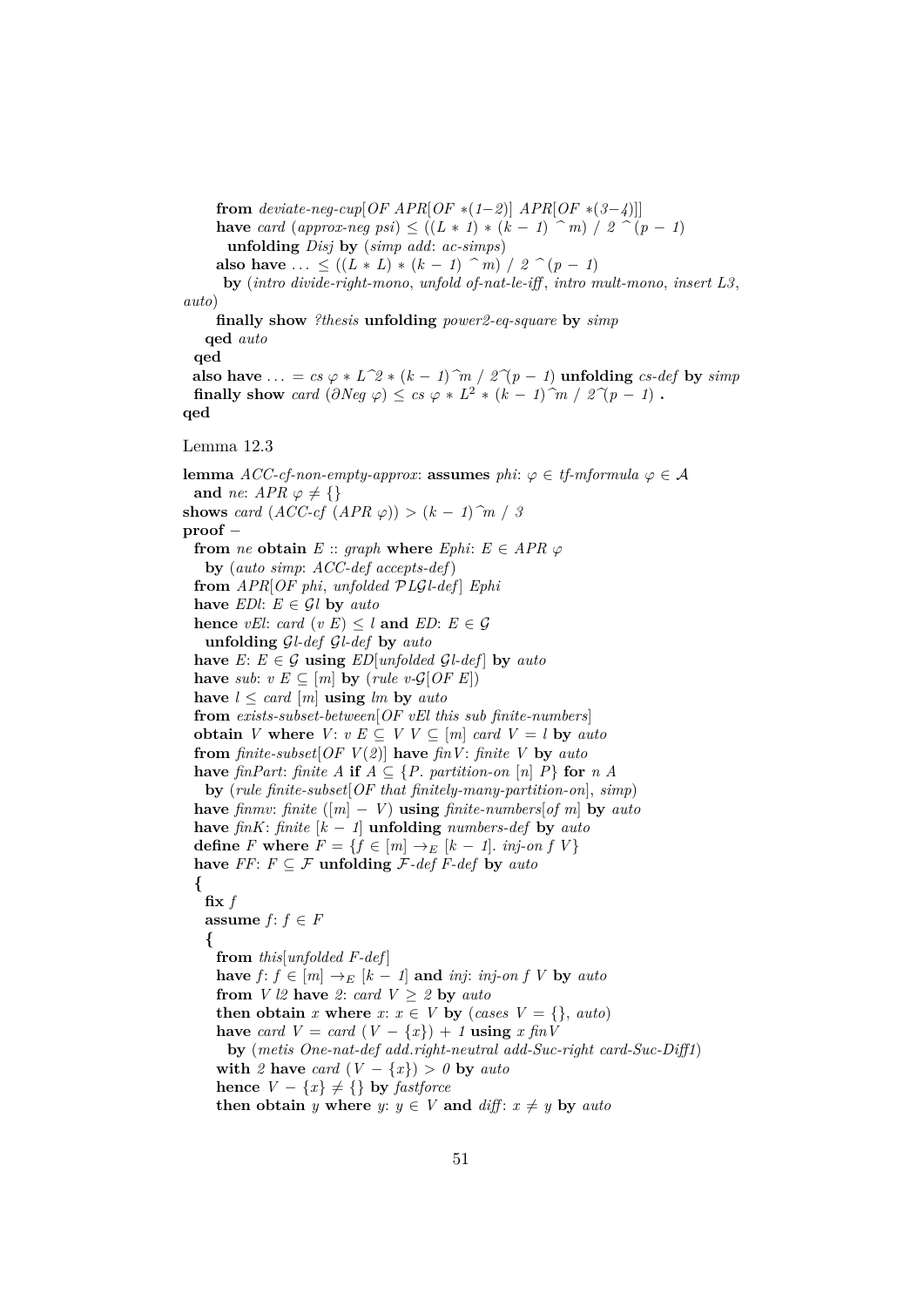**from** *inj* diff x y **have** req:  $f x \neq f y$  **by** (auto simp: inj-on-def) **from** *x y diff V* **have**  $\{x, y\} \in [m]$  **2 unfolding** *sameprod-altdef* **by** *auto* **with**  $neq$  **have**  $\{x,y\} \in C$  **f unfolding**  $C$ -def **by**  $auto$ **hence**  $C f \neq \{\}$  **by** *auto* **} with** *NEG-G FF* f **have** *CfG*:  $C f \in \mathcal{G}$   $C f \neq \{\}$  **by** (*auto simp*: *NEG-def*) **have**  $E \subset C f$ **proof fix** *e* **assume**  $eE: e \in E$ **with**  $E$ [*unfolded*  $G$ *-def*] **have**  $em: e \in [m]$ <sup>2</sup> **by**  $auto$ **then obtain** *x y* **where** *e*:  $e = \{x, y\}$   $x \neq y \{x, y\} \subseteq [m]$ **and** *card*: *card e* = *2* **unfolding** *binprod-def* **by** *auto* **from** *v-mem-sub*[*OF card eE*] **have**  $\{x,y\}$  ⊂ *v E* **using** *e* **by** *auto* **hence**  $\{x,y\}$  ⊆ *V* **using** *V* **by** *auto* **hence**  $f \, x \neq f \, y$  **using**  $e(2)$   $f$  [*unfolded F-def*] **by** (*auto simp*: *inj-on-def*) **thus**  $e \in C f$  **unfolding**  $C$ -def **using**  $em \, e$  **by**  $auto$ **qed with** *Ephi CfG* **have**  $APR \varphi \vdash Cf$ **unfolding** *accepts-def* **by** *auto* **hence**  $f \in ACC\text{-}cf$  (*APR*  $\varphi$ ) **using** *CfG*  $f$  *FF* **unfolding** *ACC*-cf-def **by** *auto* **} with**  $FF$  **have** *sub*:  $F \subseteq ACC\text{-}cf$  (*APR*  $\varphi$ ) **by** *auto* **from** *card-mono*[*OF finite-subset*[*OF - finite-ACC*] *this*] **have** *approx: card*  $F \leq$  *card* (*ACC-cf* (*APR*  $\varphi$ )) **by** *auto* **from** *card-inj-on-subset-funcset*[*OF finite-numbers finK V*(*2*), *unfolded card-numbers V*(*3*), *folded F-def* ] **have** real  $(\text{card } F) = (\text{real } (k - 1))$   $\hat{m} = (m - 1) * \text{prod } (\lambda i \cdot \text{real } (k - 1 - i))$  ${0,.}{\leq}l$ **by** *simp* **also have** ... >  $(\text{real } (k-1))$   $\hat{m}$  / 3 **by** (*rule approximation1*) **finally have** *cardF*: *card F* >  $(k - 1)$   $\hat{m}$  / *3* **by** *simp* **with** *approx* **show** *?thesis* **by** *simp* **qed** Theorem 13 **lemma** *theorem-13*: **assumes** *phi*:  $\varphi \in \mathit{tf\text{-}mformula}$   $\varphi \in \mathcal{A}$ **and** *sub*:  $POS \subseteq ACC-mf \varphi ACC-cf-mf \varphi = \{\}$ **shows**  $cs \varphi > k$  *powr*  $(4 / 7 * sqrt k)$ **proof** − **let**  $?r = real :: nat \Rightarrow real$ **have**  $cs \varphi$  >  $((m - l) / k) \gamma / (6 * L^2)$ **proof** (*cases POS*  $\cap$  *ACC* (*APR*  $\varphi$ ) = {}) **case** *empty*: *True*

**have**  $\partial Pos \varphi = POS \cap ACC\text{-}mf \varphi - ACC (APR \varphi)$  **unfolding** *deviate-pos-def*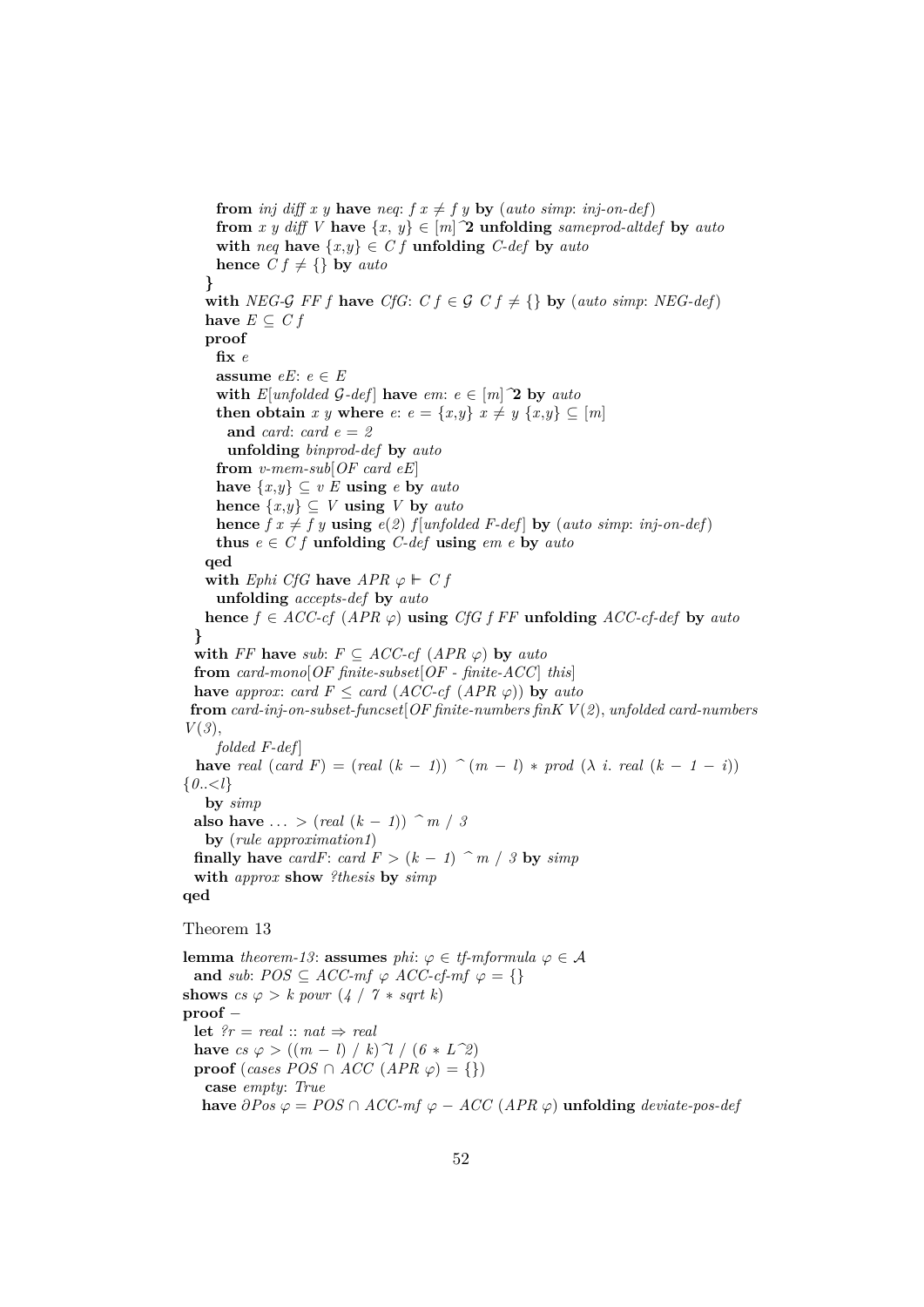**by** *auto*

**also have**  $\dots$  = *POS* − *ACC* (*APR*  $\varphi$ ) **using** *sub* **by** *blast* also have  $\ldots$  = *POS* using *empty* by *auto* **finally have** *id*:  $\partial Pos \varphi = POS$  **by**  $simp$ **have** *m* choose  $k = \text{card } POS$  **by** (simp add: card-POS) also have  $\ldots = \text{card}(\partial \text{Pos } \varphi)$  unfolding *id* by *simp* **also have** ...  $\leq$  *cs*  $\varphi * L^2 * (m - l - 1 \text{ choose } (k - l - 1))$  using *card-deviate-Pos*[*OF phi*] **by** *auto* **finally have** *m* choose  $k \leq cs \varphi * L^2 * (m - l - 1 \text{ choose } (k - l - 1))$ **by** *simp* **from** *approximation2*[*OF this*] **show**  $((m - l) / k)$ <sup> $\gamma$ </sup> /  $(6 * L^2) < cs \varphi$  **by**  $simp$ **next case** *False* **have** *POS* ∩ *ACC* (*APR*  $\varphi$ )  $\neq$  {} **by** *fact* **hence** *nempty*:  $APR \varphi \neq \{\}$  **by** *auto* **have** *card*  $(\partial Neg \varphi) = card (ACC-cf (APR \varphi) - ACC-cf-mf \varphi)$  **unfolding** *deviate-neg-def* **by** *auto* also have  $\ldots = \text{card}(ACC\text{-}cf (APR \varphi))$  using *sub* by *auto* **also have** ... >  $(k-1)\hat{m}$  / *3* **using** *ACC-cf-non-empty-approx* [*OF phi nempty*] **. finally have**  $(k - 1)$ <sup> $\hat{m}$ </sup> /  $3 < \text{card}$  ( $\partial \text{Neg } \varphi$ ) **. also have** ...  $\leq cs \varphi * L^2 * (k - 1)$   $\hat{m} / 2 \hat{m} (p - 1)$ **using** *card-deviate-Neg*[*OF phi*] *sub* **by** *auto* **finally have**  $(k - 1)$ <sup>2</sup>*m* / 3 < (*cs*  $\varphi * (L^2 * (k - 1)$ <sup>2</sup>*m*)) / 2<sup>2</sup> (*p* − *1*) **by** *simp* **from** *approximation3*[*OF this*] **show** *?thesis* **. qed hence** *part1*:  $cs \varphi$  >  $((m - l) / k) \gamma / (6 * L^2)$ . **from** *approximation4*[*OF this*] **show** *?thesis* **using** *k2* **by** *simp* **qed** Definition 14 **definition** *eval-g* ::  $'a \text{ } VAS \Rightarrow \text{ } graph \Rightarrow \text{ } bool$  **where**  $eval-g \vartheta G = (\forall v \in \mathcal{V}, (\pi v \in G \longrightarrow \vartheta v))$ **definition** eval-gs :: 'a VAS  $\Rightarrow$  graph set  $\Rightarrow$  bool where  $eval-gs$   $\vartheta$   $X = (\exists G \in X$ . *eval-q*  $\vartheta$  *G*) **lemmas** *eval-simps* = *eval-g-def eval-gs-def eval*.*simps*

**lemma** *eval-gs-union*:  $eval-gs \vartheta (X \cup Y) = (eval-gs \vartheta X \vee eval-gs \vartheta Y)$ **by** (*auto simp*: *eval-gs-def*)

**lemma** *eval-gs-odot*: **assumes**  $X \subseteq \mathcal{G}$   $Y \subseteq \mathcal{G}$ shows eval-gs  $\vartheta$   $(X \odot Y) = (eval-gs \vartheta X \wedge eval-gs \vartheta Y)$ **proof**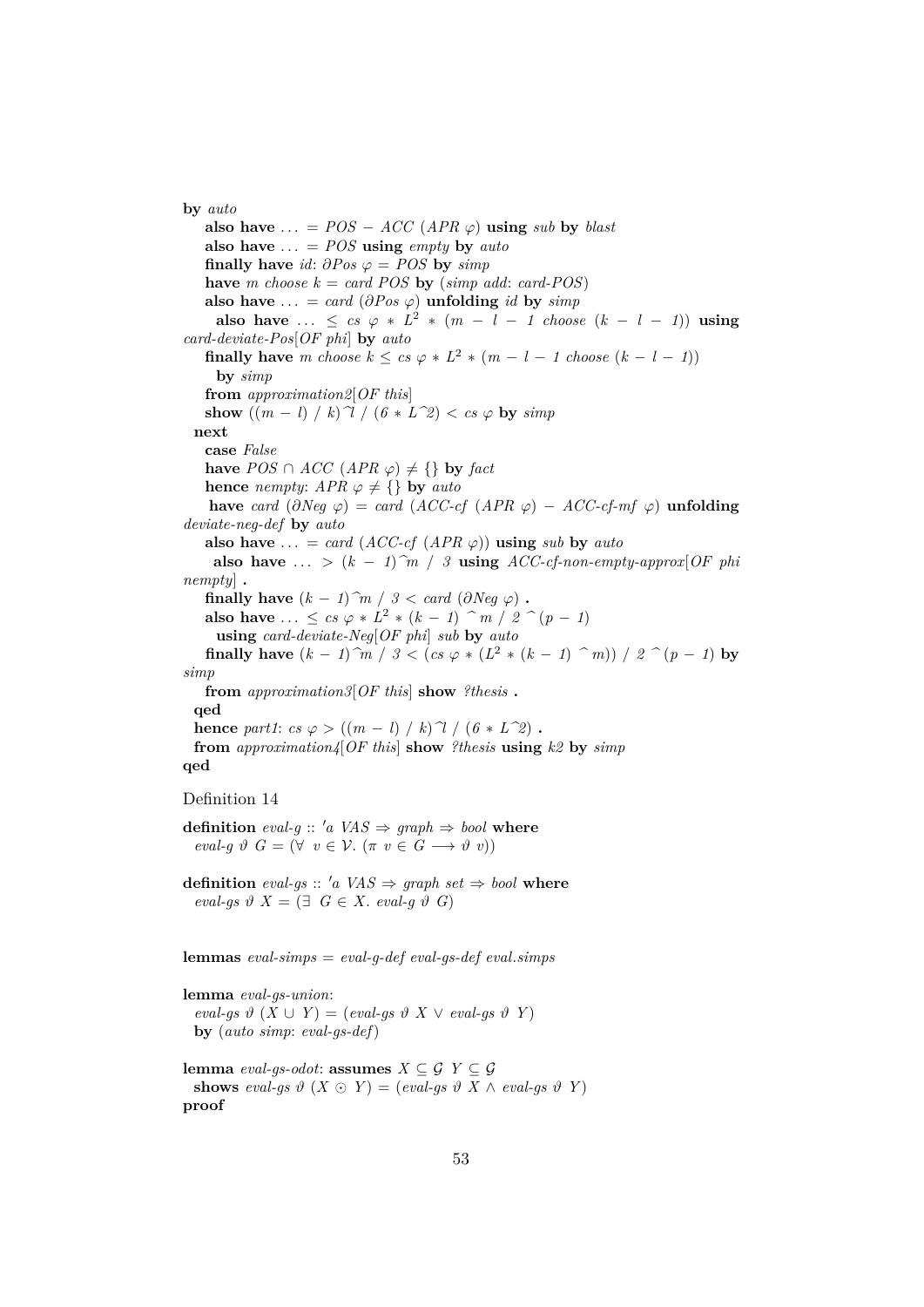**assume** *eval-gs*  $\vartheta$  (*X*  $\odot$  *Y*) **from** *this*[*unfolded eval-gs-def*] **obtain**  $DE$  **where**  $DE$ :  $DE \in X \odot Y$ **and** *eval*: *eval-g* ϑ *DE* **by** *auto* **from**  $DE$ [*unfolded odot-def*] **obtain**  $D E$  **where** *id*:  $DE = D \cup E$  **and**  $DE: D$ ∈ *X E* ∈ *Y* **by** *auto* **from** eval **have** eval-g  $\vartheta$  *D* eval-g  $\vartheta$  *E* **unfolding** *id eval-g-def* **by** *auto* **with** *DE* **show** eval-gs  $\vartheta$  *X*  $\wedge$  *eval-gs*  $\vartheta$  *Y* **unfolding** *eval-gs-def* **by** *auto* **next assume** *eval-gs*  $\vartheta$  *X*  $\wedge$  *eval-gs*  $\vartheta$  *Y* **then obtain**  $D E$  **where**  $DE: D \in X E \in Y$  and *eval*: *eval-g*  $\vartheta$   $D$  *eval-g*  $\vartheta$   $E$ **unfolding** *eval-gs-def* **by** *auto* **from** *DE* assms **have** *D*:  $D \in \mathcal{G}$   $E \in \mathcal{G}$  **by** *auto* **let**  $?U = D \cup E$ **from** *eval* **have** *eval*: *eval-q*  $\vartheta$  *?U* **unfolding** *eval-g-def* **by** *auto* **from** *DE* **have** 1:  $?U \in X \odot Y$  **unfolding** *odot-def* **by** *auto* with 1 eval show eval-gs  $\vartheta$  ( $X \odot Y$ ) unfolding eval-gs-def by auto **qed**

#### Lemma 15

**lemma** *eval-set*: **assumes** *phi*:  $\varphi \in \mathit{tf\text{-}mformula}$   $\varphi \in \mathcal{A}$ **shows** eval  $\vartheta \varphi = eval\text{-}as \vartheta$  (*SET*  $\varphi$ ) **using** *phi* **proof** (*induct*  $\varphi$  *rule: tf-mformula.induct*) **case** *tf-False* **then show** *?case* **unfolding** *eval-simps* **by** *simp* **next case** (*tf-Var x*) **then show** *?case* **using** *inj-on-*π **unfolding** *eval-simps* **by** (*auto simp add*: *inj-on-def*) **next case** (*tf-Disj*  $\varphi$ *1*  $\varphi$ *2*) **thus** *?case* **by** (*auto simp*: *eval-gs-union*) **next case** (*tf-Conj*  $\varphi$ *1*  $\varphi$ *2*) **thus** *?case* **by** (*simp*, *intro eval-gs-odot*[*symmetric*]; *intro SET-*G, *auto*) **qed**

**definition**  $\vartheta_a$  :: *graph*  $\Rightarrow$  '*a VAS* **where**  $\vartheta_a$  *G*  $x = (x \in \mathcal{V} \wedge \pi \ x \in G)$ 

From here on we deviate from Gordeev's paper as we do not use positive bases, but a more direct approach.

**lemma** *eval-ACC*: **assumes** *phi*:  $\varphi \in \mathit{tf\text{-}mformula}$   $\varphi \in \mathcal{A}$ **and**  $G: G \in \mathcal{G}$ **shows** *eval*  $(\vartheta_a \ G) \varphi = (G \in ACC\text{-}mf \varphi)$ **using** *phi* **unfolding** *ACC-mf-def*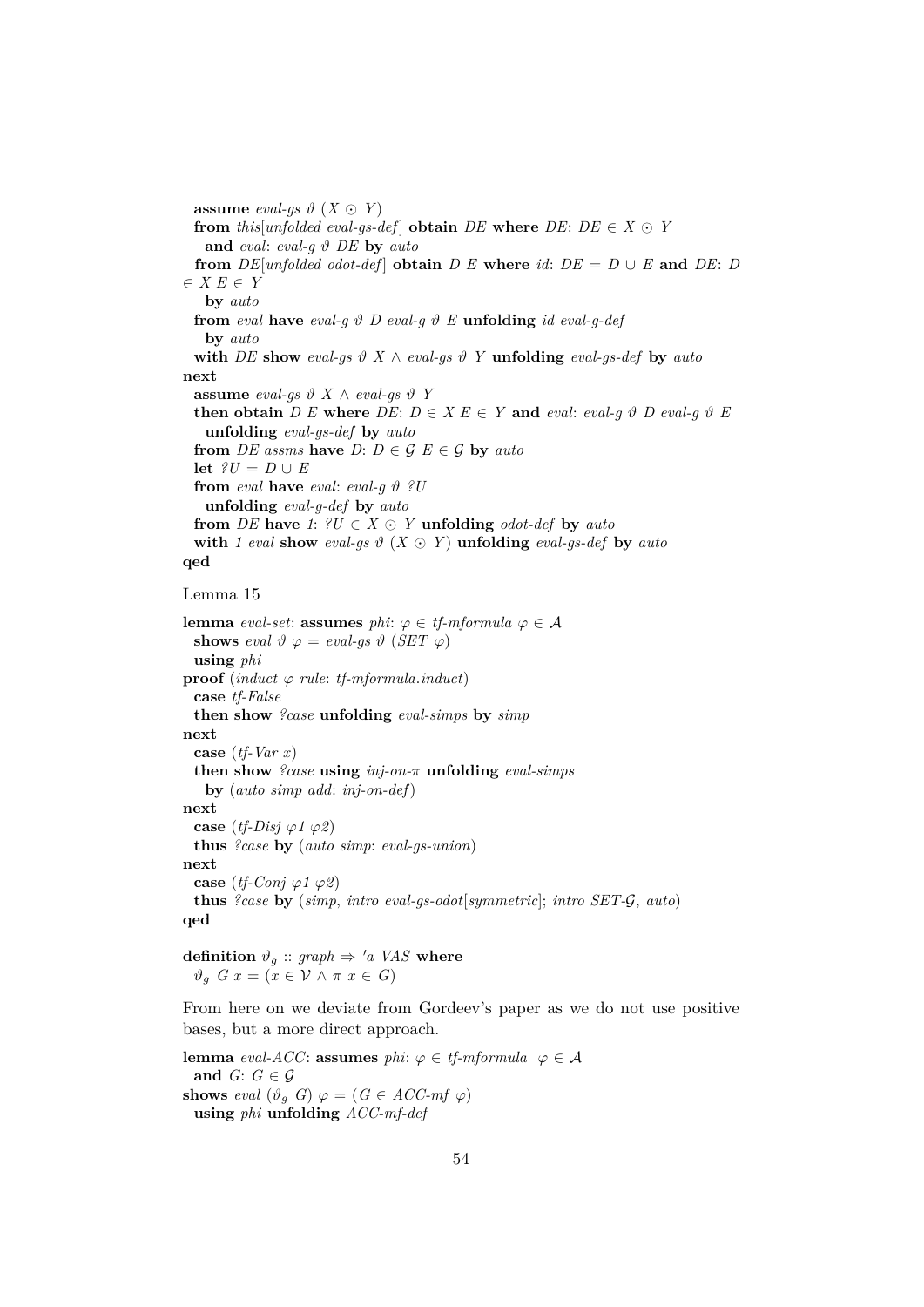```
proof (induct \varphi rule: tf-mformula.induct)
 case (tf-Var x)
 thus ?case by (auto simp: ACC-def G accepts-def \vartheta_q-def)
next
 case (tf-Disj phi psi)
 thus ?case by (auto simp: ACC-union)
next
  case (tf-Conj phi psi)
 thus ?case by (auto simp: ACC-odot)
qed simp
lemma CLIQUE-solution-imp-POS-sub-ACC: assumes solution: ∀ G \in \mathcal{G}. G \in \mathcal{G}CLIQUE \longleftrightarrow eval (\vartheta_q \ G) \ \varphiand tf: \varphi \in \text{tf-mformula}and phi: \varphi \in \mathcal{A}shows POS \subseteq ACC\text{-}mf \varphiproof
 fix G
 assume POS: G ∈ POS
 with POS-\mathcal{G} have G: G \in \mathcal{G} by auto
 with POS solution POS-CLIQUE
 have eval (\vartheta_g \ G) \varphi by auto
 thus G \in ACC\text{-}mf \varphi unfolding eval-ACC[OF tf phi G].
qed
lemma CLIQUE-solution-imp-ACC-cf-empty: assumes solution: ∀ G ∈ G. G ∈
CLIQUE \longleftrightarrow eval (\vartheta_a G) \varphiand tf: \varphi \in \mathit{tf\text{-}mformula}and phi: \varphi \in \mathcal{A}shows \text{ACC-}cf\text{-}mf \varphi = \{\}proof (rule ccontr)
 assume ¬ ?thesis
 from this[unfolded ACC-cf-mf-def ACC-cf-def ]
 obtain F where F: F \in \mathcal{F} SET \varphi \vdash C F by auto
 define G where G = C Fhave NEG: G \in NEG unfolding NEG-def G-def using F by autohence G \notin \text{CLIQUE} using \text{CLIQUE-NEG} by \text{auto}have GG: G \in \mathcal{G} unfolding G-def using Fusing G-def NEG NEG-G by blast
 have GAcc: SET \varphi \models G using F[folded G-def] by auto
  then obtain D :: graph where
    D: D \in SET \varphi and sub: D \subseteq Gunfolding accepts-def by blast
  from SET-G[OF tf phi] D
 have DG: D \in \mathcal{G} by auto
 have eval: eval (\vartheta_a D) \varphi unfolding eval-set[OF tf phi] eval-gs-def
   by (intro bexI[OF - D], unfold eval-q-def, insert DG, auto simp: \vartheta_{q}-def)
 hence D \in CLIQUE using solution[rule-format, OF DG] by auto
 hence G \in \text{CLIQUE} using GG sub unfolding CLIQUE-def by blast
```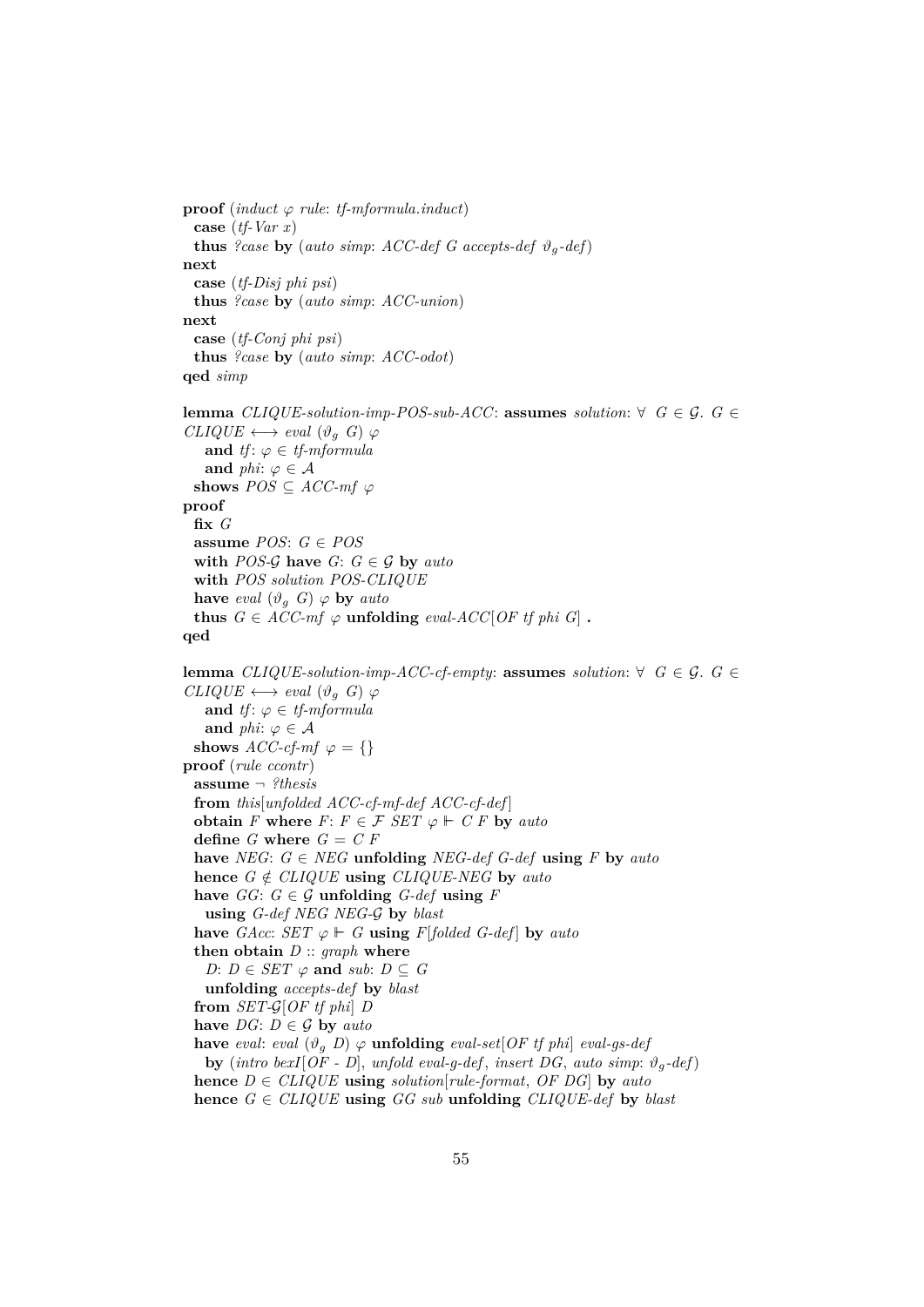**with**  $\langle G \notin \text{CLIQUE} \rangle$  **show** *False* **by** *auto* **qed**

## <span id="page-55-0"></span>**4.8 Conclusion**

Theorem 22

We first consider monotone formulas without TRUE.

**theorem** *Clique-not-solvable-by-small-tf-mformula*: **assumes** *solution*: ∀  $G \in \mathcal{G}$ .  $G \in \text{CLIQUE} \longleftrightarrow \text{eval} (\vartheta_a \ G) \varphi$ **and** *tf*:  $\varphi \in \text{tf-mformula}$ **and** *phi*:  $\varphi \in \mathcal{A}$ **shows**  $cs \varphi > k$  powr  $(4 / 7 * sqrt k)$ **proof** − **from** *CLIQUE-solution-imp-POS-sub-ACC*[*OF solution tf phi*] **have** *POS*: *POS*  $⊆$  *ACC-mf*  $ϕ$  **. from** *CLIQUE-solution-imp-ACC-cf-empty*[*OF solution tf phi*] **have** *CF*: *ACC-cf-mf*  $\varphi = \{\}$ . **from** *theorem-13*[*OF tf phi POS CF*] **show** *?thesis* **by** *auto* **qed**

Next we consider general monotone formulas.

**theorem** *Clique-not-solvable-by-poly-mono*: **assumes** *solution*:  $\forall$  *G*  $\in$  *G*. *G*  $\in$  $CLIQUE \longleftrightarrow eval (\vartheta_q \ G) \ \varphi$ **and**  $phi$ :  $\varphi \in \mathcal{A}$ **shows**  $cs \varphi > k$  *powr*  $(4 / 7 * sqrt k)$ **proof** − **note** *vars* = *phi*[*unfolded* A*-def* ] **have** *CL*: *CLIQUE* = *Clique*  $[k^2]$  *k*  $\mathcal{G}$  = *Graphs*  $[k^2]$ **unfolding** *CLIQUE-def* K*-altdef m-def Clique-def* **by** *auto* **with** *empty-CLIQUE* **have**  $\{\} \notin \text{Clique } [k^{\frown} \{k\}]$  *k* **by** *simp* **with** *solution*[*rule-format*, *of* {}] **have**  $\neg$  *eval*  $(\vartheta_g \{\}) \varphi$  **by** (*auto simp*: *Graphs-def*) **from** *to-tf-mformula*[*OF this*] **obtain**  $\psi$  **where**  $*$ :  $\psi \in \text{tf-mformula}$  $(\forall \vartheta \cdot \text{eval } \vartheta \varphi = \text{eval } \vartheta \psi)$  *vars*  $\psi \subseteq \text{vars } \varphi \text{ c s } \psi \leq \text{ c s } \varphi$  **by** *auto* **with** *phi solution* **have** *psi*:  $\psi \in \mathcal{A}$ **and** *solution*:  $\forall G \in \mathcal{G}$ . ( $G \in CLIQUE$ ) = *eval* ( $\vartheta_q$  *G*)  $\psi$  **unfolding** *A-def* by *auto* **from** *Clique-not-solvable-by-small-tf-mformula*[*OF solution* ∗(*1*) *psi*] **show** *?thesis* **using** ∗(*4*) **by** *auto* **qed**

We next expand all abbreviations and definitions of the locale, but stay within the locale

**theorem** *Clique-not-solvable-by-small-monotone-circuit-in-locale*: **assumes** *phi-solves-clique*: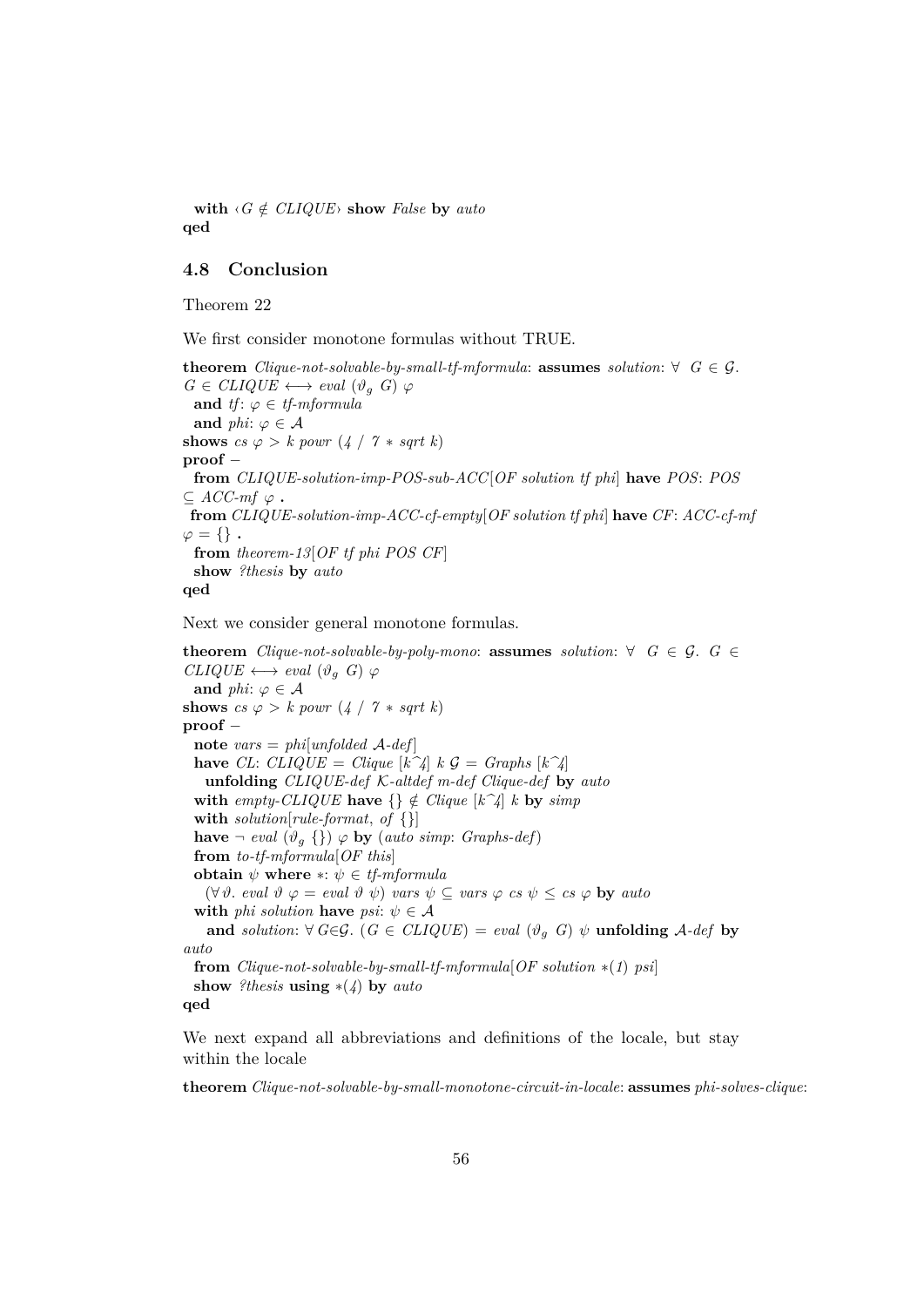$∀ G ∈ Graphs [k^2]. G ∈ Clique [k^2] k ↔ eval (λ x. π x ∈ G) φ$ **and** *vars*: *vars*  $\varphi \subseteq V$ **shows**  $cs \varphi > k$  powr  $(4 / 7 * sqrt k)$ **proof** − **{ fix** *G* **assume**  $G: G \in \mathcal{G}$ **have** *eval*  $(\lambda x. \pi x \in G) \varphi = eval (\vartheta_a G) \varphi$  **using** *vars* **by** (*intro eval-vars*, *auto simp*:  $\vartheta_q$ -def) **} have** *CL*: *CLIQUE* = *Clique*  $[k^2]$   $k \mathcal{G} = \text{Graphs } [k^2]$ **unfolding** *CLIQUE-def* K*-altdef m-def Clique-def* **by** *auto* **{ fix** *G* **assume**  $G: G \in \mathcal{G}$ **have** *eval*  $(\lambda x. \pi x \in G) \varphi = eval (\vartheta_g G) \varphi$  **using** *vars* **by** (*intro eval-vars*, *auto simp*:  $\vartheta_q$ -def) **} with** *phi-solves-clique* CL **have** *solves*: ∀  $G \in \mathcal{G}$ .  $G \in \text{CLIQUE} \longleftrightarrow \text{eval } (\vartheta_a)$ *G*)  $\varphi$ **by** *auto* **from** *vars* **have** *inA*:  $\varphi \in A$  **by** (*auto simp*:  $A$ -*def*) **from** *Clique-not-solvable-by-poly-mono*[*OF solves inA*] **show** *?thesis* **by** *auto* **qed end**

Let us now move the theorem outside the locale

**definition** *Large-Number* **where** *Large-Number* = *Max* {64,  $L0''^2$ ,  $L0'^2$ ,  $L0'^2$ ,  $M0, M0'$ 

**theorem** *Clique-not-solvable-by-small-monotone-circuit-squared*:  $fixes \varphi :: 'a mformula$ **assumes**  $k: ∃ l$ .  $k = l^2$ and *LARGE*:  $k \geq \text{Large-}Number$ **and**  $\pi$ : *bij-betw*  $\pi$  *V*  $[k^2/2]$ **and** *solution*:  $\forall G \in Graphs$   $[k \rightarrow 4]$ .  $(G \in Clique | k \rightarrow 4]$   $k) = eval (\lambda x. \pi x \in G)$  $\varphi$ **and** *vars*: *vars*  $\varphi \subseteq V$ **shows**  $cs \varphi > k$  *powr*  $(4 / 7 * sqrt k)$ **proof** − **from** *k* **obtain** *l* **where**  $kk$ :  $k = l^2$  **by**  $auto$ **note** *LARGE* = *LARGE*[*unfolded Large-Number-def* ] **have**  $k8: k \geq 8^2$  **using** *LARGE* by *auto* **from** *this*[*unfolded kk power2-nat-le-eq-le*] have  $l8: l \geq 8$ . **define** *p* **where**  $p = nat$  (*ceiling*  $(l * log 2 (k^2))$ ) **have** *tedious*:  $l * log 2 (k \t^2 4) \geq 0$  **using** *l8 k8* **by** *auto* **have** *int*  $p = ceiling \ (l * log \ 2 \ (k \ \widehat{\phantom{a}} 4))$  **unfolding**  $p\text{-}def$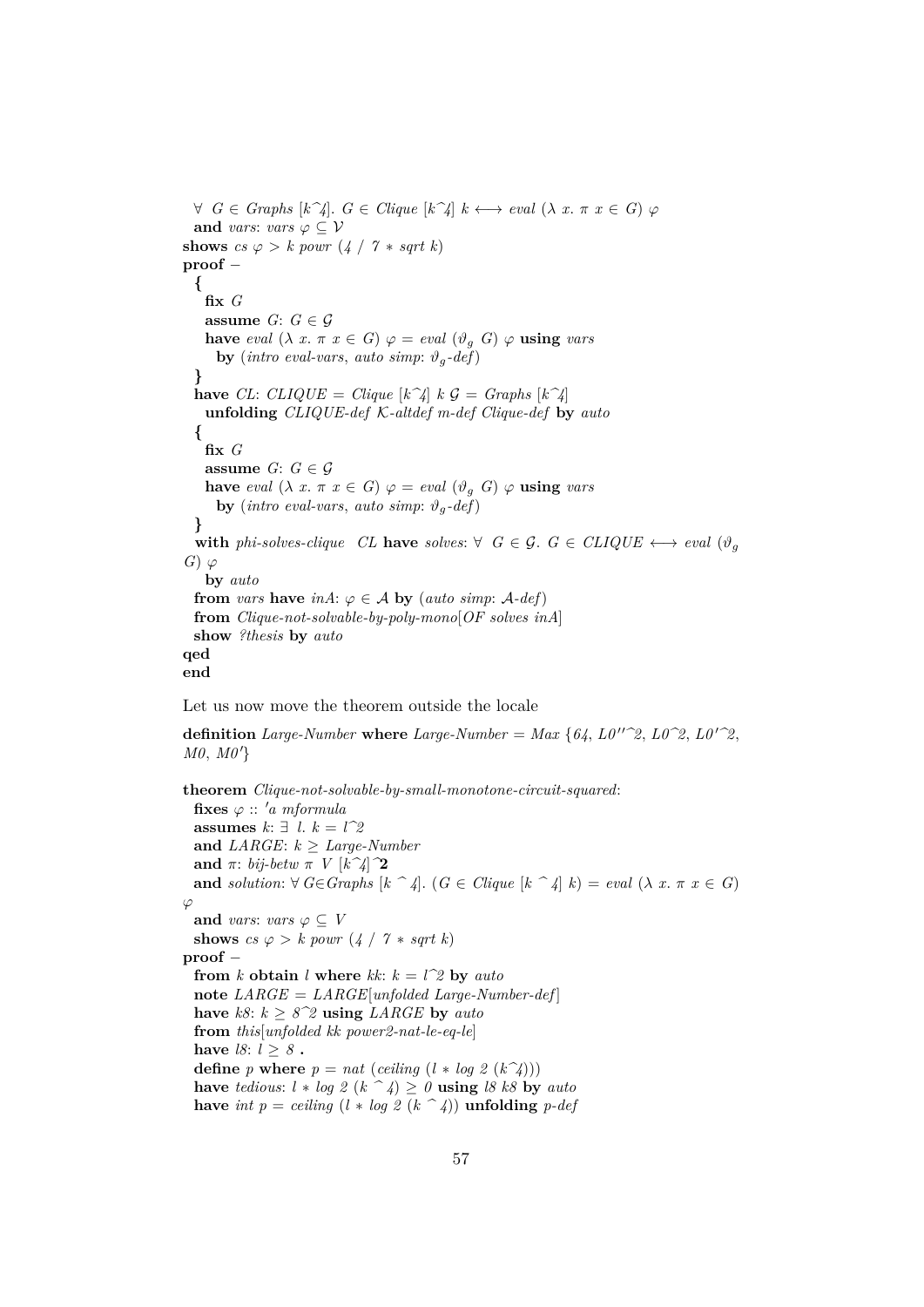**by** (*rule nat-0-le*, *insert tedious*, *auto*) **from** *arg-cong*[*OF this*, *of real-of-int*] **have** *rp*: *real*  $p = ceiling (l * log 2 (k<sup>2</sup> 4))$  **by**  $simp$ **have** *one: real*  $l * log 2 (k \n\hat{\ } 4) \leq p$  **unfolding** *rp* **by** *simp* **have** *two*:  $p \le \text{real } l * \log_2 2(k - 4) + 1$  **unfolding** *rp* **by** *simp* **have** *real*  $l < real$   $l + 1$  **by**  $simp$ also have  $\ldots \le$  *real l* + *real l* **using** *l8* by *simp* **also have**  $\ldots$  = *real l*  $*$  *2* **by**  $\text{sim}$ *p* **also have**  $\ldots$  = *real l*  $*$  *log* 2 (2^2) **by** (*subst log-pow-cancel*, *auto*) **also have** ...  $\le$  *real l*  $*$  *log*  $2$  ( $k \uparrow 4$ ) **proof** (*intro mult-left-mono*, *subst log-le-cancel-iff* ) **have**  $(4::real) \leq 2^24$  **by**  $simp$ **also have**  $\ldots \leq$  *real*  $k\hat{ }4$ **by** (*rule power-mono*, *insert k8*, *auto*) **finally show**  $2^2 \leq \text{real } (k \cap 4)$  by  $\text{simp}$ **qed** (*insert k8*, *auto*) **also have**  $\ldots \leq p$  **by** *fact* **finally have**  $lp: l < p$  by  $auto$ **interpret** *second-assumptions l p k* **proof** (*unfold-locales*) **show** *2* < *l* **using** *l8* **by** *auto* **show**  $8 \leq l$  **by** *fact* **show**  $k = l^2$  **by** *fact* **show**  $l < p$  **by**  $fact$ **from** *LARGE* **have**  $L0''^2 \leq k$  **by** *auto* **from** *this*[*unfolded kk power2-nat-le-eq-le*] **have**  $L0''l: L0'' \leq l$ . **have**  $p \le \text{real } l * \log 2 (k \cap 4) + 1$  **by**  $\text{fact}$ also have  $\ldots < k$  **unfolding**  $kk$ by  $(intro\ LO^{\prime\prime}\ LO^{\prime\prime}l)$ **finally show**  $p < k$  by  $simp$ **qed interpret** *third-assumptions l p k* **proof show** *real*  $l * log 2$  (*real*  $m$ )  $\leq p$  **using** *one* **unfolding**  $m$ -*def* **. show**  $p \le \text{real } l * \log l \text{ (real } m) + 1$  **using**  $\text{two } \text{unfolding } m \text{-def}$ . **from** *LARGE* **have**  $L0^{\gamma}2 \le k$  **by** *auto* **from** *this*[*unfolded kk power2-nat-le-eq-le*] **show**  $L\theta \leq l$ . **from** *LARGE* **have**  $L0^{\prime\prime}2 \leq k$  **by** *auto* **from** *this*[*unfolded kk power2-nat-le-eq-le*] **show**  $L0' \leq l$ . show  $MO' \leq m$  **using**  $km$  *LARGE* by  $simp$ show  $M0 \leq m$  **using**  $km$  *LARGE* by  $simp$ **qed interpret** *forth-assumptions l p k V*  $\pi$ **by** (*standard*, *insert*  $\pi$  *m-def*, *auto simp*: *bij-betw-same-card*[ $OF \pi$ ]) **from** *Clique-not-solvable-by-small-monotone-circuit-in-locale*[*OF solution vars*]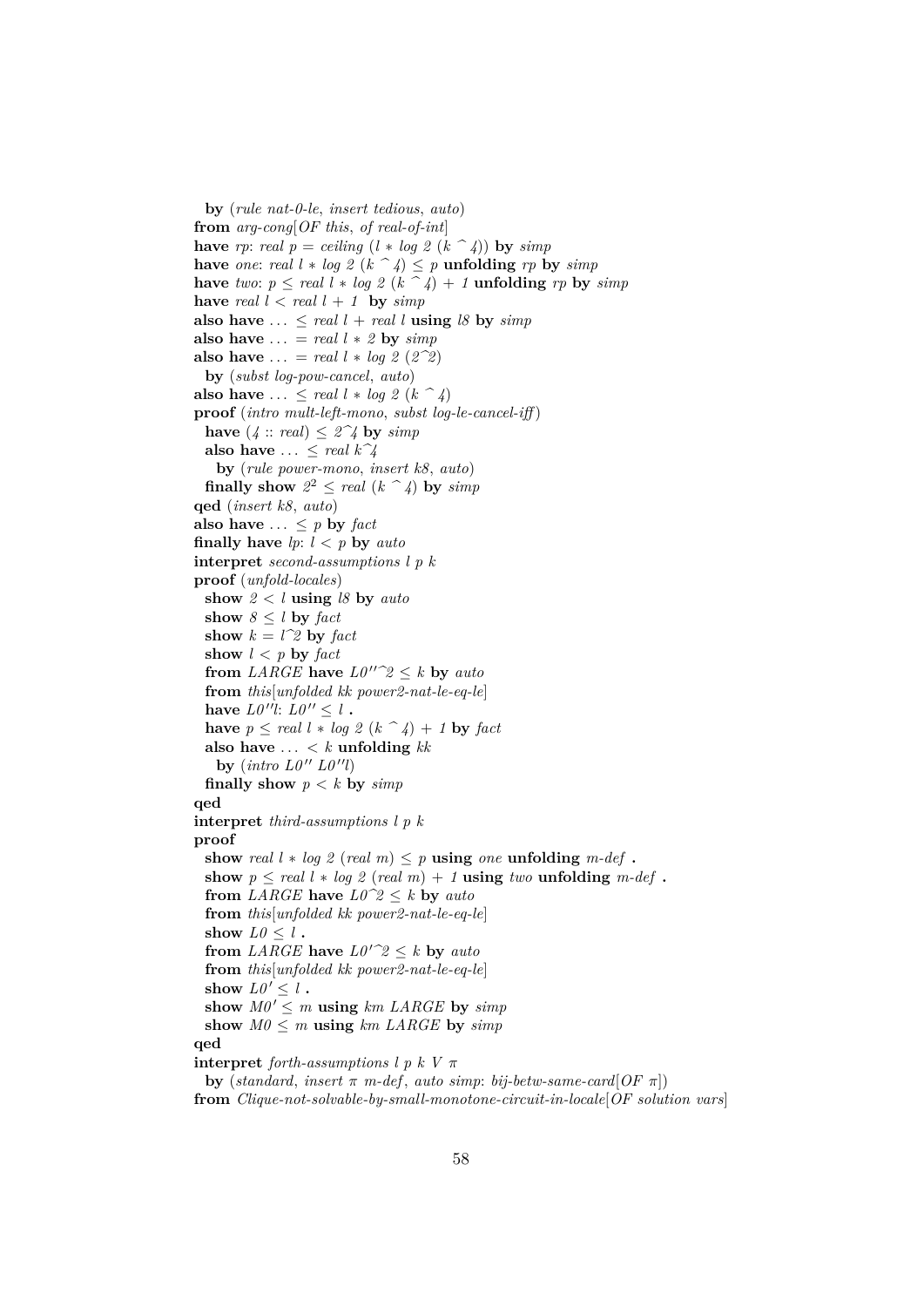**show** *?thesis* **. qed**

A variant where we get rid of the  $k = l^2$ -assumption by just taking squares everywhere.

**theorem** *Clique-not-solvable-by-small-monotone-circuit*: fixes  $\varphi$  :: 'a mformula **assumes** *LARGE*:  $k \geq \text{Large-}Number$ **and**  $\pi$ : *bij-betw*  $\pi$  *V*  $[k^g]$ <sup>2</sup> **and** *solution*:  $\forall G \in Graphs$  [ $k \land 8$ ]. ( $G \in Clique$  [ $k \land 8$ ] ( $k \land 2$ )) = *eval* ( $\lambda x. \pi x$  $\in G$ )  $\varphi$ **and** *vars*: *vars*  $\varphi \subset V$ **shows**  $cs \varphi > k$  powr  $(8 / 7 * k)$ **proof** − **from** *LARGE* **have** *LARGE*: *Large-Number*  $\leq k^2$ **by** (*simp add*: *power2-nat-le-imp-le*) **have** *id*:  $k^2 \hat{} f = k \hat{g}$  *sqrt*  $(k \hat{g}) = k$  **by** *auto* **from** *Clique-not-solvable-by-small-monotone-circuit-squared*[*of k^2*, *unfolded id*, *OF - LARGE* π *solution vars*] **have**  $cs \varphi > (k^2)$  *powr*  $(4 / 7 * k)$  **by**  $auto$ **also have**  $(k^2)$  *powr*  $(4 / 7 * k) = k$  *powr*  $(8 / 7 * k)$ **unfolding** *of-nat-power* **using** *powr-powr*[*of real k 2*] **by** *simp* **finally show** *?thesis* **. qed**

**definition** *large-number* **where** *large-number* = *Large-Number^8*

Finally a variant, where the size is formulated depending on  $n$ , the number of vertices.

**theorem** *Clique-with-n-nodes-not-solvable-by-small-monotone-circuit*: fixes  $\varphi$  :: 'a mformula **assumes** *large*:  $n \geq large\$ **and** *kn*: ∃ *k*. *n* = *k^8* **and**  $\pi$ : *bij-betw*  $\pi$  *V*  $[n]$ <sup>2</sup> **and** *s*: *s* = *root 4 n* **and** *solution*:  $\forall G \in Graphs$  [*n*]. ( $G \in Clique$  [*n*]  $s) = eval (\lambda x. \pi x \in G) \varphi$ **and** *vars*: *vars*  $\varphi \subseteq V$ **shows**  $cs \varphi > (root 7 n)$  *powr*  $(root 8 n)$ **proof** − **from**  $kn$  **obtain**  $k$  **where**  $nk$ :  $n = k^8$  **by**  $auto$ **have** *kn*: *k* = *root 8 n* **unfolding** *nk of-nat-power* **by** (*subst real-root-pos2*, *auto*) have root  $4 \text{ } n = \text{root } 4 \text{ } ((\text{real } (k^2))^2)$  **unfolding**  $nk$  by  $\text{sim} p$ **also have** ... =  $k^2$  **by** (*simp add: real-root-pos-unique*) **finally have**  $r4$ : *root*  $4 n = k^2$  **by**  $simp$ have  $s: s = k^2$  **using** *s* **unfolding**  $r4$  **by**  $simp$ **from** *large*[*unfolded nk large-number-def*] **have** *Large*:  $k \geq$  *Large-Number* **by** *simp* **have** *0* < *Large-Number* **unfolding** *Large-Number-def* **by** *simp*